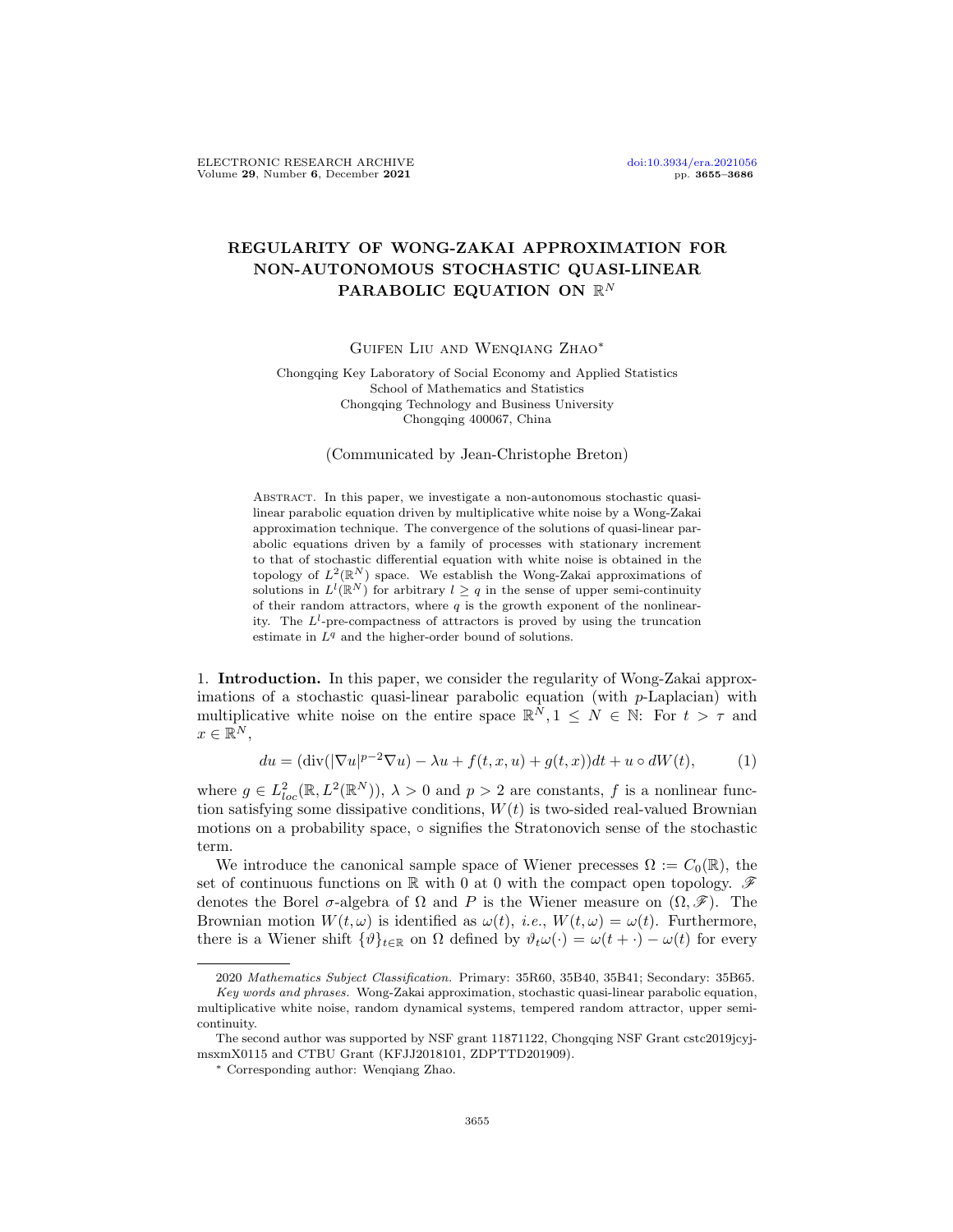$t \in \mathbb{R}$  and  $\omega \in \Omega$ . Then  $\vartheta : \mathbb{R} \times \Omega \mapsto \Omega$  is  $(\mathcal{B}(\mathbb{R}) \times \mathscr{F}, \mathscr{F})$ -measurable with  $\vartheta_t P = P$ for all  $t \in \mathbb{R}$ .

Let the mapping  $\mathcal{G}_{\delta} : \Omega \mapsto \mathbb{R}$  be a random variable such that

<span id="page-1-3"></span><span id="page-1-2"></span>
$$
\mathcal{G}_{\delta}(\omega) = \frac{\omega(\delta)}{\delta}, \quad \delta \neq 0. \tag{2}
$$

By the Wiener shift  $\{\vartheta_t\}_{t\in\mathbb{R}}$  on  $\Omega$ , we get

$$
\mathcal{G}_{\delta}(\vartheta_t \omega) = \frac{\omega(t+\delta) - \omega(t)}{\delta}, \quad t \in \mathbb{R}.
$$
\n(3)

By the stationary increment property of  $\omega(t)$ , we have  $\mathcal{G}_{\delta}(\vartheta_t\omega) \sim N(0, \frac{1}{\delta})$  for every  $\delta \neq 0$  and  $t \in \mathbb{R}$ , and moreover it is easy to check that

$$
\mathcal{G}_{\delta}(\vartheta_{t+r}\omega) - \mathcal{G}_{\delta}(\vartheta_t\omega) \sim N(0, \frac{2r}{\delta^2}) \text{ for } \delta \ge r,
$$

and  $\mathcal{G}_{\delta}(\vartheta_{t+r}\omega) - \mathcal{G}_{\delta}(\vartheta_t\omega) \sim N(0,\frac{2}{\delta})$  for  $\delta < r$ . Then the process  $\mathcal{G}_{\delta}(\vartheta_t\omega)$  also possesses stationary increment. Furthermore,  $\mathcal{G}_{\delta}(\vartheta_t\omega)$  may be regarded as an approximation of the white noise in the sense that for every  $T > 0$ ,

<span id="page-1-1"></span><span id="page-1-0"></span>
$$
\lim_{\delta \to 0} \sup_{t \in [0,T]} \left| \int_0^t \mathcal{G}_{\delta}(\vartheta_r \omega) dr - \omega(t) \right| = 0; \tag{4}
$$

see [\[21\]](#page-30-0).

Put

<span id="page-1-4"></span>
$$
W_{\delta}=W_{\delta}(t,\omega)=\int_0^t\mathcal{G}_{\delta}(\vartheta_r\omega)dr,\quad\forall t\in\mathbb{R},\omega\in\Omega.
$$

In this paper, we study the following point-wise deterministic quasi-linear parabolic equations driven by the process  $W_{\delta}$ :

$$
du_{\delta} = (\text{div}(|\nabla u_{\delta}|^{p-2}\nabla u_{\delta}) - \lambda u_{\delta} + f(t, x, u_{\delta}) + g(t, x))dt + u_{\delta}dW_{\delta}.
$$
 (5)

Note that Eq.[\(5\)](#page-1-0) is a random non-autonomous differential equation. Its solutions admit a non-autonomous random dynamical system and therefore one can study its path-wise dynamical properties such as random attractor and its regular properties.

On the other hand, in terms of the convergence property  $(4)$ , we will show that the limit of solutions of the deterministic differential equations [\(5\)](#page-1-0) is a solution of stochastic differential equation  $(1)$ , which is equivalent to the following Itô stochastic differential equations:

$$
du = (\text{div}(|\nabla u|^{p-2}\nabla u) - \lambda u + \frac{1}{2}u + f(t, x, u) + g(t, x))dt + u dW(t); \qquad (6)
$$

see Theorem [4.9.](#page-19-0) The upper semi-continuity of their random attractors in  $L^2(\mathbb{R}^N)$ is also proved in Theorem [4.11.](#page-20-0) We here remark that the random elements (noise) in the sense of Stratonovich or Itô may propose very different stabilization and destabilization effects on the real models; see [\[6,](#page-30-1) [5,](#page-30-2) [23\]](#page-31-0).

Our third work in this paper is to establish the Wong-Zakai approximation in the Banach space  $L^q(q \geq p > 2)$ , where q is the growth exponent of the nonlinearity. To this end, some further compactness in  $L<sup>q</sup>$  is needed. This is achieve by a truncation approach, by which we prove that the solution vanishes in  $L^q(q \geq p > 2)$  on a domain on which the solution of  $Eq.(5)$  $Eq.(5)$  diverges to positive and negative infinite. Then by the theorem in  $[38]$ , we obtain that the random attractor of Eq. $(5)$  con-verges to that of Eq.[\(1\)](#page-0-0) in  $L^q(\mathbb{R}^N)(q \geq p > 2)$  in the sense of upper semi-continuity; see Theorem [5.4.](#page-26-0)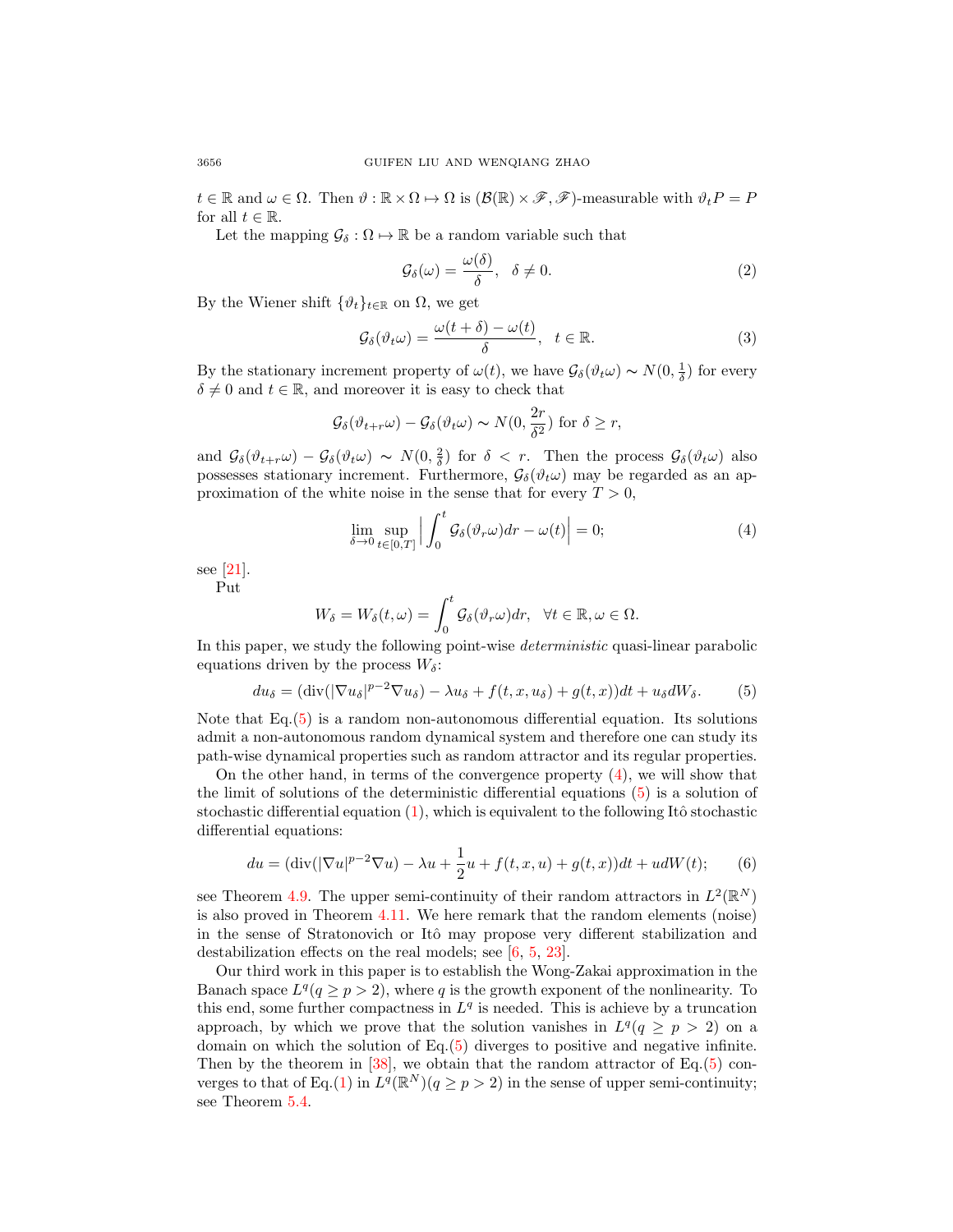Finally, with some small additional assumptions on the coefficients, by using an induction technique we obtain the solution is bounded in  $L^l(\mathbb{R}^N)$  for arbitrary  $l > q$ . By Sobolev interpolation, we establish some compactness of random attractors in  $L^{\tilde{l}}(\mathbb{R}^N)$ . Following this, we obtain the Wong-Zakai approximations in this higherregular space  $L^l(\mathbb{R}^N)$  for arbitrary  $l > q$ ; see Theorem [6.4.](#page-30-3)

We now recollect some literature on the studying of  $p$ -Laplacian equation. This equation arises naturally in a boundary value problem of partial differential equations and has been widely used in various fields of science and technology; see [\[2,](#page-30-4) [7,](#page-30-5) [8\]](#page-30-6) and the references therein. In the absence of noise, that is a deterministic p-Laplacian equations, many studies have been done on various aspects of attractors. For the existence of a global attractor in  $W^{1,p} \cap L^q$  when the state space is bounded or unbounded, we refer the readers to  $[11, 12, 14, 32, 33]$  $[11, 12, 14, 32, 33]$  $[11, 12, 14, 32, 33]$  $[11, 12, 14, 32, 33]$  $[11, 12, 14, 32, 33]$  $[11, 12, 14, 32, 33]$  $[11, 12, 14, 32, 33]$  $[11, 12, 14, 32, 33]$  $[11, 12, 14, 32, 33]$ . For the existence and upper semi-continuity of global attractors of  $p(x)$ -Laplacian systems is studied in  $[25]$ . Recent years, the random dynamics of stochastic p-Laplacian equation with additive or multiplicative noise, has been intensively investigated in several literature. The existence and upper semi-continuity of random attractors in  $L^2(\mathbb{R}^N)$  were obtained by Krause et al. [\[16,](#page-30-10) [17\]](#page-30-11) by using the the well-established theory of pullback random attractors in Wang [\[27\]](#page-31-5). Then the regularity and upper semi-continuity were extensively studied in [\[18,](#page-30-12) [19,](#page-30-13) [20,](#page-30-14) [34\]](#page-31-6). By estimating the difference of solutions, Zhao [\[35,](#page-31-7) [37\]](#page-31-8) studied the regularity dynamics in higher regular spaces, where the  $L^{\delta}(\mathbb{R}^N)(\forall \delta > 2)$ -attracting of the random attractor was proved for arbitrary space dimension  $N \geq 1$ .

The approximation of stochastic equations by path-wise deterministic equations was initiated by Wong and Zakai [\[30,](#page-31-9) [31\]](#page-31-10). So far, there has been a rich literature about the Wong-Zakai approximations, and we only mention some recent work related to our topic. By means of the Wong-Zakai approximations, Brzeźniak et al.  $[3]$ and Manna et al.[\[22\]](#page-31-11) proved the existence and uniqueness of solution of stochastic Landau-Lifshitz-Gilbert equations with different energy. Lv and Wang et al.[\[21,](#page-30-0) [29\]](#page-31-12) and Shen et al.[\[24\]](#page-31-13) studied the approximations of random attractors and invariant manifolds for stochastic partial differential equations. More recently, Sun et al.[\[26\]](#page-31-14) studied the upper semi-continuity of attractors for the Wong-Zakai approximation of the fractional stochastic reaction-diffusion equation driven by a white noise in  $L^2(\mathbb{R}^N)$ . Jiang et al. [\[13\]](#page-30-16) studied the smooth Wong-Zakai approximations given by a stochastic process via Wiener shift and mollifier of Brownian motions. However, there are few papers to attack the Wong-Zakai approximations in higher regular spaces, except that the recent progress in Zhao and Zhang [\[40,](#page-31-15) [39\]](#page-31-16). Especially, in [\[39\]](#page-31-16) we require that the nonlinearity exerted on the equations is monotonic.

This paper is organized as follows. In the next section, we introduce some notions on the random dynamical systems. In section 3, we give the conditions for the coefficients of the stochastic p-Laplacian equation, and the related properties of the stationary process  $\mathcal{G}_{\delta}(\vartheta_t\omega)$ . Section 4 is devoted to establish the existence of tempered random attractor, the convergence of solutions and the corresponding Wong-Zakai approximation result in  $L^2(\mathbb{R}^N)$ , which will be used later to prove the upper semi-continuity of attractors in  $L^q(\mathbb{R}^N)$ . In section 5, we obtain the uniform compactness by a truncation approach, where the high-order Wong-Zakai approximations of the stochastic  $p$ -Laplacian equation driven by multiplicative white noise in  $L^q(\mathbb{R}^N), \forall q \geq p > 2$  is established. In the final section, we obtain the Wong-Zakai approximation results in  $L^l(\mathbb{R}^N)$  for arbitrary  $l > q$ .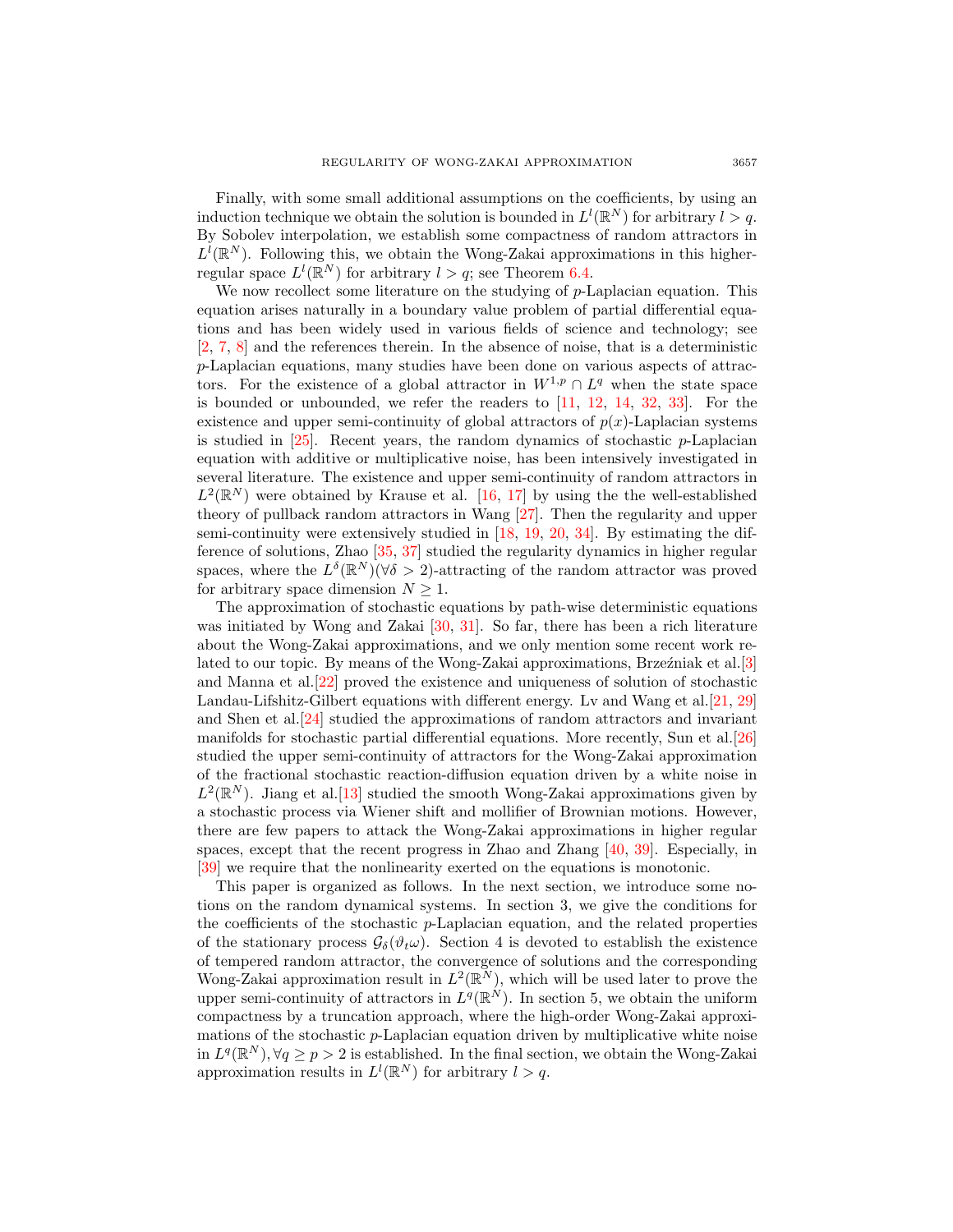2. Preliminaries on non-autonomous random attractors. We present in this section some basic notions about (non-autonomous) random attractor  $\mathcal{A}(t, \omega)$  [\[15,](#page-30-17) 28, which is a generalization of the (autonomous) random attractor  $\mathcal{A}(\omega)$  for random dynamical system; see [\[10,](#page-30-18) [9\]](#page-30-19). For a comprehensive knowledge of random dynamical systems, the reader may refer to Arnold [\[1\]](#page-30-20). Let  $(H, \|\cdot\|_H)$  be a separable Banach space with  $\sigma$ -algebra  $\mathfrak{B}(X)$  and  $\vartheta = (\Omega, \mathscr{F}, P, \{\vartheta_t\}_{t\in\mathbb{R}})$  be a metric dynamical system(MDS); see [\[1\]](#page-30-20). Denote by  $\mathbb{R}^+ = \{s \geq 0 : s \in \mathbb{R}\}.$ 

**Definition 2.1.** A mapping  $\varphi : \mathbb{R}^+ \times \mathbb{R} \times \Omega \times X \mapsto X$  is called a random cocycle on X over an MDS  $\vartheta$  if for all  $\tau \in \mathbb{R}$ ,  $\omega \in \Omega$  and  $t, s \in \mathbb{R}^+$ ,

(i)  $\varphi(\cdot, \tau, \cdot, \cdot) : \mathbb{R}^+ \times \Omega \times X \mapsto X$  is  $(\mathfrak{B}(\mathbb{R}^+) \times \mathscr{F} \times \mathfrak{B}(X), \mathfrak{B}(X))$ -measurable;

(ii)  $\varphi(0, \tau, \omega, \cdot)$  is the identity on X;

(iii)  $\varphi(t+s,\tau,\omega,\cdot) = \varphi(t,\tau+s,\vartheta_s\omega,\varphi(s,\tau,\omega,\cdot))$ .

A random cocycle  $\varphi$  is said to be continuous in X if for each  $t \in \mathbb{R}^+$ ,  $\tau \in \mathbb{R}$  and  $\omega \in \Omega$ , the mapping  $\varphi(t, \tau, \omega, \cdot) : X \mapsto X$  is continuous.

**Definition 2.2.** A family of sets  $K = \{K(\tau,\omega) : \tau \in \mathbb{R}, \omega \in \Omega\}$  is called a random set in X with respect to  $\mathscr F$  if the mapping  $\omega \in \Omega \mapsto \text{dist}_X(\{x\}, K(\tau, \omega))$  is  $(\mathscr{F}, \mathcal{B}(\mathbb{R}))$ -measurable for every fixed  $x \in X$  and  $\tau \in \mathbb{R}$ , where dist<sub>X</sub> is the Hausdorff semi-metric in  $2^X$ , *i.e.*, for two nonempty subsets  $A, B \in 2^X$ ,  $dist_X(A, B) =$  $\sup_{a\in A} \inf_{b\in B} ||a-b||_X.$ 

Throughout this paper, we denote by  $\mathfrak D$  a collection of some families of nonempty subsets of  $X: \mathfrak{D} = \{D(\tau, \omega) \subset X : D(\tau, \omega) \neq \emptyset, \tau \in \mathbb{R}, \omega \in \Omega\}.$  The elements  $D_1$  and  $D_2$  of  $\mathfrak D$  is said to be equal if  $D_1(\tau,\omega) = D_2(\tau,\omega)$  for all  $\tau \in \mathbb R$  and  $\omega \in \Omega$ .  $\mathfrak D$  is said to be inclusion closed if for  $D = \{D(\tau, \omega) : \tau \in \mathbb R, \omega \in \Omega\} \in \mathfrak D$  and  $D_0(\tau,\omega) \subset D(\tau,\omega)$  for every  $\tau \in \mathbb{R}$  and  $\omega \in \Omega$ , then  $D_0 = \{D_0(\tau,\omega) : \tau \in \mathbb{R}, \omega \in \Omega\}$  $\Omega$   $\in \mathfrak{D}$  (see [\[28\]](#page-31-17)).

**Definition 2.3.** Let  $\mathfrak{D}$  be a collection of some families of non-empty subsets of X. A family of sets  $K = \{K(\tau, \omega) : \tau \in \mathbb{R}, \omega \in \Omega\}$  is called a  $\mathfrak{D}\text{-pullback absorbing set for}$  $\varphi$  in X if  $K \in \mathfrak{D}$  and for every  $\tau \in \mathbb{R}, \omega \in \Omega$  and  $D = \{D(\tau, \omega) : \tau \in \mathbb{R}, \omega \in \Omega\} \in \mathfrak{D}$ , there exists a time  $T = T(\tau, \omega, D) > 0$  such that for all  $t \geq T$ ,

$$
\varphi(t,\tau-t,\vartheta_{-t}\omega,D(\tau-t,\vartheta_{-t}\omega))\subseteq K(\tau,\omega).
$$

Furthermore, if K is a random set then K is called a  $\mathfrak{D}\text{-pullback random absorbing}$ set for  $\varphi$ .

**Definition 2.4.** A family of sets  $\mathcal{A} = \{ \mathcal{A}(\tau,\omega) : \tau \in \mathbb{R}, \omega \in \Omega \}$  is called a  $\mathcal{D}$ pullback random attractor for  $\varphi$  in X if  $\mathcal{A} \in \mathfrak{D}$  is random set and for every  $\tau \in \mathbb{R}$ and  $\omega \in \mathfrak{D}$ , the following three conditions hold:

(i)  $\mathcal{A}(\tau,\omega)$  is compact in X;

(ii)  $\mathcal{A}(\tau,\omega)$  is invariant, that is,  $\varphi(t,\tau,\omega,\mathcal{A}(\tau,\omega)) = \mathcal{A}(\tau + t, \vartheta_t\omega)$ , for arbitrary  $t \geq 0$ ;

(iii)  $\mathcal{A}(\tau,\omega)$  is attracting in X, that is, for every element  $D \in \mathfrak{D}$ ,

$$
\lim_{t \to +\infty} \text{dist}_X(\varphi(t, \tau - t, \vartheta_{-t}\omega, D(\tau - t, \vartheta_{-t}\omega)), \mathcal{A}(\tau, \omega)) = 0.
$$

**Definition 2.5.** Let  $\mathfrak{D}$  be a collection of some families of non-empty subsets of X. A random cocycle  $\varphi$  is said to be  $\mathfrak{D}\text{-}\mathrm{pullback}$  asymptotically compact in X if for all  $\tau \in \mathbb{R}, \omega \in \Omega$  and  $\forall t_n \to +\infty, x_n \in D(\tau - t_n, \vartheta_{-t_n}\omega)$  with  $D \in \mathfrak{D}$ , the sequence

 $\{\varphi(t_n, \tau - t_n, \vartheta_{-t_n}\omega, x_n)\}_{n=1}^{\infty}$  has a covergent subsequence in X.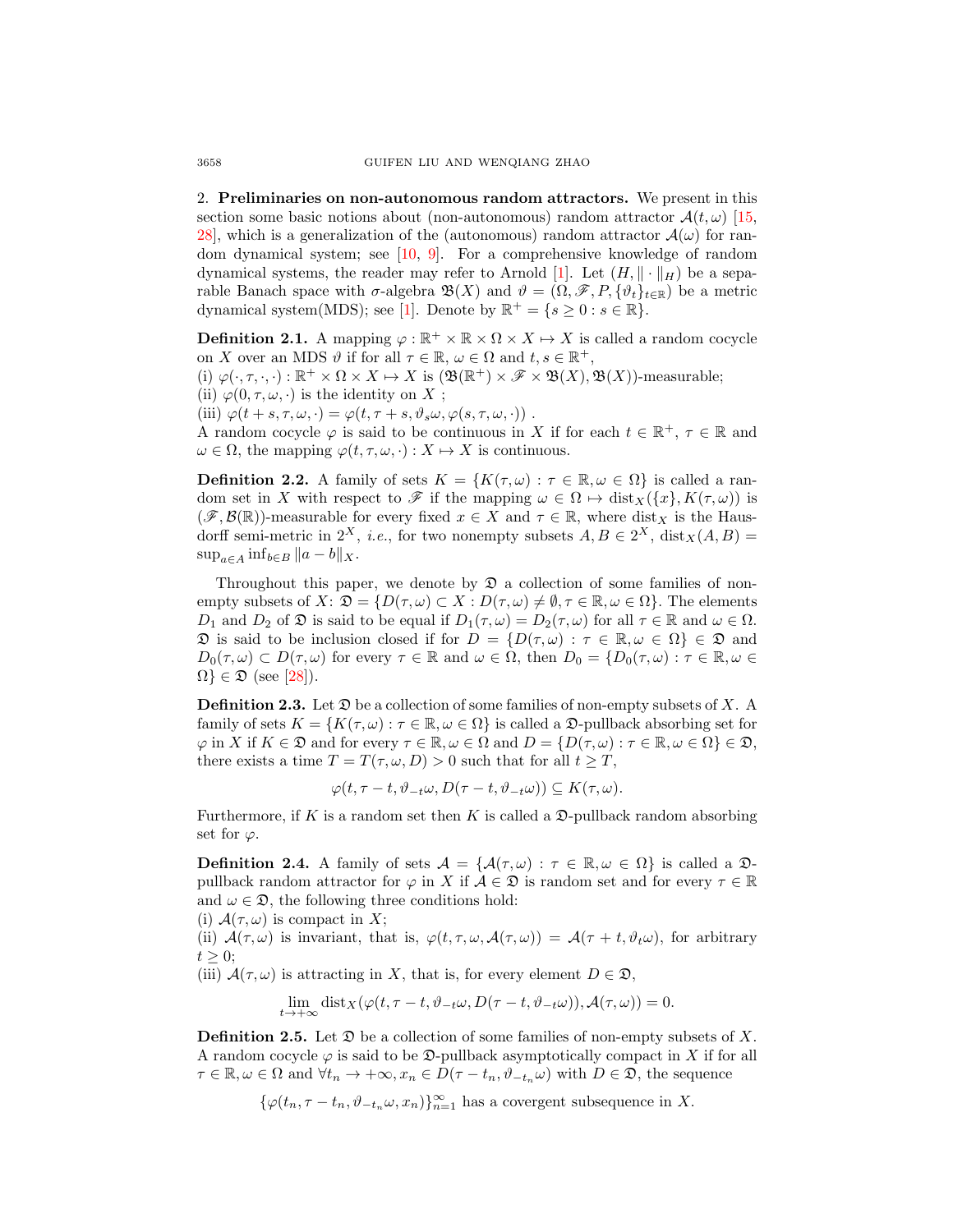<span id="page-4-2"></span>**Theorem 2.6** ([\[28\]](#page-31-17)). Let  $\mathfrak{D}$  be a collection of some families of non-empty subsets of X and  $\varphi$  be a continuous random cocycle on X over an MDS  $\vartheta$ . Then  $\varphi$  has a unique  $\mathfrak{D}\text{-}\text{pullback random attractor } \mathcal{A} = \{ \mathcal{A}(\tau, \omega) : \tau \in \mathbb{R}, \omega \in \Omega \}$  in X if  $\varphi$  has a closed  $\mathfrak{D}\text{-}\text{pullback random absorbing set } K = \{K(\tau,\omega): \tau \in \mathbb{R}, \omega \in \Omega\}$  in X and  $\varphi$ is  $\mathfrak{D}\text{-}\text{pullback asymptotically compact in }X$ . Furthermore, for all  $\tau \in \mathbb{R}, \omega \in \Omega$ ,

$$
\mathcal{A}(\tau,\omega) = \bigcap_{s>0} \overline{\bigcup_{t\geq s} \varphi(t,\tau-t,\vartheta_{-t}\omega,K(\tau-t,\vartheta_{-t}\omega)\big)}^X,
$$

which is the omega-limit set of  $K(\tau,\omega)$ .

<span id="page-4-4"></span>**Theorem 2.7** ([\[19,](#page-30-13) [38\]](#page-31-1)). Let I be a metric space,  $\delta, \delta_0 \in I$ , and  $\varphi_{\delta}$  be a continuous cocycle on X. Suppose that

(i) For every  $t \in \mathbb{R}^+, \tau \in \mathbb{R}, \omega \in \Omega, \delta_n \to \delta_0$  with  $\delta_n \in I$  and  $x_n, x \in X$  with  $x_n \to x$ , there holds

$$
\lim_{n \to \infty} \varphi_{\delta_n}(t, \tau, \omega, x_n) = \varphi_{\delta_0}(t, \tau, \omega, x) \text{ in } X;
$$

(ii) Let  $\mathfrak D$  be a collection of some families of nonempty subsets of X, for every  $\tau \in \mathbb{R}, \omega \in \Omega$  there exist  $\varrho_{\delta_0}(\tau, \omega) > 0$  such that

$$
K_{\delta_0}(\tau,\omega)=\{x\in X; \|x\|_X\leq \varrho_{\delta_0}(\tau,\omega): \tau\in\mathbb{R}, \omega\in\Omega\}\in\mathfrak{D}.
$$

Let  $\mathcal{A}_{\delta}$  be a  $\mathfrak{D}\text{-}\mathit{pullback}$  attractor and  $K_{\delta}$  a  $\mathfrak{D}\text{-}\mathit{pullback}$  absorbing set of  $\varphi_{\delta}$  in X, such that for all  $\tau \in \mathbb{R}, \omega \in \Omega$ ,

$$
\limsup_{\delta \to \delta_0} ||K_{\delta}(\tau,\omega)||_X \leq \varrho_{\delta_0}(\tau,\omega);
$$

(iii) For all  $\tau \in \mathbb{R}, \omega \in \Omega$ , if  $\delta_n \to \delta_0$  and  $x_n \in \mathcal{A}_{\delta_n}(\tau, \omega)$ , then  $x_n$  is pre-compact in X.

Then for every  $\tau \in \mathbb{R}$  and  $\omega \in \Omega$ , we have

$$
\lim_{\delta \to \delta_0} \text{dist}_X(\mathcal{A}_{\delta}(\tau,\omega), \mathcal{A}_{\delta_0}(\tau,\omega)) = 0.
$$

In addition, for all  $\tau \in \mathbb{R}, \omega \in \Omega$ , if  $\delta_n \to \delta_0$  and  $x_n \in \mathcal{A}_{\delta_n}(\tau, \omega)$ , then  $x_n$  is pre-compact in Y. Then for every  $\tau \in \mathbb{R}$  and  $\omega \in \Omega$ , we have

$$
\lim_{\delta \to \delta_0} \text{dist}_Y(\mathcal{A}_{\delta}(\tau, \omega), \mathcal{A}_{\delta_0}(\tau, \omega)) = 0,
$$

where we assume that  $\varphi(t, \tau, \omega, \cdot) : X \mapsto Y$  for every  $t > 0, \tau \in \mathbb{R}$  and  $\omega \in \Omega$ , and both Y and  $X \cap Y$  are Banach spaces.

3. **Mathematical settings.** In this article, we denote by  $c, c_i > 0$  ( $i = 1, 2, ...$ ) the generic constants which may depend on the  $\tau$ ,  $\omega$  and  $T$ , and may change their values from to line to line. Denote by  $\|\cdot\|_p(p>0)$  the norm in  $L^p(\mathbb{R}^N)$  and in particular  $\|\cdot\| = \|\cdot\|_2$  for  $p = 2$ , and  $\|\cdot\|_{W^{1,p}}$  the norm in  $W^{1,p}(\mathbb{R}^N)$ .

In this section, we give some mathematical settings of  $Eq.(1)$  $Eq.(1)$ , including the conditions on the nonlinearity  $f$  and some known results in [\[21,](#page-30-0) [29\]](#page-31-12). We assume that the nonlinear function f is continuous on  $\mathbb{R} \times \mathbb{R}^N \times \mathbb{R}$  and satisfies the following conditions: for all  $t, s \in \mathbb{R}$  and  $x \in \mathbb{R}^N$ ,

$$
f(t, x, s)s \le -\alpha_1 |s|^q + \psi_1(t, x), \tag{7}
$$

$$
|f(t, x, s)| \le \alpha_2 |s|^{q-1} + \psi_2(t, x), \tag{8}
$$

<span id="page-4-3"></span><span id="page-4-1"></span><span id="page-4-0"></span>
$$
\frac{\partial}{\partial s}f(t,x,s) \le \psi_3(t,x),\tag{9}
$$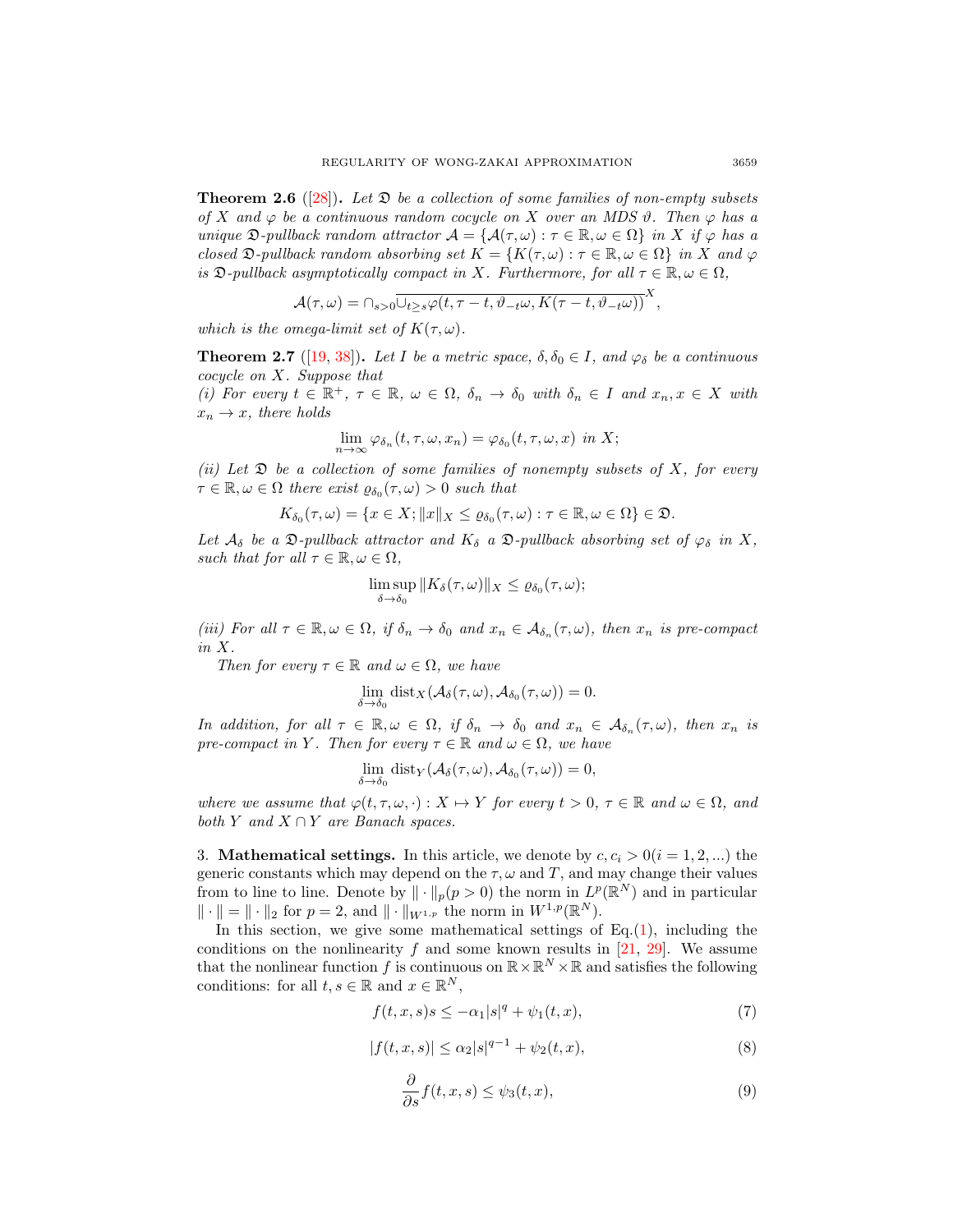where  $2 < p \le q, \alpha_1 > 0, \alpha_2 > 0, \psi_1 \in L^1_{loc}(\mathbb{R}; L^1(\mathbb{R}^N)), \psi_2 \in L^q_{loc}(\mathbb{R}; L^{q_1}(\mathbb{R}^N))$ with  $\frac{1}{q_1} + \frac{1}{q} = 1$ , and  $\psi_3 \in L^{\infty}_{loc}(\mathbb{R}; L^{\infty}(\mathbb{R}^N)).$ 

In addition, the following condition will be needed for the non-autonomous terms g and  $\psi_1$  when deriving uniform estimates of solutions:

$$
\int_{-\infty}^{\tau} e^{\lambda s} (\|\psi_1(s)\|_1 + \|g(s)\|^2) ds < +\infty, \forall \tau \in \mathbb{R},
$$
\n(10)

where  $\lambda$  is as in Eq.[\(1\)](#page-0-0), and especially in order to derive the tempered property of attractor we further assume that for arbitrary  $c > 0$ ,

$$
\lim_{t \to -\infty} e^{ct} \int_{-\infty}^{0} e^{\lambda s} (\|\psi_1(s+t)\|_1 + \|g(s+t)\|^2) ds = 0.
$$
 (11)

Let  $D = \{D(\tau, \omega) \subset L^2(\mathbb{R}^N) : \tau \in \mathbb{R}, \omega \in \Omega\}$  be a family of bounded nonempty subsets of  $L^2(\mathbb{R}^N)$ . Such a family D is called tempered if for every  $c > 0, \tau \in \mathbb{R}$  and  $\omega \in \Omega$ ,

<span id="page-5-4"></span><span id="page-5-3"></span><span id="page-5-2"></span>
$$
\lim_{t \to -\infty} e^{ct} \| D(\tau + t, \vartheta_t \omega) \|^2 = 0,
$$

where  $||D|| = \sup_{u \in D} ||u||$ . In what follows, we always suppose that  $\mathfrak{D}$  is a collection of all families of tempered subsets of  $L^2(\mathbb{R}^N)$ , namely,

$$
\mathfrak{D} = \{ D = \{ D(\tau, \omega) : \tau \in \mathbb{R}, \omega \in \Omega \} : D \text{ is tempered in } L^2(\mathbb{R}^N) \}. \tag{12}
$$

Then it is obvious that  $\mathfrak D$  is inclusion closed.

For convenience, let us present the uniform convergence of the integral of stationary process  $\mathcal{G}_{\delta}(\vartheta_t\omega)$  on any finite interval, which is stated in [\[21\]](#page-30-0).

<span id="page-5-6"></span>**Lemma 3.1.** Given  $\tau \in \mathbb{R}, \omega \in \Omega$  and  $T > 0$ , then for every  $0 < \varepsilon < 1$ , there exists  $\delta_0 = \delta_0(\varepsilon, \tau, \omega, T) > 0$  such that for all  $0 < |\delta| \leq \delta_0$ ,

$$
\sup_{t \in [\tau, \tau + T]} \left| \int_0^t \mathcal{G}_\delta(\vartheta_r \omega) dr - \omega(t) \right| \le \varepsilon. \tag{13}
$$

By the continuity of  $\omega(t)$  on  $[\tau, \tau + T]$  for any  $\tau \in \mathbb{R}$  and  $T > 0$ , there exists  $c = c(\tau, \omega, T)$  such that

<span id="page-5-7"></span><span id="page-5-1"></span><span id="page-5-0"></span>
$$
\sup_{t \in [\tau, \tau + T]} |\omega(t)| \le c. \tag{14}
$$

By [\(13\)](#page-5-0)-[\(14\)](#page-5-1) there are positive constants  $\delta_1 = \delta_1(\tau, \omega, T)$  and  $c = c(\tau, \omega, T)$  such that for all  $0 < |\delta| \leq \delta_1$ ,

$$
\sup_{t \in [\tau, \tau + T]} \Big| \int_0^t \mathcal{G}_\delta(\vartheta_r \omega) dr \Big| \le \sup_{t \in [\tau, \tau + T]} \Big| \int_0^t \mathcal{G}_\delta(\vartheta_r \omega) dr - \omega(t) \Big| + \sup_{t \in [\tau, \tau + T]} |\omega(t)| \le c. \tag{15}
$$

We give a convenient lemma about the property of the stationary process  $\mathcal{G}_{\delta}(\vartheta_t\omega)$ , which will be used repeatedly in the subsequential arguments.

<span id="page-5-5"></span>**Lemma 3.2.** Let  $\tau \in \mathbb{R}$ ,  $\omega \in \Omega$ ,  $\delta \neq 0$  and  $\mathcal{G}_{\delta}(\vartheta_t \omega)$  be defined by [\(3\)](#page-1-2). Then for any  $\gamma > 0$ , there exist positive constants  $\widetilde{c} = \widetilde{c}(\tau, \omega, \lambda)$  and  $\delta_0 = \delta_0(\tau, \omega) < 1$  such that for any  $s \leq 0$  and  $0 < |\delta| \leq \delta_0$ ,

$$
\Big|\int_{-\tau}^{s} \mathcal{G}_{\delta}(\vartheta_r \omega) dr \Big| \leq \widetilde{c} - \min \big\{ \frac{\lambda}{6}, \frac{\gamma}{8} \big\} s.
$$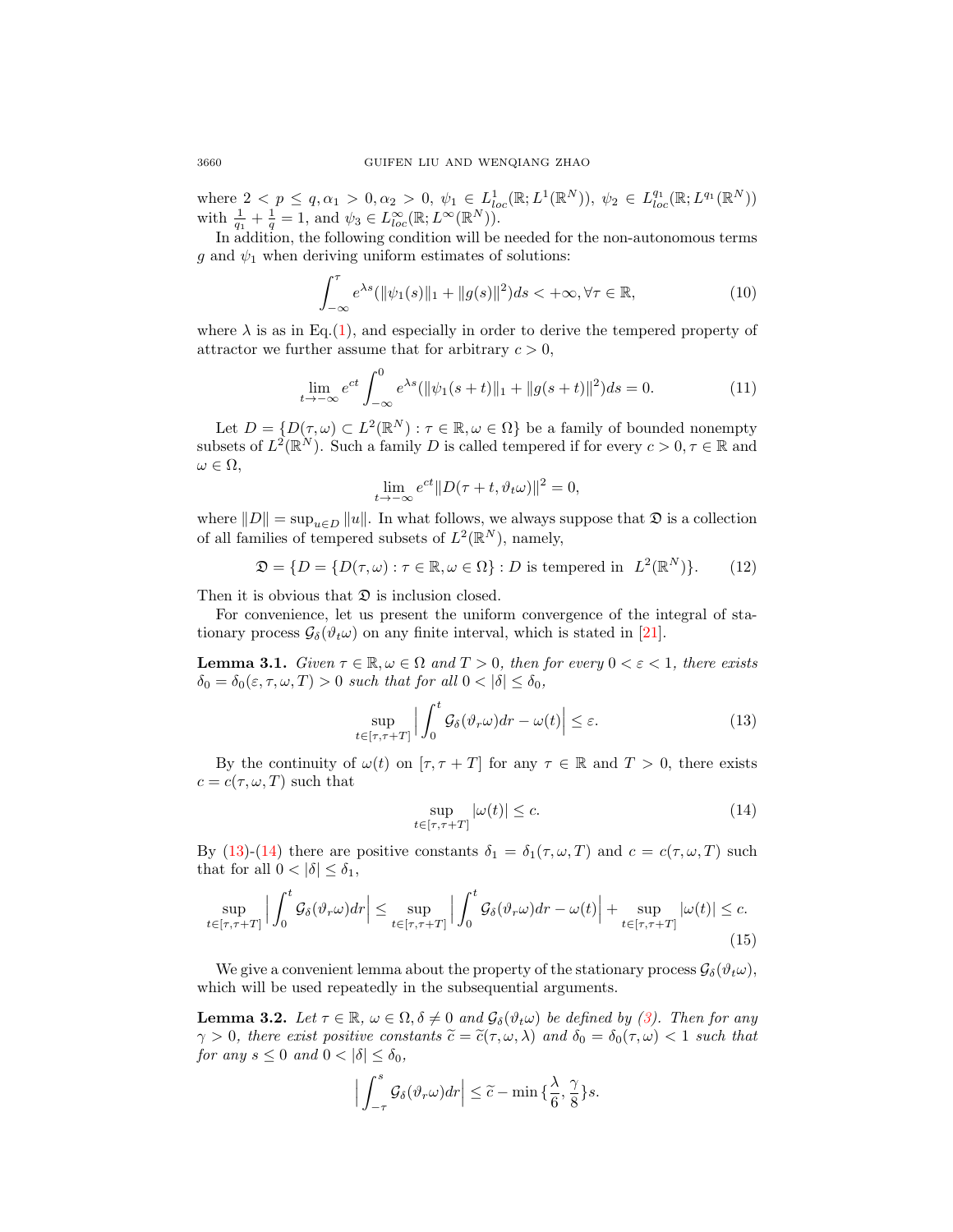*Proof.* By the definition [\(2\)](#page-1-3) of  $\mathcal{G}_{\delta}$ , we have

$$
\int_{-\tau}^{s} \mathcal{G}_{\delta}(\vartheta_r \omega) dr = \frac{1}{\delta} \int_{-\tau + \delta}^{-\tau} \omega(r) dr + \frac{1}{\delta} \int_{s}^{s + \delta} \omega(r) dr.
$$
 (16)

Then according to the integration mean theorem, there exists  $r_0$  between s and  $s+\delta$ such that

$$
\frac{1}{\delta} \int_{s}^{s+\delta} \omega(r) dr = \omega(r_0). \tag{17}
$$

Since the Wiener process  $\omega(t)$  satisfies  $\lim_{|t|\to\infty}$  $\frac{\omega(t)}{t} = 0$ , there exists  $T_1 = T_1(\omega, \lambda, \gamma) \leq$ 0 such that for all  $r_0 \leq T_1$  we have  $|\omega(r_0)| \leq -\min{\frac{\lambda}{6}, \frac{\gamma}{8}}r_0$  for any  $\gamma > 0$ . Note that  $r_0 - s \leq |\delta|$ . Then if  $s \leq T_1 - |\delta|$  then  $r_0 \leq T_1$ , whence we know that for all  $s \leq T_1 - |\delta|,$ 

$$
\left|\frac{1}{\delta} \int_{s}^{s+\delta} \omega(r) dr\right| = |\omega(r_0)| \leq -\min\left\{\frac{\lambda}{6}, \frac{\gamma}{8}\right\} r_0.
$$
 (18)

Consider that  $s - r_0 \leq |\delta|$  also holds true. Then by [\(18\)](#page-6-0), for all  $0 < |\delta| \leq 1$  and  $s \leq T_1 - 1$ ,

$$
\left| \frac{1}{\delta} \int_{s}^{s+\delta} \omega(r) dr \right| = |\omega(r_0)| \leq - \min \left\{ \frac{\lambda}{6}, \frac{\gamma}{8} \right\} r_0 \leq \min \left\{ \frac{\lambda}{6}, \frac{\gamma}{8} \right\} (|\delta| - s)
$$

$$
\leq \min \left\{ \frac{\lambda}{6}, \frac{\gamma}{8} \right\} (1 - s) \leq \frac{\lambda}{6} - \min \left\{ \frac{\lambda}{6}, \frac{\gamma}{8} \right\} s. \tag{19}
$$

On the other hand, we have  $T_1 + \delta - 1 \leq s + \delta \leq \delta$  for  $T_1 - 1 \leq s \leq 0$ . Then the number  $r_0$  in [\(17\)](#page-6-1) may belong to a finite closed interval  $[-|T_1|-|\delta|-1, |T_1|+|\delta|+1]$ for  $T_1 - 1 \le s \le 0$ , and therefore  $r_0 \in [-|T_1| - 2, |T_1| + 2]$  for  $0 < |\delta| \le 1$  and  $T_1 - 1 \leq s \leq 0$ . Then by the continuity of  $\omega$  again, there exists  $c_2(\omega)$  such that for all  $T_1 - 1 \leq s \leq 0$  and  $0 < |\delta| \leq 1$ ,

<span id="page-6-2"></span>
$$
\left|\frac{1}{\delta} \int_{s}^{s+\delta} \omega(r) dr\right| = |\omega(r_0)| \le c_2(\omega). \tag{20}
$$

By [\(19\)](#page-6-2) and [\(20\)](#page-6-3) we get for all  $0 < |\delta| \leq 1$  and  $s \leq 0$ ,

$$
\left|\frac{1}{\delta} \int_{s}^{s+\delta} \omega(r) dr \right| \le c_2(\omega) + \frac{\lambda}{6} - \min\left\{\frac{\lambda}{6}, \frac{\gamma}{8}\right\} s. \tag{21}
$$

According to the continuity of  $\omega(t)$  in t, we have  $\lim_{\delta \to 0}$  $\frac{1}{\delta} \int_{-\tau+\delta}^{-\tau} \omega(r) dr = \omega(-\tau)$ , and thereby there exists  $\delta_1 = \delta_1(\tau, \omega)$  such that for all  $0 < |\delta| \leq \delta_1$ ,

$$
\left|\frac{1}{\delta} \int_{-\tau+\delta}^{-\tau} \omega(r) dr \right| \le |\omega(-\tau)| + 1. \tag{22}
$$

Let  $\delta_0 = \min{\delta_1, 1}$ . Then from [\(16\)](#page-6-4), [\(21\)](#page-6-5) and [\(22\)](#page-6-6) we obtain that, for all  $0 < |\delta| \le$  $\delta_0$  and  $s \leq 0$ ,

$$
\left| \int_{-\tau}^{s} \mathcal{G}_{\delta}(\vartheta_{r}\omega) dr \right| \leq \left| \frac{1}{\delta} \int_{-\tau+\delta}^{-\tau} \omega(r) dr \right| + \left| \frac{1}{\delta} \int_{s}^{s+\delta} \omega(r) dr \right|
$$
  
 
$$
\leq |\omega(-\tau)| + 1 + c_{2}(\omega) + \frac{\lambda}{6} - \min\left\{ \frac{\lambda}{6}, \frac{\gamma}{8} \right\} s,
$$
 (23)

which completes the proof.

<span id="page-6-4"></span><span id="page-6-1"></span><span id="page-6-0"></span>
$$
^{3661}
$$

<span id="page-6-6"></span><span id="page-6-5"></span><span id="page-6-3"></span> $\Box$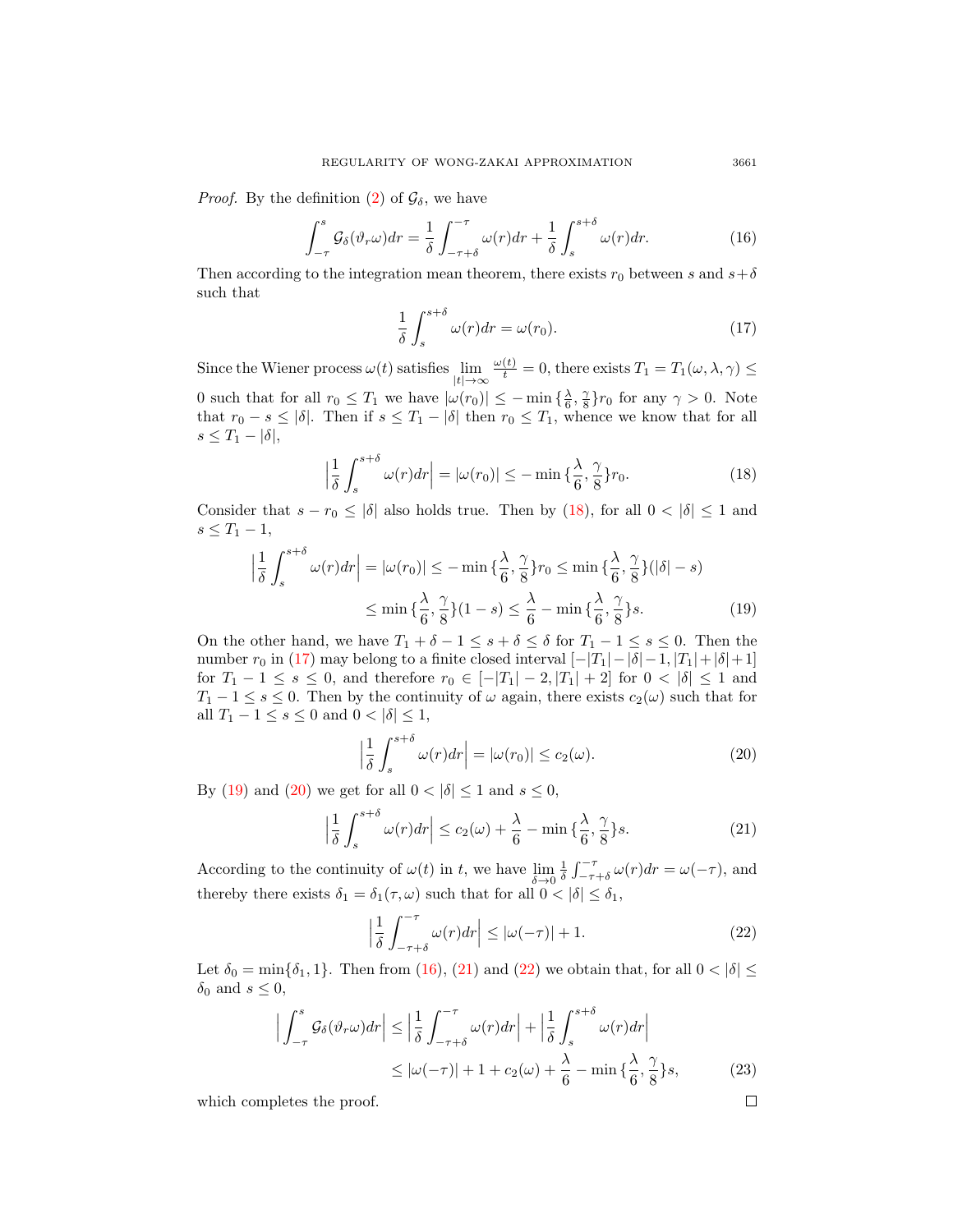To discuss the random attractors and the Wong-Zakai approximation, we need to transform the stochastic  $p$ -Laplacian equation [\(1\)](#page-0-0) into a path-wise deterministic equation. We first make a transformation for  $Eq.(1)$  $Eq.(1)$  by means of the geometric Brownian motion  $e^{\omega(t)}$ . By Itô' formula (see e.g.[\[4,](#page-30-21) Theorem 6.2.1]), we have

<span id="page-7-0"></span>
$$
de^{\omega(t)} = e^{\omega(t)}d\omega(t) + \frac{1}{2}e^{\omega(t)}dt.
$$

Let  $u(t, \tau, \omega, u_{\tau}) = e^{\omega(t)}v(t, \tau, \omega, v_{\tau}),$  where u is the solution of Eq.[\(6\)](#page-1-4). Then we have

$$
du = vde^{\omega(t)} + e^{\omega(t)}dv = u d\omega(t) + \frac{1}{2}u dt + e^{\omega(t)}dv,
$$

in the Itô sense. Therefore v solves the following equation: for any  $\tau \in \mathbb{R}$ ,  $\omega \in \Omega$ ,  $t > \tau$  and  $x \in \mathbb{R}^N$ ,

$$
\frac{dv}{dt} = -\lambda v + e^{(p-2)\omega(t)} \text{div}(|\nabla v|^{p-2} \nabla v) + e^{-\omega(t)} f(t, x, u) + e^{-\omega(t)} g(t, x), \quad (24)
$$

with the initial condition  $v(\tau, x) = v_{\tau}$ .

We also introduce the transformation:

<span id="page-7-3"></span>
$$
v_{\delta}(t, \tau, \omega, v_{\delta, \tau}) = e^{-\int_0^t \mathcal{G}_{\delta}(\vartheta_s \omega) ds} u_{\delta}(t, \tau, \omega, u_{\delta, \tau}), \qquad (25)
$$

with  $v_{\delta,\tau} = e^{-\int_0^{\tau} \mathcal{G}_{\delta}(\vartheta_s \omega) ds} u_{\delta,\tau}$ . Then we get from Eq.[\(5\)](#page-1-0) that for any  $t > \tau$  and  $x \in \mathbb{R}^N,$ 

$$
\frac{dv_{\delta}}{dt} = -\lambda v_{\delta} + e^{(p-2)\int_{0}^{t} \mathcal{G}_{\delta}(\vartheta_{s}\omega)ds} \text{div}(|\nabla v_{\delta}|^{p-2} \nabla v_{\delta}) + e^{-\int_{0}^{t} \mathcal{G}_{\delta}(\vartheta_{s}\omega)ds} f(t, x, u_{\delta}) \n+ e^{-\int_{0}^{t} \mathcal{G}_{\delta}(\vartheta_{s}\omega)ds} g(t, x),
$$
\n(26)

with the initial condition  $v_{\delta}(\tau, x) = v_{\delta, \tau}$ .

Give  $\omega \in \Omega, \tau \in \mathbb{R}$  and  $v_{\tau} \in L^2(\mathbb{R}^N)$ , if f satisfies [\(7\)](#page-4-0)-[\(9\)](#page-4-1) then Eq.[\(24\)](#page-7-0) has a unique solution  $v(\cdot, \tau, \omega, v_\tau) \in C([\tau, \infty); L^2(\mathbb{R}^N)) \cap L^q_{loc}((\tau, \infty); L^q(\mathbb{R}^N))$ . In addition  $v(\cdot, \tau, \omega, v_{\tau})$  is continuous in the initial  $v_{\tau}$  in  $L^2(\mathbb{R}^N)$  and is  $(\mathscr{F}, \mathcal{B}(L^2(\mathbb{R}^N)))$ measurable in  $\omega \in \Omega$ , and thus we can define a continuous cocycle  $\varphi : \mathbb{R}^+ \times \mathbb{R} \times$  $\Omega \times L^2(\mathbb{R}^N) \to L^2(\mathbb{R}^N)$  for Eq.[\(1\)](#page-0-0) by

$$
\varphi(t,\tau,\omega,u_{\tau}) = u(t+\tau,\tau,\vartheta_{-\tau}\omega,u_{\tau}) = e^{\omega(t)-\omega(-\tau)}v(t+\tau,\tau,\vartheta_{-\tau}\omega,v_{\tau}),\qquad(27)
$$

for every  $t \in \mathbb{R}^+, \tau \in \mathbb{R}$  and  $\omega \in \Omega$ . By a similar method, we define the random cocycle for Eq. $(5)$  by

<span id="page-7-2"></span><span id="page-7-1"></span>
$$
\varphi_{\delta}(t, \tau, \omega, u_{\tau}) = u_{\delta}(t + \tau, \tau, \vartheta_{-\tau}\omega, u_{\delta, \tau})
$$
  
=  $e^{\int_{0}^{t + \tau} \mathcal{G}_{\delta}(\vartheta_{r - \tau}\omega) dr} v_{\delta}(t + \tau, \tau, \vartheta_{-\tau}\omega, v_{\delta, \tau}).$  (28)

4. Random attractors and  $L^2$ -Wong-Zakai approximations. In this section, we consider the existence of random attractors and the Wong-Zakai approximations of p-Laplacian equation in  $L^2(\mathbb{R}^N)$ .

4.1. Existence of random attractors. In this subsection, we present the existence of random attractors for random cocycles defined by [\(27\)](#page-7-1) and [\(28\)](#page-7-2) without detailed proof.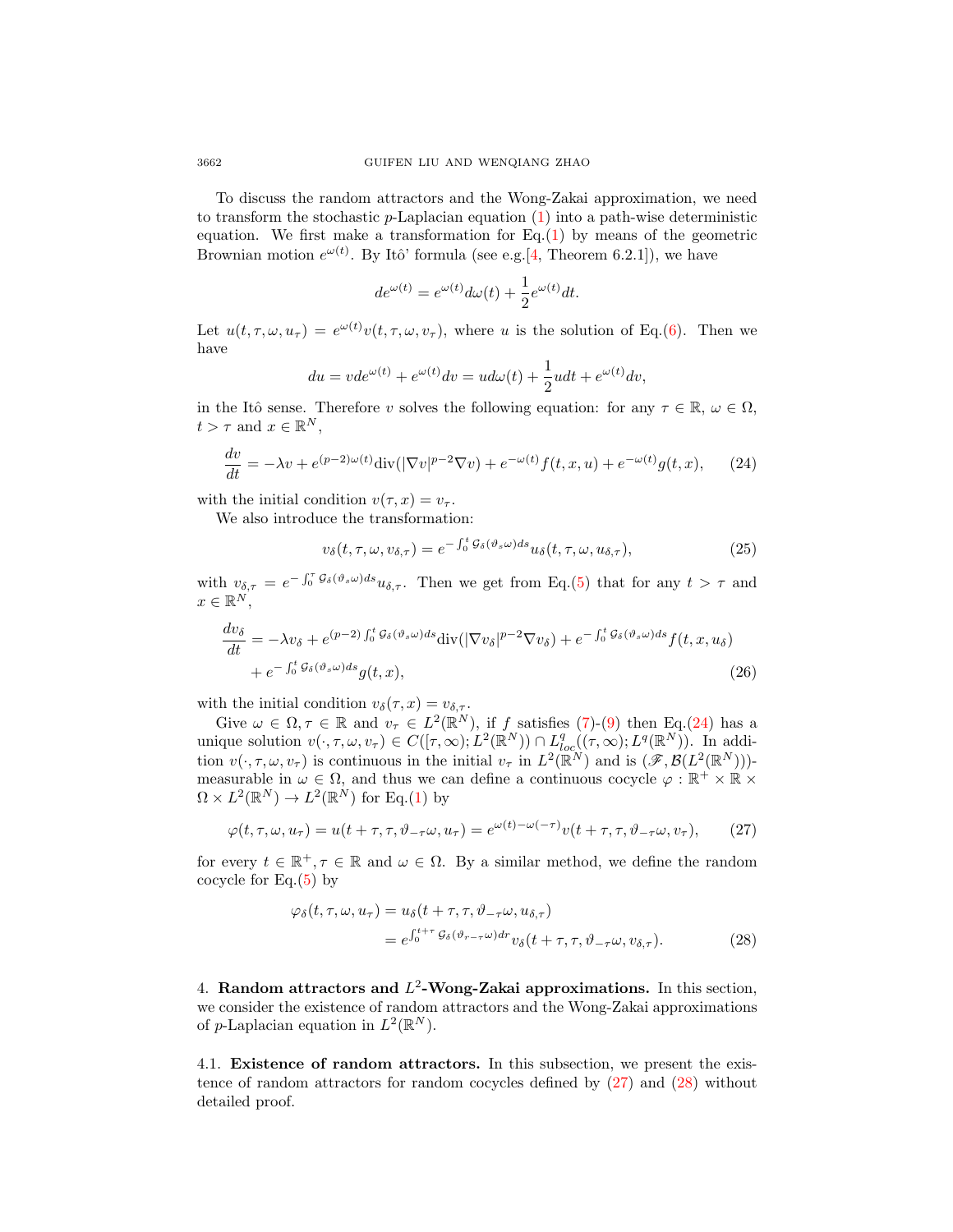<span id="page-8-3"></span>**Lemma 4.1.** Suppose [\(7\)](#page-4-0)-[\(11\)](#page-5-2) hold and  $\mathfrak{D}$  is defined by [\(12\)](#page-5-3). Then the continuous cocycle  $\varphi$  associated with Eq.[\(1\)](#page-0-0) admits a closed  $\mathfrak{D}\text{-}\text{pullback random absorbing set}$  $K = \{K(\tau,\omega): \tau \in \mathbb{R}, \omega \in \Omega\} \in \mathfrak{D}$  in  $L^2(\mathbb{R}^N)$ , which is depicted by, for every  $\tau \in \mathbb{R}$  and  $\omega \in \Omega$ ,

<span id="page-8-5"></span><span id="page-8-4"></span>
$$
K(\tau, \omega) = \{ u \in L^{2}(\mathbb{R}^{N}) : ||u||^{2} \le \varrho(\tau, \omega) \},
$$
\n(29)

where  $\varrho(\tau,\omega)$  is given by

$$
\varrho(\tau,\omega) = 4 \int_{-\infty}^{0} e^{\frac{4}{3}\lambda s - 2\omega(s)} \left(\frac{3}{2\lambda} \|g(s+\tau)\|^2 + \|\psi_1(s+\tau)\|_1\right) ds. \tag{30}
$$

*Proof.* Taking the inner product of  $(24)$  with v in  $L^2(\mathbb{R}^N)$ , we have

<span id="page-8-0"></span>
$$
\frac{1}{2}\frac{d}{dt}\|v\|^2 + \lambda \|v\|^2 + (-e^{(p-2)\omega(t)}\text{div}(|\nabla v|^{p-2}\nabla v), v) \n= (e^{-\omega(t)}f(t, x, u), v) + (e^{-\omega(t)}g(t, x), v).
$$
\n(31)

Using the assumptions [\(7\)](#page-4-0), we get

$$
(e^{-\omega(t)}f(t,x,u),v) = e^{-2\omega(t)}(f(t,x,u),u)
$$
  

$$
\leq -\alpha_1 e^{-2\omega(t)} \|u\|_q^q + e^{-2\omega(t)} \|\psi_1(t)\|_1.
$$
 (32)

For the  $p$ -Laplacian part in  $(31)$ , we have

$$
(-e^{(p-2)\omega(t)}\operatorname{div}(|\nabla v|^{p-2}\nabla v), v) = e^{(p-2)\omega(t)}(|\nabla v|^{p-2}\nabla v, \nabla v)
$$

$$
= e^{-2\omega(t)} \|\nabla u\|_p^p. \tag{33}
$$

The second term on the right hand side of [\(31\)](#page-8-0) is bounded by

<span id="page-8-2"></span><span id="page-8-1"></span>
$$
(e^{-\omega(t)}g(t,x),v) \le \frac{\lambda}{6}||v||^2 + \frac{3}{2\lambda}e^{-2\omega(t)}||g(t)||^2.
$$
 (34)

Combine  $(31)-(34)$  $(31)-(34)$  $(31)-(34)$  to find

$$
\frac{d}{dt}||v||^2 + \frac{4\lambda}{3}||v||^2 + e^{-2\omega(t)}(||\nabla u||_p^p + \alpha_1 ||u||_q^q + \frac{\lambda}{3} ||u||^2)
$$
  
\n
$$
\leq 2e^{-2\omega(t)} \left(\frac{3}{2\lambda} ||g(t)||^2 + ||\psi_1(t)||_1\right).
$$
\n(35)

Multiplying [\(35\)](#page-8-2) by  $e^{\frac{4\lambda}{3}t}$  and integrating from  $\tau - t$  to  $\xi$ , along with replacing  $\omega$  by  $\vartheta_{-\tau}\omega$ , and then using the formula  $\vartheta_{-\tau}\omega(s) = \omega(s-\tau) - \omega(-\tau)$ , we find that

$$
\|v(\xi,\tau-t,\vartheta_{-\tau}\omega,v_{\tau-t})\|^2
$$
  
+  $e^{2\omega(-\tau)}\int_{\tau-t}^{\xi}e^{\frac{4\lambda}{3}(s-\xi)-2\omega(s-\tau)}(\|\nabla u(s)\|_{p}^{p}+\alpha_{1}\|u(s)\|_{q}^{q}+\frac{\lambda}{3}\|u(s)\|^{2})ds$   
 $\leq e^{\frac{4\lambda}{3}(\tau-t-\xi)}\|v_{\tau-t}\|^{2}+2e^{2\omega(-\tau)}\int_{\tau-t}^{\xi}e^{\frac{4\lambda}{3}(s-\xi)-2\omega(s-\tau)}(\frac{3}{2\lambda}\|g(s)\|^{2}+\|\psi_{1}(s)\|_{1})ds.$  (36)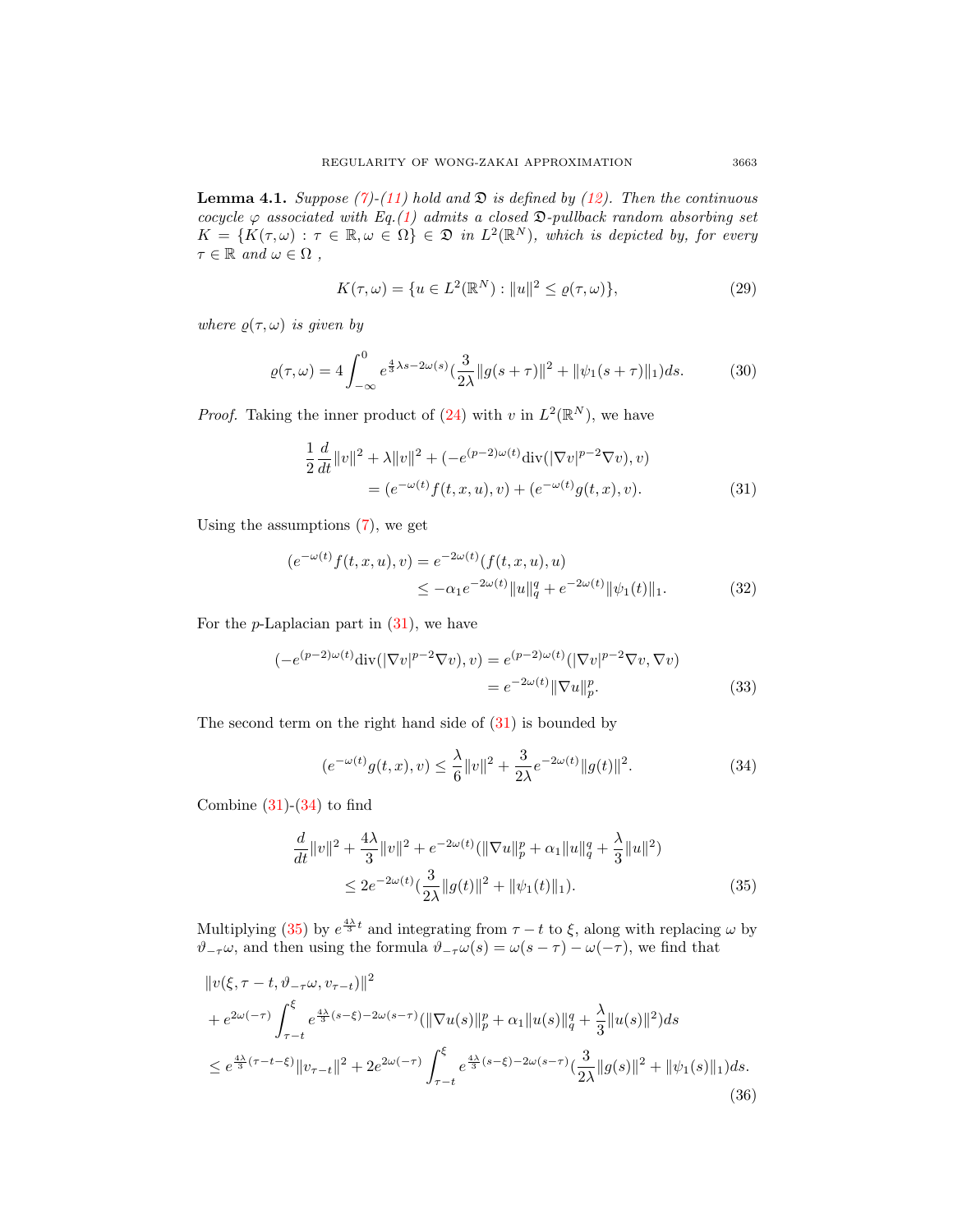By the formula  $u(\xi, \tau - t, \vartheta_{-\tau}\omega, u_{\tau-t}) = e^{\omega(\xi-\tau)-\omega(-\tau)}v(\xi, \tau - t, \vartheta_{-\tau}\omega, v_{\tau-t}),$  we have

<span id="page-9-0"></span>
$$
e^{-2\omega(\xi-\tau)}\|u(\xi,\tau-t,\vartheta_{-\tau}\omega,u_{\tau-t})\|^2 + \int_{\tau-t}^{\xi} e^{\frac{4\lambda}{3}(s-\xi)-2\omega(s-\tau)}(\|\nabla u(s)\|_{p}^{p} + \alpha_{1}\|u(s)\|_{q}^{q} + \frac{\lambda}{3}\|u(s)\|^{2})ds \leq e^{\frac{4\lambda}{3}(\tau-t-\xi)-2\omega(-t)}\|u_{\tau-t}\|^2 + 2\int_{-\infty}^{\xi-\tau} e^{\frac{4\lambda}{3}(s+\tau-\xi)-2\omega(s)}(\frac{3}{2\lambda}\|g(s+\tau)\|^2 + \|\psi_{1}(s+\tau)\|_{1})ds.
$$
 (37)

Let  $\xi = \tau$ . Then we get

$$
||u(\tau, \tau - t, \vartheta_{-\tau}\omega, u_{\tau-t})||^{2} \leq e^{-\frac{4\lambda}{3}t - 2\omega(-t)} ||u_{\tau-t}||^{2} + 2 \int_{-\infty}^{0} e^{\frac{4\lambda}{3}s - 2\omega(s)} (\frac{3}{2\lambda} ||g(s+\tau)||^{2} + ||\psi_{1}(s+\tau)||_{1}) ds.
$$
 (38)

Since  $u_{\tau-t} \in D(\tau - t, \vartheta_{-t}\omega)$ , then there exists a  $T = T(\tau, \omega, D)$  such that for all  $t \geq T, e^{-\frac{4\lambda}{3}t - 2\omega(-t)} \|u_{\tau-t}\|^2 \leq 2 \int_{-\infty}^0 e^{\frac{4\lambda}{3}s - 2\omega(s)} (\frac{3}{2\lambda} \|g(s+\tau)\|^2 + \|\psi_1(s+\tau)\|_1) ds.$ From [\(10\)](#page-5-4) we can deduce that  $\int_{-\infty}^{0} e^{\frac{4\lambda}{3}s-2\omega(s)}(\frac{3}{2\lambda}||g(s+\tau)||^2 + ||\psi_1(s+\tau)||_1)ds <$ +∞. Denote by

$$
\varrho(\tau,\omega) = 4 \int_{-\infty}^{0} e^{\frac{4\lambda}{3}s - 2\omega(s)} \left(\frac{3}{2\lambda} \|g(s+\tau)\|^2 + \|\psi_1(s+\tau)\|_1\right) ds.
$$

Then by [\(11\)](#page-5-2) it is easy to check that  $K(\tau,\omega) = \{u \in L^2(\mathbb{R}^N) : ||u||^2 \leq \varrho(\tau,\omega)\}\$ is tempered; that is,  $\lim_{t\to-\infty} e^{\gamma t} \|K(\tau+t, \vartheta_t\omega)\|^2 \leq \lim_{t\to-\infty} e^{\gamma t} \varrho(\tau+t, \vartheta_t\omega) = 0$  for any  $\gamma > 0$ . Furthermore, since for fixed  $\tau \in \mathbb{R}$  and for each  $\omega \in \Omega$  and  $x \in L^2(\mathbb{R}^N)$ ,

$$
dist(x, K(\tau, \omega)) = \begin{cases} 0, & x \in K(\tau, \omega); \\ \|x\| - \sqrt{\varrho(\tau, \omega)}, & x \notin K(\tau, \omega), \end{cases}
$$

then the mapping  $\omega \mapsto dist(x, K(\tau, \omega))$  is  $(\mathscr{F}, \mathcal{B}(\mathbb{R}))$ -measurable for every fixed  $x \in X$ , and therefore  $K(\tau,\omega) = \{u \in L^2(\mathbb{R}^N) : ||u||^2 \leq \varrho(\tau,\omega)\}\)$  is a closed random set, which completes the proof.  $\Box$ 

To prove the  $\mathfrak{D}\text{-}\text{pullback asymptotical compactness}$  in  $L^2(\mathbb{R}^N)$  for Eq.[\(1\)](#page-0-0), we need to prove that the tail of solution is small enough on larger and larger space domains, which is given as below.

**Lemma 4.2.** Suppose [\(7\)](#page-4-0)-[\(11\)](#page-5-2) hold and  $\mathfrak{D}$  is defined by [\(12\)](#page-5-3). Given  $\tau \in \mathbb{R}, \omega \in \Omega$ ,  $D = \{D(\tau, \omega) : \tau \in \mathbb{R}, \omega \in \Omega\} \in \mathfrak{D}$ , then for every  $u_{\tau-t} \in D(\tau - t, \vartheta_{-t}\omega)$  and any  $\varepsilon > 0$ , there exist  $T = T(\tau, \omega, D, \varepsilon) \ge 1$  and  $R = R(\tau, \omega, \varepsilon) > 0$  such that for all  $\xi \in [\tau - 1, \tau]$ , the solution u of Eq.[\(1\)](#page-0-0) satisfies

$$
\sup_{t\geq T}\int_{|x|\geq R}|u(\xi,\tau-t,\vartheta_{-\tau}\omega,u_{\tau-t})|^2dx\leq\varepsilon.
$$

*Proof.* Let  $\rho$  be a smooth function defined on  $\mathbb{R}^+$  such that  $0 \leq \rho(s) \leq 1$  for all  $s \in \mathbb{R}^+,$ 

$$
\rho(t) = 0 \text{ for } t \in [0, 1] \text{ and } \rho(t) = 1 \text{ for } t \in [2, +\infty). \tag{39}
$$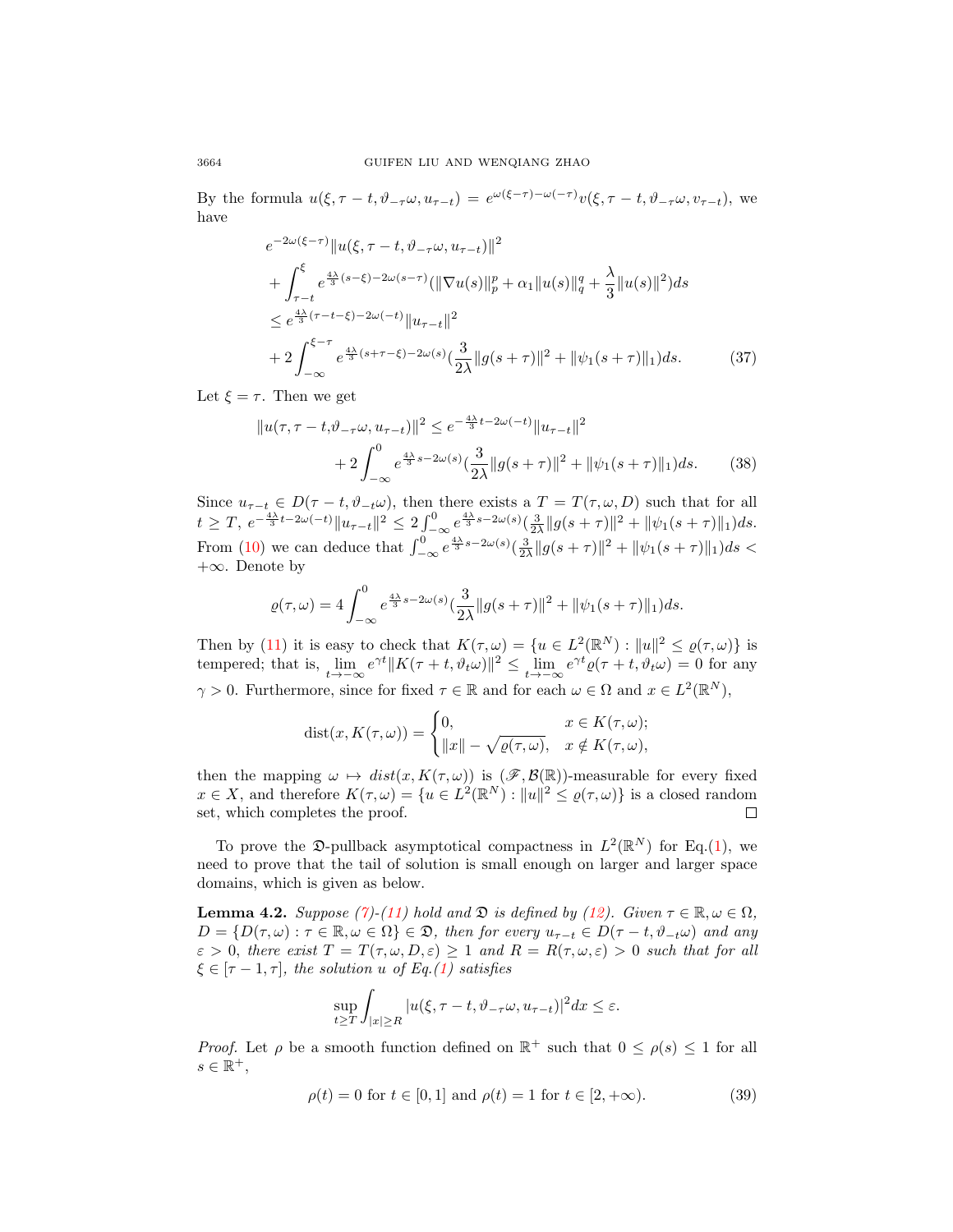Then there exists a positive constant c such that  $|\rho'(s)| \leq c_0$  for all  $s \in \mathbb{R}^+$ . For convenience, we write  $\rho(\frac{|x|^2}{k^2}) = \rho_k$ . Taking the inner product of Eq.[\(24\)](#page-7-0) with  $\rho_k v$ in  $L^2(\mathbb{R}^N)$ , we obtain that

<span id="page-10-0"></span>
$$
\frac{1}{2}\frac{d}{dt}\int_{\mathbb{R}^N}\rho_k|v|^2dx + \lambda\int_{\mathbb{R}^N}\rho_k|v|^2dx - \int_{\mathbb{R}^N}e^{(p-2)\omega(t)}\text{div}(|\nabla v|^{p-2}\nabla v)\rho_k vdx
$$
  

$$
\leq \int_{\mathbb{R}^N}e^{-\omega(t)}\rho_kf(t,x,u)vdx + \int_{\mathbb{R}^N}e^{-\omega(t)}\rho_kg(t)vdx. \tag{40}
$$

By  $(7)$ , the first term on the right-hand side of  $(40)$  satisfies

$$
\int_{\mathbb{R}^N} e^{-\omega(t)} \rho_k f(t, x, u) v dx \le -\alpha_1 e^{-2\omega(t)} \int_{\mathbb{R}^N} \rho_k |u|^q dx + e^{-2\omega(t)} \int_{\mathbb{R}^N} \rho_k |\psi_1(t, x)| dx.
$$
\n(41)

For the forcing term we have

$$
\int_{\mathbb{R}^N} e^{-\omega(t)} \rho_k g(t) v dx \le \frac{\lambda}{3} \int_{\mathbb{R}^N} \rho_k |v|^2 dx + \frac{3}{2\lambda} e^{-2\omega(t)} \int_{\mathbb{R}^N} \rho_k |g(t,x)|^2 dx. \tag{42}
$$

For the p-Lapacian part, by using Young's inequality and Sobolev interpolation inequality  $||u||_p^p \le ||u||_q^q + ||u||^2 (q \ge p > 2)$ , we have

$$
-\int_{\mathbb{R}^N} e^{(p-2)\omega(t)} \text{div}(|\nabla v|^{p-2} \nabla v) \rho_k v dx
$$
  
\n
$$
= e^{(p-2)\omega(t)} \int_{\mathbb{R}^N} |\nabla v|^{p-2} \nabla v (\nabla \rho_k v + \rho_k \nabla v) dx
$$
  
\n
$$
= e^{(p-2)\omega(t)} \int_{\mathbb{R}^N} |\nabla v|^{p-2} \nabla v \cdot \rho'_k \frac{2x}{k^2} v dx + e^{(p-2)\omega(t)} \int_{\mathbb{R}^N} \rho_k |\nabla v|^p dx
$$
  
\n
$$
\geq -e^{(p-2)\omega(t)} \int_{\mathbb{R}^N} |\nabla v|^{p-1} |\rho'_k| \frac{2|x|}{k^2} |v| dx
$$
  
\n
$$
\geq -\frac{2\sqrt{2}c_0}{k} e^{-2\omega(t)} (\|\nabla u\|_p^p + \|u\|_p^q)
$$
  
\n
$$
\geq -\frac{c_1}{k} e^{-2\omega(t)} (\|\nabla u\|_p^p + \|u\|_q^q + \|u\|^2), \tag{43}
$$

where  $c_1 = c_1(p, q, c_0)$ . It follows from [\(40\)](#page-10-0)-[\(43\)](#page-10-1) that

<span id="page-10-3"></span><span id="page-10-1"></span>
$$
\frac{d}{dt} \int_{\mathbb{R}^N} \rho_k |v|^2 dx + \frac{4\lambda}{3} \int_{\mathbb{R}^N} \rho_k |v|^2 dx \le \frac{2c_1}{k} e^{-2\omega(t)} (\|\nabla u\|_p^p + \|u\|_q^q + \|u\|^2) \n+ 2e^{-2\omega(t)} \int_{\mathbb{R}^N} \rho_k |\psi_1(t,x)| dx + \frac{3}{\lambda} e^{-2\omega(t)} \int_{\mathbb{R}^N} \rho_k |g(t,x)|^2 dx.
$$
\n(44)

Applying Gronwall's lemma and replacing  $\omega$  by  $\vartheta_{-\tau}\omega$ , we have for every  $\xi \in [\tau-1,\tau]$ ,

<span id="page-10-2"></span>
$$
\int_{\mathbb{R}^N} \rho_k |v(\xi, \tau - t, \vartheta_{-\tau}\omega, v_{\tau - t})|^2 dx \le e^{\frac{4\lambda}{3}(\tau - t - \xi)} \|v_{\tau - t}\|^2 \n+ e^{2\omega(-\tau)} \frac{2c_1}{k} \int_{\tau - t}^{\xi} e^{\frac{4\lambda}{3}(s - \xi) - 2\omega(s - \tau)} (\|\nabla u(s)\|_p^p + \|u(s)\|_q^q + \|u(s)\|^2) ds \n+ e^{2\omega(-\tau)} \int_{-\infty}^{\xi - \tau} e^{\frac{4\lambda}{3}(s + \tau - \xi) - 2\omega(s)} \int_{|x| \ge k} (\frac{3}{\lambda} |g(s + \tau, x)|^2 + 2|\psi_1(s + \tau, x)|) dx ds.
$$
\n(45)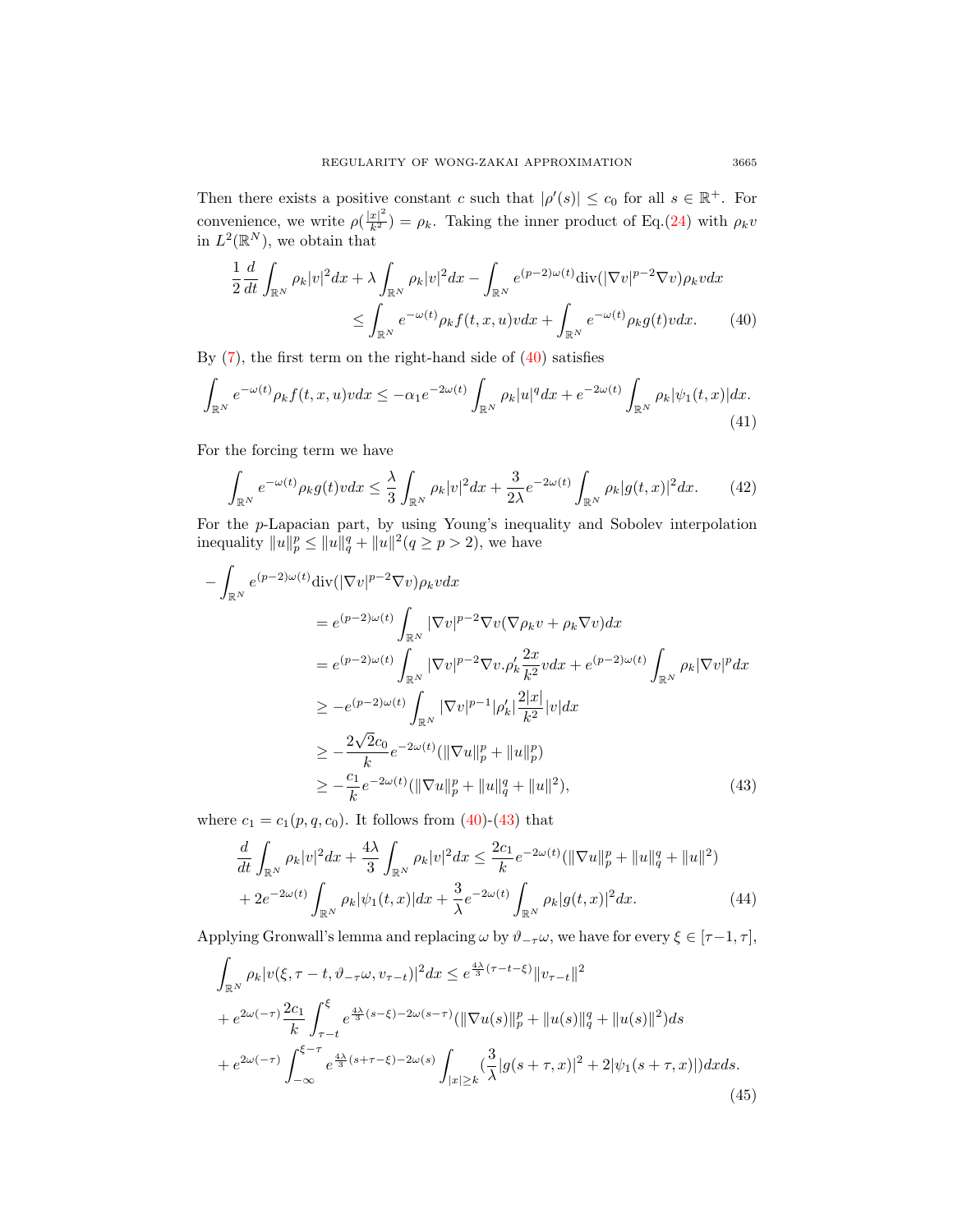Since  $u_{\tau-t} \in D(\tau-t, \vartheta_{-t}\omega)$  and D is tempered, we find that for every  $\xi \in [\tau-1, \tau]$ ,

$$
\limsup_{t \to \infty} e^{\frac{4\lambda}{3}(\tau - t - \xi)} \|v_{\tau - t}\|^2 \le e^{2\omega(-\tau)} \limsup_{t \to \infty} e^{-\frac{4\lambda}{3}t - 2\omega(-t)} \|u_{\tau - t}\|^2
$$
  

$$
\le e^{2\omega(-\tau)} \limsup_{t \to \infty} e^{-\frac{4\lambda}{3}t - 2\omega(-t)} \|D(\tau - t, \vartheta_{-t}\omega)\|^2 = 0.
$$

As a consequence, there exists a  $T_1 = T_1(\tau, \omega, D)$  such that for all  $t \geq T_1$ ,

$$
\limsup_{t \to \infty} e^{\frac{4\lambda}{3}(\tau - t - \xi)} \|v_{\tau - t}\|^2 \le \frac{\varepsilon}{3}.
$$
\n(46)

Using [\(10\)](#page-5-4), there exists a radius  $R_1 = R_1(\tau, \omega, \varepsilon)$  such that for every  $\xi \in [\tau - 1, \tau]$ and all  $k \geq R_1$ ,

$$
e^{2\omega(-\tau)}\int_{-\infty}^{\xi-\tau} e^{\frac{4\lambda}{3}(s+\tau-\xi)-2\omega(s)} \int_{|x|\geq k} (\frac{3}{\lambda}|g(s+\tau,x)|^2 + 2|\psi_1(s+\tau,x)|)dx ds \leq \frac{\varepsilon}{3}.\tag{47}
$$

From [\(37\)](#page-9-0) it follows that there exists a  $T_2 = T_2(\tau, \omega, D) \geq T_1$  such that for all  $t \geq T_2$ ,

$$
\int_{\tau-t}^{\xi} e^{\frac{4\lambda}{3}(s-\xi)-2\omega(s-\tau)} (\|\nabla u(s)\|_{p}^{p} + \|u(s)\|_{q}^{q} + \|u(s)\|^{2}) ds
$$
 is bounded.

Then there is a radius  $R_2 = R_2(\tau, \omega, D, \varepsilon) \ge R_1$  such that for every  $\xi \in [\tau - 1, \tau]$ and all  $t \geq T_2$  and  $k \geq R_2$ ,

$$
e^{2\omega(-\tau)}\frac{2c_1}{k}\int_{\tau-t}^{\xi}e^{\frac{4\lambda}{3}(s-\xi)-2\omega(s-\tau)}(\|\nabla u(s)\|_{p}^{p}+\|u(s)\|_{q}^{q}+\|u(s)\|^{2})ds\leq\frac{\varepsilon}{3}.\tag{48}
$$

Therefore it follows from [\(45\)](#page-10-2)-[\(48\)](#page-11-0) that for every  $\xi \in [\tau-1, \tau]$  and all  $t \geq T_2(\tau, \omega, D)$ and  $k \geq R_2$ ,

$$
\int_{|x| \ge \sqrt{2}k} |v(\xi, \tau - t, \vartheta_{-\tau}\omega, v_{\tau-t})|^2 dx
$$
\n
$$
\le \int_{\mathbb{R}^N} \rho_k |v(\xi, \tau - t, \vartheta_{-\tau}\omega, v_{\tau-t})|^2 dx \le \varepsilon,
$$
\n(49)

which along with the formula

$$
u(\xi, \tau - t, \vartheta_{-\tau}\omega, u_{\tau - t}) = e^{\omega(\xi - \tau) - \omega(-\tau)}v(\xi, \tau - t, \vartheta_{-\tau}\omega, v_{\tau - t})
$$

implies the desired result.

We now prove the  $\mathfrak{D}\text{-pullback asymptotical compactness of solutions of Eq.(1)$  $\mathfrak{D}\text{-pullback asymptotical compactness of solutions of Eq.(1)$ in  $L^2(\mathbb{R}^N)$ .

<span id="page-11-1"></span>**Lemma 4.3.** Suppose [\(7\)](#page-4-0)-[\(11\)](#page-5-2) hold and  $\mathfrak{D}$  is defined by [\(12\)](#page-5-3). Then the continuous cocycle  $\varphi$  defined by [\(27\)](#page-7-1) is  $\mathfrak{D}\text{-}\mathit{pullback asymptotically compact in } L^2(\mathbb{R}^N)$ .

Proof. This is followed by a same procedure as in [\[39,](#page-31-16) Lemm 3.6].

 $\Box$ 

<span id="page-11-0"></span> $\Box$ 

By Lemmas [4.1,](#page-8-3) [4.3](#page-11-1) along with Theorem [2.6](#page-4-2) we immediately get the following result.

**Theorem 4.4.** Suppose [\(7\)](#page-4-0)-[\(11\)](#page-5-2) hold and  $\mathfrak{D}$  is defined by [\(12\)](#page-5-3). Then the continuous cocycle  $\varphi$  generated by the solution of Eq.[\(1\)](#page-0-0) admits a unique tempered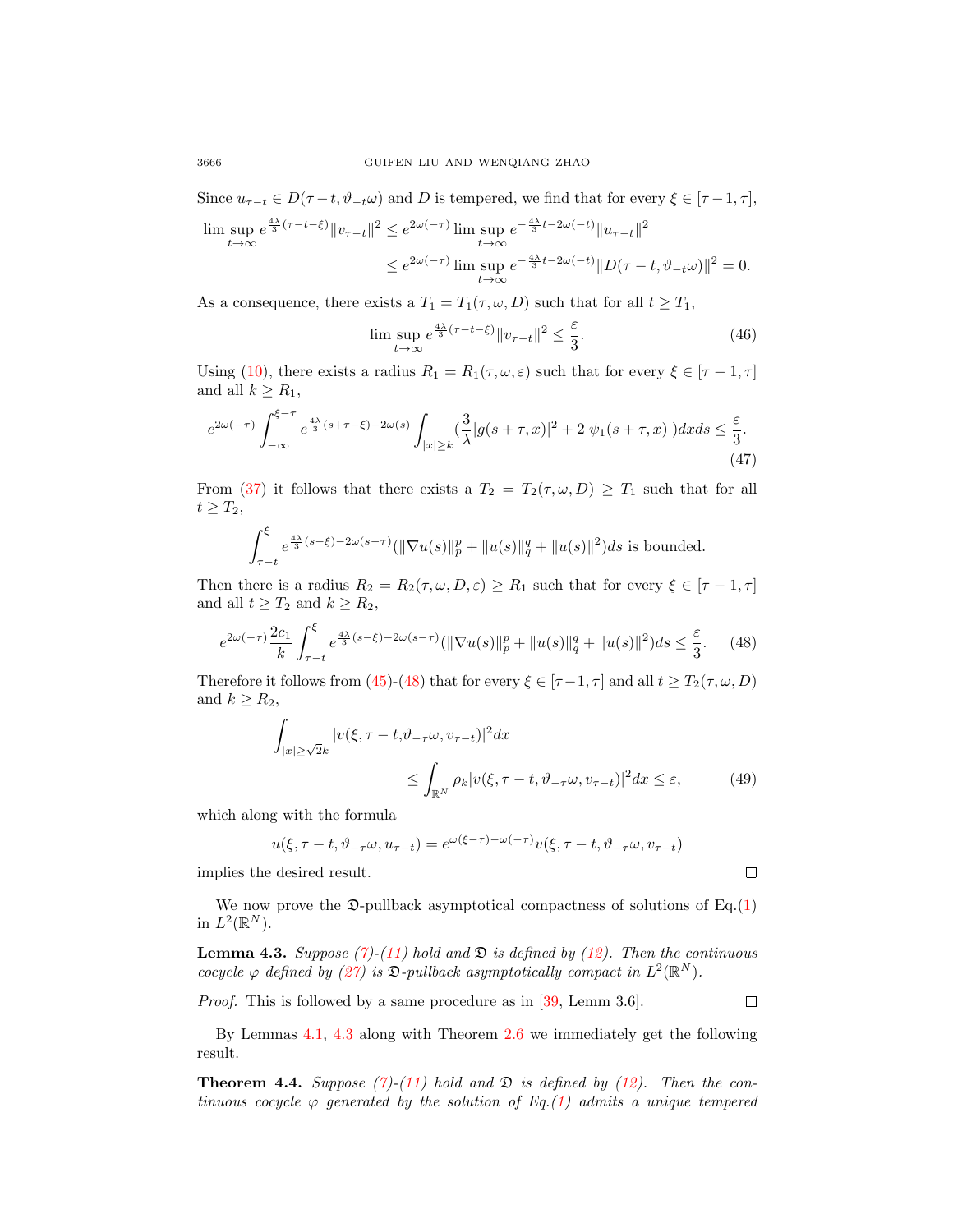$\mathfrak{D}\text{-}\text{pullback random attractor } \mathcal{A} = \{ \mathcal{A}(\tau,\omega) : \tau \in \mathbb{R}, \omega \in \Omega \} \in \mathfrak{D} \text{ in } L^2(\mathbb{R}^N) \text{ which }$ is structured by, for each  $\tau \in \mathbb{R}$  and  $\omega \in \Omega$ ,

$$
\mathcal{A}(\tau,\omega)=\Omega(K,\tau,\omega)=\cap_{s>0}\overline{\cup_{t\geq s}\varphi(t,\tau-t,\vartheta_{-t}\omega,K(\tau-t,\vartheta_{-t}\omega))}^{L^2(\mathbb{R}^N)},
$$

where  $K = \{K(\tau, \omega) : \tau \in R, \omega \in \Omega\}$  is given in Lemma [4.1.](#page-8-3)

*Proof.* It follows from Lemma [4.1](#page-8-3) that there exists  $T = T(\tau, \omega, D) > 0$ , such that for all  $t \geq T$ ,

$$
\varphi(t,\tau-t,\vartheta_{-t}\omega,D(\tau-t,\vartheta_{-t}\omega))\subseteq K(\tau,\omega),
$$

therefore,  $K \in \mathfrak{D}$  is a closed  $\mathfrak{D}$ -pullback random absorbing set of  $\varphi$ , and by Lemma [4.3](#page-11-1)  $\varphi$  is  $\mathfrak{D}$ -pullback asymptotically compact in  $L^2(\mathbb{R}^N)$ . Then the desired result follows from Theorem [2.6](#page-4-2) immediately.  $\Box$ 

In what follows, we will prove the existence of  $\mathfrak{D}\text{-pullback random absorbing set}$  $K_{\delta}$  for the cocycle  $\varphi_{\delta}$  in  $L^2(\mathbb{R}^N)$ .

<span id="page-12-4"></span>**Lemma 4.5.** Suppose [\(7\)](#page-4-0)-[\(11\)](#page-5-2) hold and  $\mathfrak{D}$  is defined by [\(12\)](#page-5-3). Then the continuous cocycle  $\varphi_{\delta}$  associated with Eq.[\(5\)](#page-1-0) has a closed  $\mathfrak{D}\text{-}\mathit{pullback random }$  absorbing set  $K_{\delta} = \{K_{\delta}(\tau,\omega): \tau \in \mathbb{R}, \omega \in \Omega\} \in \mathfrak{D}$ , which is structured by, for every  $\tau \in \mathbb{R}$  and  $\omega \in \Omega$ .

<span id="page-12-3"></span><span id="page-12-2"></span><span id="page-12-0"></span>
$$
K_{\delta}(\tau,\omega) = \{ u \in L^{2}(\mathbb{R}^{N}) : ||u||^{2} \le \varrho_{\delta}(\tau,\omega) \},
$$
\n(50)

where  $\varrho_{\delta}(\tau,\omega)$  is given by

$$
\varrho_{\delta}(\tau,\omega) = 4 \int_{-\infty}^{0} e^{\frac{4\lambda}{3}s - 2\int_{0}^{s} \mathcal{G}_{\delta}(\vartheta_{\tau}\omega) dr} \left(\frac{3}{2\lambda} \|g(s+\tau)\|^{2} + \|\psi_{1}(s+\tau)\|_{1}\right) ds. \tag{51}
$$

In addition, for every  $\tau \in \mathbb{R}$  and  $\omega \in \Omega$ ,  $\lim_{\delta \to 0} \varrho_{\delta}(\tau, \omega) = \varrho(\tau, \omega)$ , where  $\varrho(\tau, \omega)$  is defined by  $(30)$ .

Proof. By a similar technique as in the proof of Lemma [4.1](#page-8-3) we have

$$
\frac{d}{dt} \|v_{\delta}\|^{2} + \frac{4\lambda}{3} \|v_{\delta}\|^{2} + e^{-2\int_{0}^{t} \mathcal{G}_{\delta}(\vartheta_{r}\omega) dr} (\|\nabla u_{\delta}\|_{p}^{p} + \alpha_{1} \|u_{\delta}\|_{q}^{q} + \frac{\lambda}{3} \|u_{\delta}\|^{2})
$$
\n
$$
\leq 2e^{-2\int_{0}^{t} \mathcal{G}_{\delta}(\vartheta_{r}\omega) dr} (\frac{3}{2\lambda} \|g(t)\|^{2} + \|\psi_{1}(t)\|_{1}). \tag{52}
$$

In [\(52\)](#page-12-0), utilizing Gronwall's lemma over the interval  $[\tau-t, \xi]$  with  $\xi \in [\tau-1, \tau], t \geq 1$ , we get

$$
\|v_{\delta}(\xi,\tau-t,\vartheta_{-\tau}\omega,v_{\delta,\tau-t})\|^{2} + \int_{\tau-t}^{\xi} e^{\frac{4\lambda}{3}(s-\xi)-2\int_{-\tau}^{s-\tau} \mathcal{G}_{\delta}(\vartheta_{\tau}\omega)dr} (\|\nabla u_{\delta}(s)\|_{p}^{p} + \alpha_{1} \|u_{\delta}(s)\|_{q}^{q} + \frac{\lambda}{3} \|u_{\delta}(s)\|^{2}) ds \leq e^{\frac{4\lambda}{3}(\tau-t-\xi)} \|v_{\delta,\tau-t}\|^{2} + 2 \int_{\tau-t}^{\xi} e^{\frac{4\lambda}{3}(s-\xi)-2\int_{-\tau}^{s-\tau} \mathcal{G}_{\delta}(\vartheta_{\tau}\omega)dr} (\frac{3}{2\lambda} \|g(s)\|^{2} + \|\psi_{1}(s)\|_{1}) ds.
$$
 (53)

It follows from [\(53\)](#page-12-1) and the formula

<span id="page-12-1"></span>
$$
v_{\delta}(\xi, \tau - t, \vartheta_{-\tau}\omega, v_{\delta,\tau}) = e^{-\int_{-\tau}^{\xi-\tau} \mathcal{G}_{\delta}(\vartheta_{s}\omega)ds} u_{\delta}(\xi, \tau - t, \vartheta_{-\tau}\omega, u_{\delta,\tau})
$$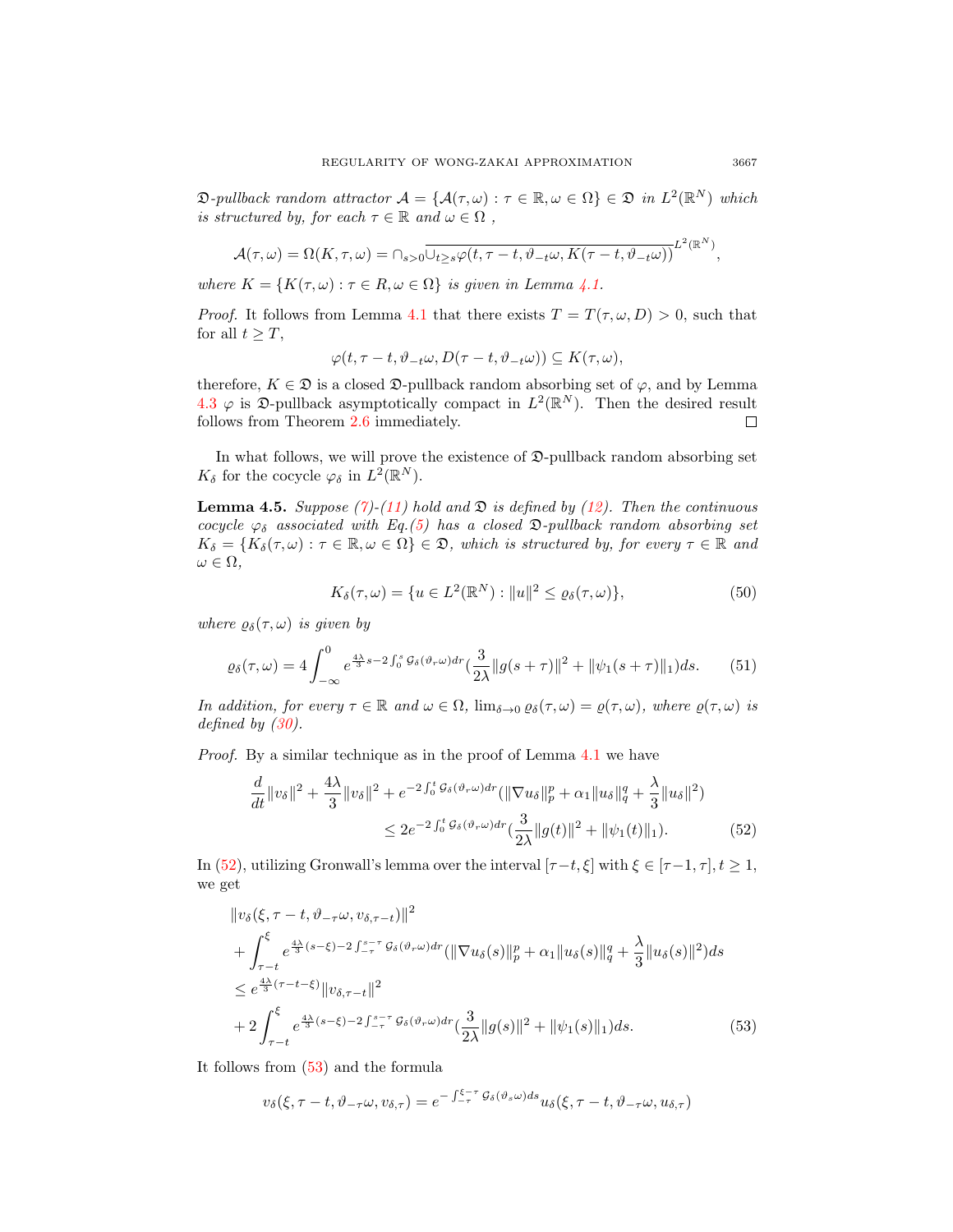that

$$
e^{-2\int_{0}^{\xi-\tau} \mathcal{G}_{\delta}(\vartheta_{s}\omega)ds} \|u_{\delta}(\xi,\tau-t,\vartheta_{-\tau}\omega,u_{\delta,\tau-t})\|^{2}
$$
  
+ 
$$
\int_{\tau-t}^{\xi} e^{\frac{4\lambda}{3}(s-\xi)-2\int_{0}^{s-\tau} \mathcal{G}_{\delta}(\vartheta_{r}\omega)dr} (\|\nabla u_{\delta}(s)\|_{p}^{p} + \alpha_{1} \|u_{\delta}(s)\|_{q}^{q} + \frac{\lambda}{3} \|u_{\delta}(s)\|^{2}) ds
$$
  

$$
\leq e^{\frac{4\lambda}{3}(\tau-t-\xi)-2\int_{0}^{-t} \mathcal{G}_{\delta}(\vartheta_{r}\omega)dr} \|u_{\delta,\tau-t}\|^{2}
$$
  
+ 
$$
2\int_{\tau-t}^{\xi} e^{\frac{4\lambda}{3}(s-\xi)-2\int_{0}^{s-\tau} \mathcal{G}_{\delta}(\vartheta_{r}\omega)dr} (\frac{3}{2\lambda} \|g(s)\|^{2} + \|\psi_{1}(s)\|_{1}) ds
$$
  

$$
\leq e^{\frac{4\lambda}{3}(\tau-t-\xi)-2\int_{0}^{-t} \mathcal{G}_{\delta}(\vartheta_{r}\omega)dr} \|u_{\delta,\tau-t}\|^{2}
$$
  
+ 
$$
2\int_{-\infty}^{0} e^{\frac{4\lambda}{3}(s-\tau-\xi)-2\int_{0}^{s} \mathcal{G}_{\delta}(\vartheta_{r}\omega)dr} (\frac{3}{2\lambda} \|g(s+\tau)\|^{2} + \|\psi_{1}(s+\tau)\|_{1}) ds.
$$
(54)

Let  $\xi = \tau$  in [\(54\)](#page-13-0). Then for every  $u_{\delta, \tau-t} \in D(\tau - t, \vartheta_{-t}\omega)$  there exists  $T_1 =$  $T_1(\tau, \omega, \delta, D) > 2$  such that for all  $t \geq T_1$ ,

<span id="page-13-0"></span>
$$
||u_{\delta}(\tau,\tau-t,\vartheta_{-\tau}\omega,u_{\delta,\tau-t})||^{2} + \int_{\tau-2}^{\tau} e^{\frac{4\lambda}{3}(s-\tau)-2\int_{0}^{s-\tau} \mathcal{G}_{\delta}(\vartheta_{\tau}\omega)dr} ||u_{\delta}(s)||_{q}^{q} ds
$$
  

$$
\leq \varrho_{\delta}(\tau,\omega) := 4 \int_{-\infty}^{0} e^{\frac{4\lambda}{3}s-2\int_{0}^{s} \mathcal{G}_{\delta}(\vartheta_{\tau}\omega)dr} (\frac{3}{2\lambda}||g(s+\tau)||^{2} + ||\psi_{1}(s+\tau)||_{1})ds. \quad (55)
$$

That is, for all  $t \geq T_1$ ,

$$
\varphi_{\delta}(t,\tau-t,\vartheta_{-t}\omega,D(\tau-t,\vartheta_{-t}\omega)) = u_{\delta}(\tau,\tau-t,\vartheta_{-\tau}\omega,D(\tau-t,\vartheta_{-t}\omega))
$$
  

$$
\subseteq K_{\delta}(\tau,\omega).
$$
 (56)

By [\(55\)](#page-13-1), we can verify that  $K_{\delta}(\tau,\omega)$  is tempered. Indeed, for every  $\tau \in \mathbb{R}$  and  $\omega \in \Omega$ , it follows from [\(51\)](#page-12-2) that for any  $\gamma > 0$ ,

$$
e^{\gamma t} \| K_{\delta}(\tau + t, \vartheta_{t} \omega) \|^{2} \leq e^{\gamma t} \varrho_{\delta}(\tau + t, \vartheta_{t} \omega)
$$
  
=  $4e^{\gamma t} \int_{-\infty}^{0} e^{\frac{4\lambda}{3} s - 2 \int_{0}^{s} \mathcal{G}_{\delta}(\vartheta_{\tau + t} \omega) dr} (\frac{3}{2\lambda} \| g(s + \tau + t) \|^{2} + \| \psi_{1}(s + \tau + t) \|_{1}) ds.$  (57)

Note that by Lemma [3.2,](#page-5-5) there exist positive constants  $\tilde{c} = \tilde{c}(\omega)$  and  $\delta_0 = \delta_0(\omega)$ such that for every  $s\leq 0$  and  $0<|\delta|\leq \delta_0,$ 

<span id="page-13-5"></span><span id="page-13-4"></span><span id="page-13-3"></span><span id="page-13-2"></span><span id="page-13-1"></span>
$$
|-2\int_0^s \mathcal{G}_{\delta}(\vartheta_r \omega) dr| \leq \tilde{c} - \min\{\frac{\lambda}{3}, \frac{\gamma}{4}\} s.
$$
 (58)

Then by [\(58\)](#page-13-2) for every  $s \leq 0, t \leq 0$  and  $0 < |\delta| \leq \delta_0$ ,

$$
\left| -2 \int_0^s \mathcal{G}_{\delta}(\vartheta_{r+t}\omega) dr \right| = \left| 2 \int_0^t \mathcal{G}_{\delta}(\vartheta_r \omega) dr - 2 \int_0^{s+t} \mathcal{G}_{\delta}(\vartheta_r \omega) dr \right|
$$
  

$$
\leq 2\tilde{c} - \min\{\frac{\lambda}{3}, \frac{\gamma}{4}\}t - \min\{\frac{\lambda}{3}, \frac{\gamma}{4}\}(s+t)
$$
  

$$
\leq 2\tilde{c} - \frac{\lambda}{3}s - \frac{\gamma}{2}t.
$$
 (59)

From  $(57)$  and  $(59)$  it gives that

$$
e^{\gamma t} \| K_{\delta}(\tau + t, \vartheta_t \omega) \|^2
$$
  
 
$$
\leq 4e^{\frac{\gamma}{2}t} e^{2\tilde{c}} \int_{-\infty}^0 e^{\lambda s} \left( \frac{3}{2\lambda} \| g(s + \tau + t) \|^2 + \| \psi_1(s + \tau + t) \|_1 \right) ds. \tag{60}
$$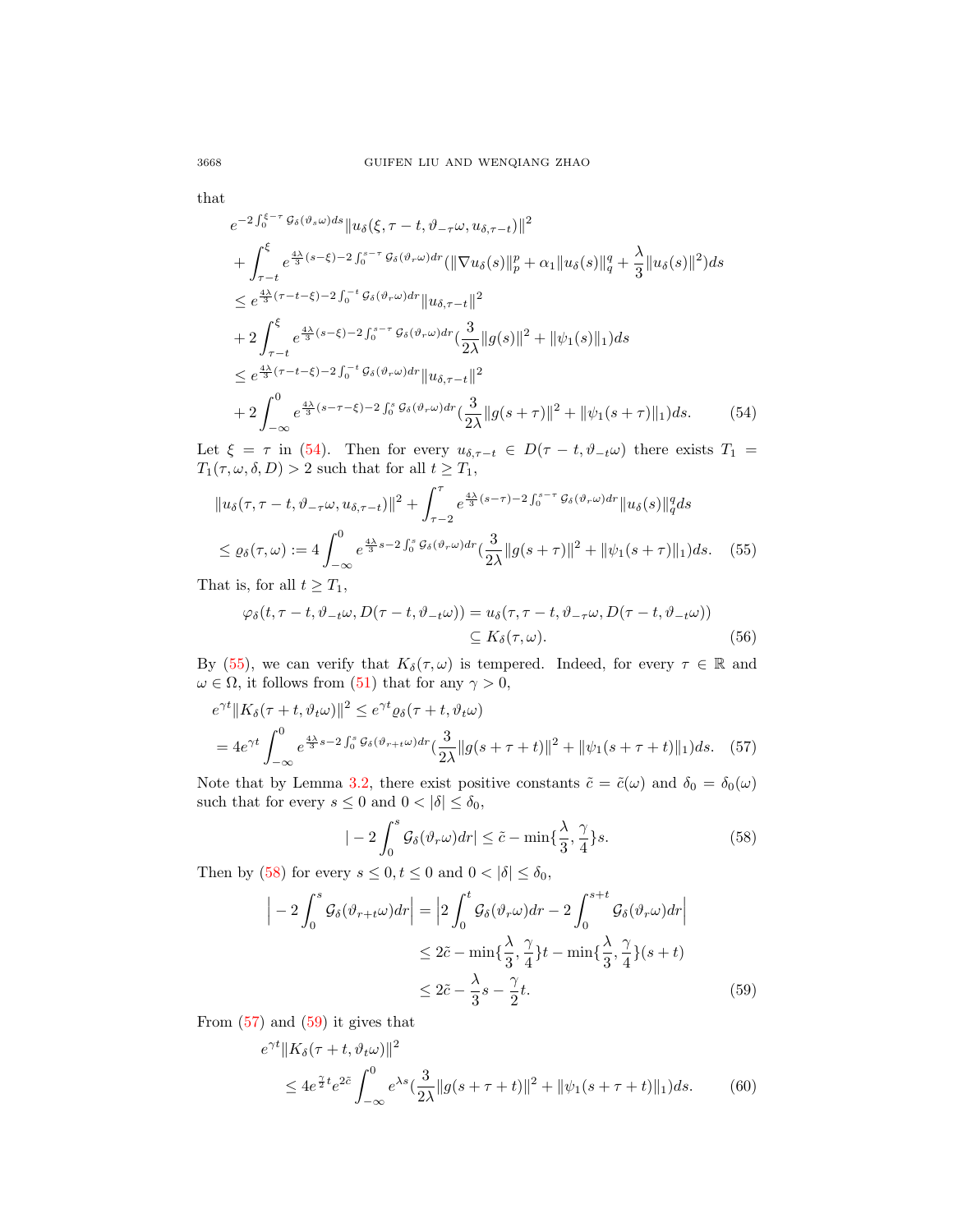Consequently, by [\(11\)](#page-5-2) and [\(60\)](#page-13-5) we have for any  $\gamma > 0$  and  $0 < |\delta| \le \delta_0$ ,

$$
\lim_{t \to -\infty} e^{\gamma t} \|K_{\delta}(\tau + t, \vartheta_t \omega)\|^2 = 0.
$$
\n(61)

On the other hand, by Lemma [3.1](#page-5-6) and Lebesgue'dominated convergence theorem, we have

$$
\lim_{\delta \to 0} \varrho_\delta(\tau, \omega) = \varrho(\tau, \omega)
$$

for every  $\tau \in \mathbb{R}$  and  $\omega \in \Omega$ .

Furthermore, since by [\(58\)](#page-13-2) we get  $e^{\frac{4\lambda}{3}(s-\tau)-2\int_0^{s-\tau} \mathcal{G}_{\delta}(\vartheta_r\omega)dr} \geq e^{-\tilde{c}+\frac{5}{3}\lambda(s-\tau)}$  for every  $s \leq \tau$  and  $0 < |\delta| \leq \delta_0$ , then it follows that for every  $0 < |\delta| \leq \delta_0$ , the second term on the left hand side of  $(55)$  is bounded by

$$
e^{-\tilde{c}-\frac{10}{3}\lambda} \int_{\tau-2}^{\tau} \|u_{\delta}(s)\|_{q}^{q} ds \le \int_{\tau-2}^{\tau} e^{-\tilde{c}+\frac{5}{3}\lambda(s-\tau)} \|u_{\delta}(s)\|_{q}^{q} ds
$$
  
\n
$$
\le \int_{\tau-2}^{\tau} e^{\frac{4\lambda}{3}(s-\tau)-2 \int_{0}^{s-\tau} g_{\delta}(\vartheta,\omega) dr} \|u_{\delta}(s)\|_{q}^{q} ds
$$
  
\n
$$
\le 4e^{\tilde{c}} \int_{-\infty}^{0} e^{\lambda s} (\|g(s+\tau)\|^{2} + \|\psi_{1}(s+\tau)\|_{1}) ds
$$
  
\n
$$
< +\infty, \qquad (62)
$$

which concludes the proof.

<span id="page-14-2"></span>**Lemma 4.6.** Suppose [\(7\)](#page-4-0)-[\(11\)](#page-5-2) hold. Given  $\tau \in \mathbb{R}, \omega \in \Omega$ , then for every  $\varepsilon > 0$ , there exist  $\delta_0 = \delta_0(\tau, \omega, \varepsilon) > 0, T = T(\tau, \omega, \varepsilon) > 0$  and  $R = R(\tau, \omega, \varepsilon) > 0$  such that for all  $0 < |\delta| \leq \delta_0$ , the solution of Eq.[\(5\)](#page-1-0) satisfies

$$
\sup_{t\geq T}\int_{|x|\geq R}|u_{\delta}(\tau,\tau-t,\vartheta_{-\tau}\omega,u_{\delta,\tau-t})|^2dx\leq\varepsilon,
$$

for all  $u_{\delta,\tau-t} \in K_{\delta}(\tau-t, \vartheta_{-t}\omega)$ , where  $K_{\delta}$  is given by [\(50\)](#page-12-3).

*Proof.* By some similar calculations as in  $(44)$ , from  $(26)$  we get

$$
\frac{d}{dt} \int_{\mathbb{R}^N} \rho_k |v_\delta|^2 dx + \frac{4\lambda}{3} \int_{\mathbb{R}^N} \rho_k |v_\delta|^2 dx \le \frac{c_2}{k} e^{-2 \int_0^t \mathcal{G}_\delta(\vartheta_r \omega) dr} (\|\nabla u_\delta\|_p^p + \|u_\delta\|_q^q + \|u_\delta\|^2) + 2e^{-2 \int_0^t \mathcal{G}_\delta(\vartheta_r \omega) dr} \int_{|x| \ge k} (\frac{3}{2\lambda} |g(t,x)|^2 + |\psi_1(t,x)|) dx.
$$
 (63)

Multiply [\(63\)](#page-14-0) by  $e^{\frac{4\lambda}{3}t}$  and then integrate over the interval  $[\tau - t, \tau]$ , along with  $\omega$ replaced by  $\vartheta_{-\tau}\omega$ , to find that

$$
e^{-2\int_{-\tau}^{0} G_{\delta}(\vartheta_{r}\omega)dr} \int_{\mathbb{R}^{N}} \rho_{k} |u_{\delta}(\tau,\tau-t,\vartheta_{-\tau}\omega,u_{\delta,\tau-t})|^{2} dx
$$
  
\n
$$
\leq e^{-\frac{4\lambda}{3}t-2\int_{-\tau}^{-t} G_{\delta}(\vartheta_{r}\omega)dr} \|u_{\delta,\tau-t}\|^{2}
$$
  
\n
$$
+\frac{c_{2}}{k} \int_{\tau-t}^{\tau} e^{\frac{4\lambda}{3}(s-\tau)-2\int_{-\tau}^{s-\tau} G_{\delta}(\vartheta_{r}\omega)dr} (\|\nabla u_{\delta}(s)\|_{p}^{p} + \|u_{\delta}(s)\|_{q}^{q} + \|u_{\delta}(s)\|^{2}) ds
$$
  
\n
$$
+2\int_{\tau-t}^{\tau} e^{\frac{4\lambda}{3}(s-\tau)-2\int_{-\tau}^{s-\tau} G_{\delta}(\vartheta_{r}\omega)dr} \int_{|x|\geq k} (\frac{3}{2\lambda}|g(s,x)|^{2} + |\psi_{1}(s,x)|) dx ds,
$$

<span id="page-14-1"></span>

<span id="page-14-3"></span><span id="page-14-0"></span> $\Box$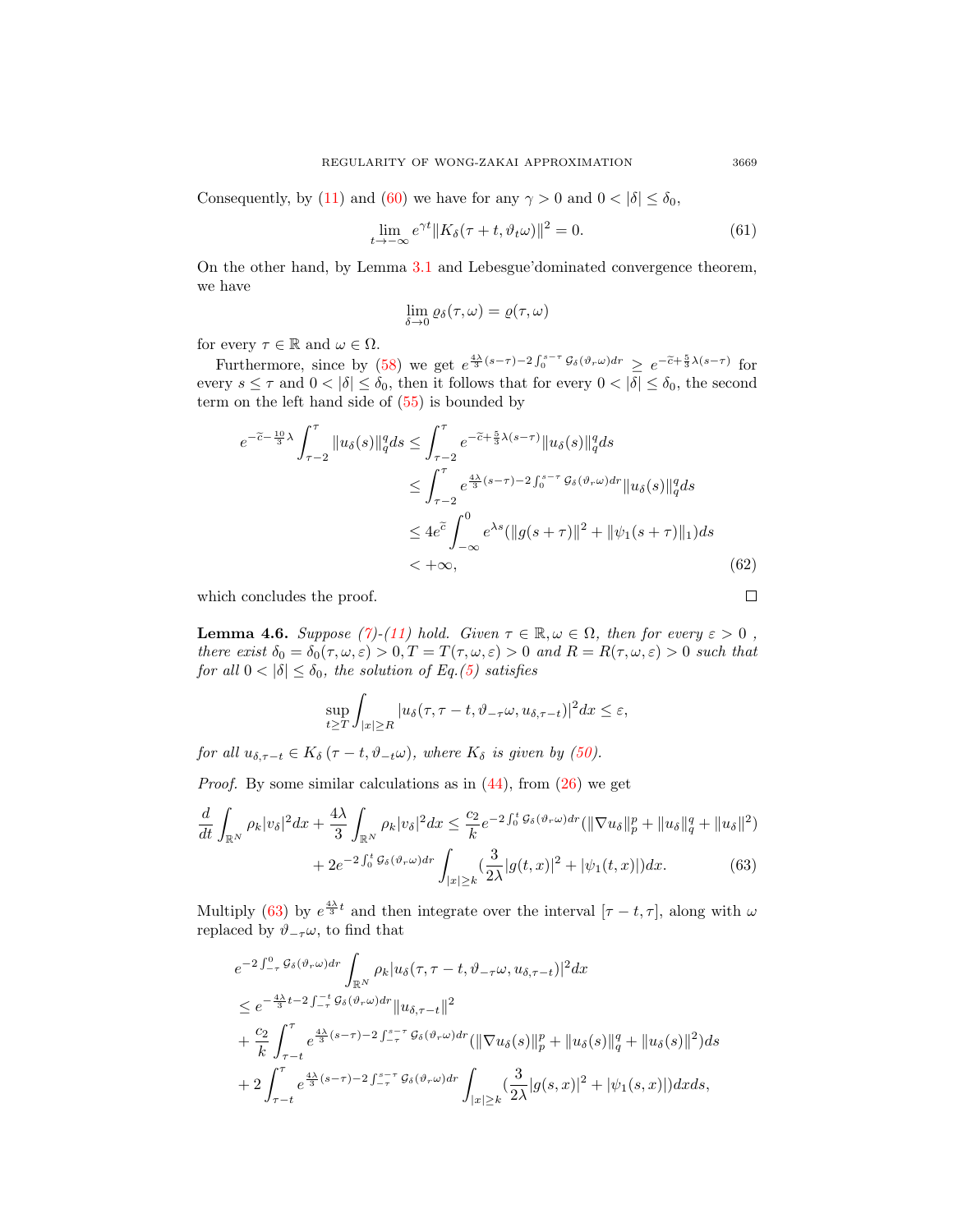from which it follows that

$$
\int_{\mathbb{R}^N} \rho_k |u_{\delta}(\tau, \tau - t, \vartheta_{-\tau}\omega, u_{\delta, \tau - t})|^2 dx \le e^{-\frac{4\lambda}{3}t - 2\int_0^{-t} \mathcal{G}_{\delta}(\vartheta_r \omega) dr} ||u_{\delta, \tau - t}||^2 \n+ \frac{c_2}{k} \int_{\tau - t}^{\tau} e^{\frac{4\lambda}{3}(s - \tau) - 2\int_0^{s - \tau} \mathcal{G}_{\delta}(\vartheta_r \omega) dr} (||\nabla u_{\delta}(s)||_p^p + ||u_{\delta}(s)||_q^q + ||u_{\delta}(s)||^2) ds \n+ 2 \int_{\tau - t}^{\tau} e^{\frac{4\lambda}{3}(s - \tau) - 2\int_0^{s - \tau} \mathcal{G}_{\delta}(\vartheta_r \omega) dr} \int_{|x| \ge k} (\frac{3}{2\lambda} |g(s, x)|^2 + |\psi_1(s, x)|) dx ds.
$$
\n(64)

Since  $u_{\delta, \tau-t} \in K_{\delta}(\tau - t, \vartheta_{-t}\omega)$ , then by [\(58\)](#page-13-2) we have for all  $0 < |\delta| \leq \delta_0$  and  $t \geq 0$ ,

$$
e^{-\frac{4\lambda}{3}t-2\int_0^{-t}\mathcal{G}_{\delta}(\vartheta_r\omega)dr}\|u_{\delta,\tau-t}\|^2 \leq e^{\tilde{c}}e^{-\lambda t}\|K_{\delta}(\tau-t,\vartheta_{-t}\omega)\|^2,
$$

from which and [\(61\)](#page-14-1) that there exists  $T_1 = T_1(\tau, \omega, \varepsilon) > 0$  such that for all  $t \geq T_1$ and  $0 < |\delta| \leq \delta_0$ ,

<span id="page-15-0"></span>
$$
e^{-\frac{4\lambda}{3}t-2\int_0^{-t}\mathcal{G}_\delta(\vartheta_r\omega)dr}||u_{\delta,\tau-t}||^2 \leq \frac{\varepsilon}{3}.
$$
 (65)

By [\(54\)](#page-13-0), [\(58\)](#page-13-2) and [\(10\)](#page-5-4), there exists  $T_2 = T_2(\tau, \omega, \varepsilon) \geq T_1$  such that for all  $t \geq T_2$ and  $0 < |\delta| \leq \delta_0$ ,

$$
\int_{\tau-t}^{\tau} e^{\frac{4\lambda}{3}(s-\tau)-2\int_{0}^{s-\tau} \mathcal{G}_{\delta}(\vartheta_{\tau}\omega) d\tau} (\|\nabla u_{\delta}(s)\|_{p}^{p} + \alpha_{1} \|u_{\delta}(s)\|_{q}^{q} + \frac{\lambda}{3} \|u_{\delta}(s)\|^{2}) ds
$$
  
\n
$$
\leq 4 \int_{-\infty}^{0} e^{\frac{4\lambda}{3}s-2\int_{0}^{s} \mathcal{G}_{\delta}(\vartheta_{\tau}\omega) d\tau} (\frac{3}{2\lambda} \|g(s+\tau)\|^{2} + \|\psi_{1}(s+\tau)\|_{1}) ds
$$
  
\n
$$
\leq 4e^{\tilde{c}} \int_{-\infty}^{0} e^{\lambda s} (\frac{3}{2\lambda} \|g(s+\tau)\|^{2} + \|\psi_{1}(s+\tau)\|_{1}) ds < +\infty,
$$

by which it gives that there exists a constant  $R_1 = R_1(\tau, \omega, \varepsilon) > 0$  such that for all  $t \geq T_2, k \geq R_1$  and  $0 < |\delta| \leq \delta_0$ ,

$$
\frac{c_2}{k} \int_{\tau-t}^{\tau} e^{\frac{4\lambda}{3}(s-\tau)-2\int_0^{s-\tau} \mathcal{G}_{\delta}(\vartheta_r \omega) dr} (\|\nabla u_{\delta}(s)\|_p^p + \|u_{\delta}(s)\|_q^q + \|u_{\delta}(s)\|^2) ds \le \frac{\varepsilon}{3}.
$$
 (66)

By [\(58\)](#page-13-2) and [\(10\)](#page-5-4), there exists  $R_2 = R_2(\tau, \omega, \varepsilon) \ge R_1$  such that for all  $k \ge R_2$  and  $0 < |\delta| \leq \delta_0$ ,

$$
2\int_{\tau-t}^{\tau} e^{\frac{4\lambda}{3}(s-\tau)-2\int_0^{s-\tau} \mathcal{G}_{\delta}(\vartheta_r \omega) dr} \int_{|x| \ge k} (\frac{3}{2\lambda}|g(s,x)|^2 + |\psi_1(s,x)|) dxds
$$
  

$$
\le 2e^{\tilde{c}} \int_{-\infty}^0 e^{\lambda s} \int_{|x| \ge k} (\frac{3}{2\lambda}|g(s+\tau,x)|^2 + |\psi_1(s+\tau,x)|) dxds \le \frac{\varepsilon}{3}.
$$
 (67)

Then combine [\(64\)](#page-15-0)-[\(67\)](#page-15-1) to get that for all  $k \geq R_2$  and  $0 < |\delta| \leq \delta_0$ ,

<span id="page-15-1"></span>
$$
\int_{|x| \ge \sqrt{2k}} |u_{\delta}(\tau, \tau - t, \vartheta_{-\tau}\omega, u_{\delta,\tau-t})|^2 dx
$$
\n
$$
\le \int_{\mathbb{R}^N} \rho_k |u_{\delta}(\tau, \tau - t, \vartheta_{-\tau}\omega, u_{\delta,\tau-t})|^2 dx \le \varepsilon,
$$
\nis the proof.

\n
$$
\Box
$$

which completes the proof.

Consider that if we let  $\sigma(t, x, u) = u$  then f and  $\sigma(t, x, u)$  satisfy the total assumptions  $(8)-(12)$  in the reference [\[39\]](#page-31-16). Thus by Theorem 3.7 in that paper the random cocycle  $\varphi_{\delta}(\delta \neq 0)$  defined by [\(28\)](#page-7-2) possesses a unique random attractor in  $L^2(\mathbb{R}^N)$ , which reads as follows.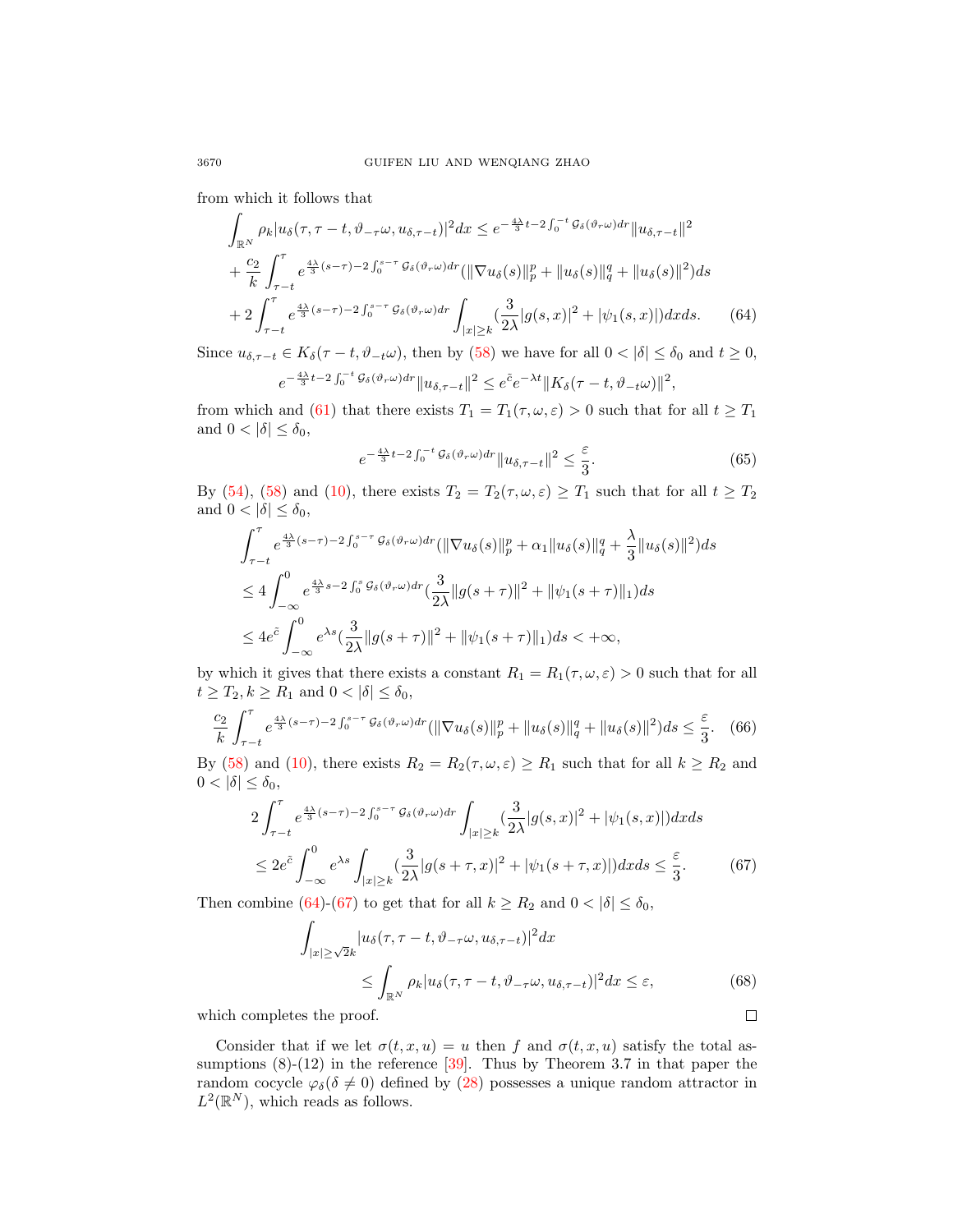<span id="page-16-5"></span>**Theorem 4.7.** Suppose [\(7\)](#page-4-0)-[\(11\)](#page-5-2) hold and  $\mathfrak{D}$  is defined by [\(12\)](#page-5-3). Then the continuous cocycle  $\varphi_{\delta}$  defined by [\(28\)](#page-7-2) admits a unique  $\mathfrak{D}\text{-}\mathrm{pullback}$  random attractor in  $L^2(\mathbb{R}^N)$ , which is pictured by, for each  $\tau \in \mathbb{R}$  and  $\omega \in \Omega$ ,

$$
\mathcal{A}_{\delta}(\tau,\omega) = \Omega(K_{\delta},\tau,\omega) = \cap_{s>0} \overline{\cup_{t\geq s} \varphi(t,\tau-t,\vartheta_{-t}\omega,K_{\delta}(\tau-t,\vartheta_{-t}\omega))}^{L^{2}(\mathbb{R}^{N})},
$$

where  $K_{\delta} = \{K_{\delta}(\tau,\omega) : \tau \in \mathbb{R}, \omega \in \Omega\}$  is defined in Lemma [4.5.](#page-12-4)

4.2. Wong-Zakai approximation in  $L^2$ . In this subsection, we study the Wong-Zakai approximation of solutions in  $L^2(\mathbb{R}^N)$ . We first prove the convergence of solutions to Eq. $(5)$ .

<span id="page-16-4"></span>**Lemma 4.8.** Suppose [\(7\)](#page-4-0)-[\(11\)](#page-5-2) hold. Given  $\tau \in \mathbb{R}, \omega \in \Omega, T > 0$  and  $\varepsilon \in (0,1)$ , let u and  $u_{\delta}$  be the solutions of Eq.[\(1\)](#page-0-0) and [\(5\)](#page-1-0) with initial data  $u_{\delta,\tau}$  and  $u_{\tau}$ , respectively. Then there exist  $\delta_0 = \delta_0(\tau, \omega, T, \varepsilon) > 0$  and  $c = c(\tau, \omega, T) > 0$  such that

$$
\sup_{\langle |\delta| \le \delta_0} \sup_{t \in [\tau, \tau + T]} \{ ||u_\delta(t, \tau, \omega, u_{\delta, \tau}) - u(t, \tau, \omega, u_\tau)||^2 \} \le c ||u_{\delta, \tau} - u_\tau||^2 + c\varepsilon (||u_\tau||^2 + ||u_{\delta, \tau}||^2 + \int_{\tau}^{\tau + T} (||g(s)||^2 + ||\psi_1(s)||_1) ds).
$$
(69)

*Proof.* Let  $V_{\delta}(t, \tau, \omega, V_{\delta,\tau}) = v_{\delta}(t) - v(t) = v_{\delta}(t, \tau, \omega, v_{\delta,\tau}) - v(t, \tau, \omega, v_{\tau}),$  where  $v(t)$ and  $v_\delta(t)$  are the solutions of [\(24\)](#page-7-0) and [\(26\)](#page-7-3), respectively. Then  $V_\delta$  satisfies that for all  $t \geq \tau$ ,

$$
\frac{dV_{\delta}}{dt} = -\lambda V_{\delta} + e^{(p-2)\int_{0}^{t} \mathcal{G}_{\delta}(\vartheta_{r}\omega) dr} \text{div}(|\nabla v_{\delta}|^{p-2} \nabla v_{\delta}) \n- e^{(p-2)\omega(t)} \text{div}(|\nabla v|^{p-2} \nabla v) + e^{-\int_{0}^{t} \mathcal{G}_{\delta}(\vartheta_{r}\omega) dr} f(t, x, u_{\delta}) - e^{-\omega(t)} f(t, x, u) \n+ (e^{-\int_{0}^{t} \mathcal{G}_{\delta}(\vartheta_{r}\omega) dr} - e^{-\omega(t)}) g(t, x),
$$
\n(70)

with the initial  $V_{\delta}(\tau, x) = V_{\delta, \tau} = v_{\delta, \tau} - v_{\tau}$ . From [\(70\)](#page-16-0), we have

<span id="page-16-0"></span>
$$
\frac{1}{2} \frac{d}{dt} ||V_{\delta}||^{2} + \lambda ||V_{\delta}||^{2} - (e^{(p-2)\int_{0}^{t} G_{\delta}(\vartheta_{r}\omega)dr} \text{div}(|\nabla v_{\delta}|^{p-2} \nabla v_{\delta})
$$
\n
$$
- e^{(p-2)\omega(t)} \text{div}(|\nabla v|^{p-2} \nabla v), V_{\delta})
$$
\n
$$
= \int_{\mathbb{R}^{N}} (e^{-\int_{0}^{t} G_{\delta}(\vartheta_{r}\omega)dr} f(t, x, u_{\delta}) - e^{-\omega(t)} f(t, x, u)) V_{\delta} dx
$$
\n
$$
+ \int_{\mathbb{R}^{N}} (e^{-\int_{0}^{t} G_{\delta}(\vartheta_{r}\omega)dr} - e^{-\omega(t)}) g(t, x) V_{\delta} dx. \tag{71}
$$

Put

 $\overline{0}$ 

$$
U_{\delta}(t) = u_{\delta}(t) - u(t) = e^{\int_0^t \mathcal{G}_{\delta}(\vartheta_s \omega) ds} v_{\delta}(t) - e^{\omega(t)} v(t).
$$

Then we have

$$
V_{\delta}(t) = e^{-\int_0^t \mathcal{G}_{\delta}(\vartheta_r \omega) dr} U_{\delta} - e^{-\int_0^t \mathcal{G}_{\delta}(\vartheta_r \omega) dr} (e^{\int_0^t \mathcal{G}_{\delta}(\vartheta_r \omega) dr} - e^{\omega(t)}) v.
$$
 (72)

By Lemma [3.1](#page-5-6) and [\(14\)](#page-5-1)-[\(15\)](#page-5-7), we deduce that for arbitrary  $0 < \varepsilon < 1$ , there exists  $c_0 = c_0(\tau, \omega, T)$  and  $\delta_0 = \delta_0(\tau, \omega, T, \varepsilon)$  such that for all  $0 < |\delta| \leq \delta_0$  and  $t \in [\tau, \tau + T]$ ,

<span id="page-16-3"></span><span id="page-16-2"></span><span id="page-16-1"></span>
$$
\left| e^{\int_0^t \mathcal{G}_{\delta}(\vartheta_r \omega) dr} - e^{\omega(t)} \right| \leq \varepsilon; \tag{73}
$$

$$
\left| e^{-\int_0^t \mathcal{G}_{\delta}(\vartheta_r \omega) dr} - e^{-\omega(t)} \right| \leq \varepsilon; \tag{74}
$$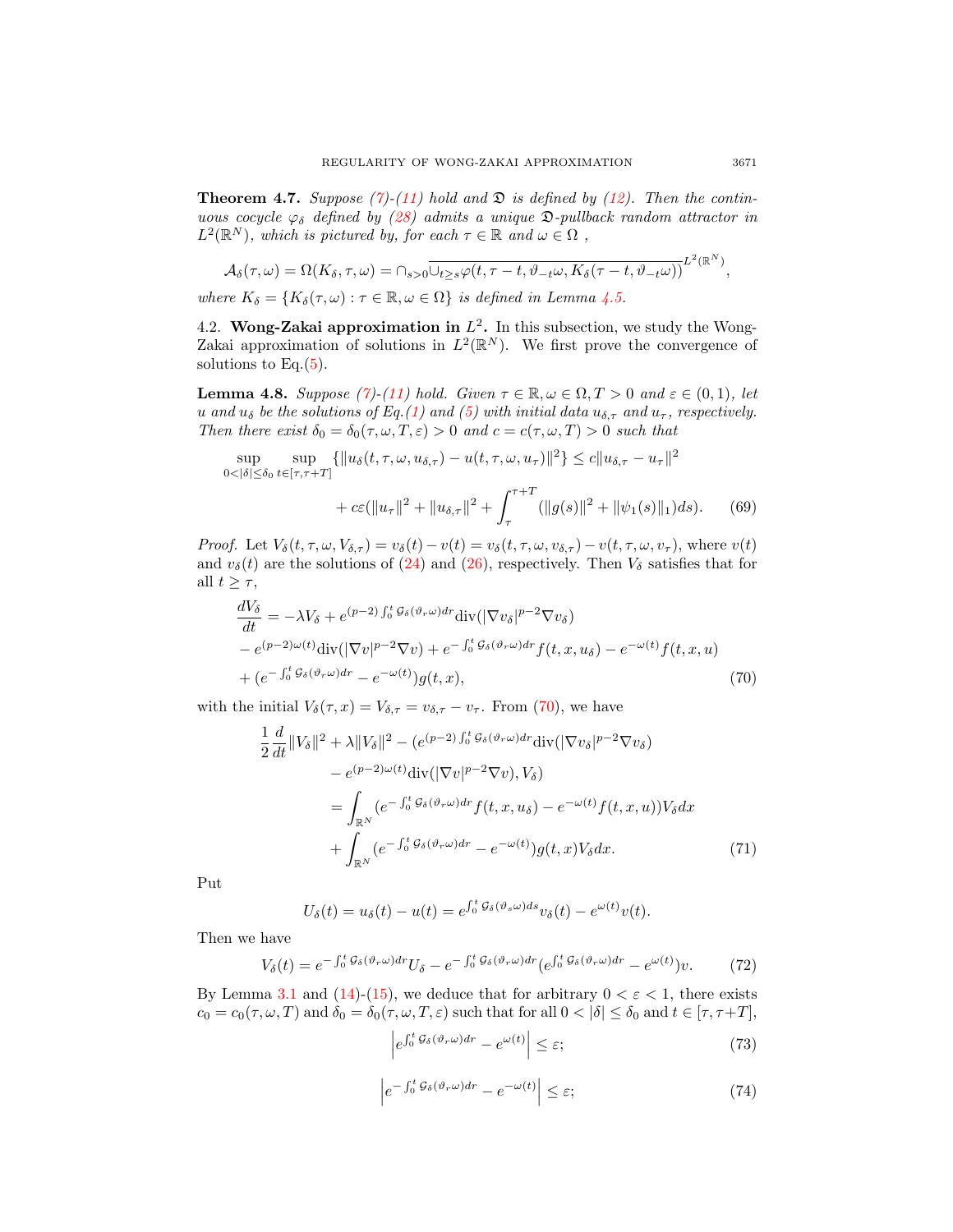3672 GUIFEN LIU AND WENQIANG ZHAO

$$
\left| e^{(p-2)\int_0^t \mathcal{G}_{\delta}(\vartheta_r \omega) dr} - e^{(p-2)\omega(t)} \right| \le \varepsilon, \tag{75}
$$

and

<span id="page-17-3"></span><span id="page-17-1"></span><span id="page-17-0"></span>
$$
e^{-\int_0^t \mathcal{G}_\delta(\vartheta_r \omega) dr} \le c_0, \quad e^{-\omega(t)} \le c_0. \tag{76}
$$

We are now ready to estimate the terms in  $(71)$ . We rewrite the nonlinearity as

$$
(e^{-\int_0^t \mathcal{G}_{\delta}(\vartheta_r \omega) dr} f(t, x, u_{\delta}) - e^{-\omega(t)} f(t, x, u)) V_{\delta}
$$
  
=  $e^{-\int_0^t \mathcal{G}_{\delta}(\vartheta_r \omega) dr} (f(t, x, u_{\delta}) - f(t, x, u)) V_{\delta}$   
+  $(e^{-\int_0^t \mathcal{G}_{\delta}(\vartheta_r \omega) dr} - e^{-\omega(t)}) f(t, x, u) V_{\delta}$ . (77)

By  $(72)$ ,  $(8)$  and  $(9)$ , the first term on the right hand side of  $(77)$  is estimated as

$$
\int_{\mathbb{R}^{N}} e^{-\int_{0}^{t} G_{\delta}(\vartheta_{r}\omega)dr} (f(t, x, u_{\delta}) - f(t, x, u)) V_{\delta} dx \n= e^{-2\int_{0}^{t} G_{\delta}(\vartheta_{r}\omega)dr} \int_{\mathbb{R}^{N}} (f(t, x, u_{\delta}) - f(t, x, u)) U_{\delta} dx \n- e^{-2\int_{0}^{t} G_{\delta}(\vartheta_{r}\omega)dr} (e^{\int_{0}^{t} G_{\delta}(\vartheta_{r}\omega)dr} - e^{\omega(t)}) \int_{\mathbb{R}^{N}} (f(t, x, u_{\delta}) - f(t, x, u)) v dx \n\leq e^{-2\int_{0}^{t} G_{\delta}(\vartheta_{r}\omega)dr} ||\psi_{3}(t)||_{\infty} ||U_{\delta}||^{2} \n+ \varepsilon e^{-2\int_{0}^{t} G_{\delta}(\vartheta_{r}\omega)dr} \int_{\mathbb{R}^{N}} |(f(t, x, u_{\delta}) - f(t, x, u))||v| dx \n\leq e^{-2\int_{0}^{t} G_{\delta}(\vartheta_{r}\omega)dr} ||\psi_{3}(t)||_{\infty} ||U_{\delta}||^{2} \n+ \varepsilon e^{-\int_{0}^{t} G_{\delta}(\vartheta_{r}\omega)dr} \psi_{3}(t)||_{\infty} ||U_{\delta}||^{2} \n+ \varepsilon e^{-\int_{0}^{t} G_{\delta}(\vartheta_{r}\omega)dr} \psi_{3}(t)||_{\infty} ||U_{\delta}||^{2} \n+ c\varepsilon e^{-2\int_{0}^{t} G_{\delta}(\vartheta_{r}\omega)dr} ||\psi_{3}(t)||_{\infty} ||U_{\delta}||^{2} \n+ c\varepsilon e^{-2\int_{0}^{t} G_{\delta}(\vartheta_{r}\omega)dr} \psi_{3}(t)||_{\infty} ||U_{\delta}||^{2} \n+ c\varepsilon e^{-2\int_{0}^{t} G_{\delta}(\vartheta_{r}\omega)dr} \psi_{3}(t)||_{\infty} ||\vartheta_{\delta}||^{2} + ||\psi_{2}(t)||_{\infty}^{q_{1}})
$$
\nby (76)  $\leq c||U_{\delta}||^{2} + c\varepsilon (||u_{\delta}||_{q}^{q} +$ 

where  $\frac{1}{q_1} + \frac{1}{q} = 1$ , for all  $0 < |\delta| \leq \delta_0$  and  $t \in [\tau, \tau + T]$ , and the second term on the right hand side of  $(77)$ , using  $(8)$  and  $(74)$ , we get

$$
\int_{\mathbb{R}^N} (e^{-\int_0^t \mathcal{G}_{\delta}(\vartheta_r \omega) dr} - e^{-\omega(t)}) f(t, x, u) V_{\delta} dx \le \varepsilon \int_{\mathbb{R}^N} |f(t, x, u) V_{\delta}| dx
$$
\n
$$
\le \varepsilon \int_{\mathbb{R}^N} (\alpha_2 |u|^{q-1} + |\psi_2(t, x)|) |V_{\delta}| dx \le \varepsilon (\|V_{\delta}\|_q^q + \|u\|_q^q + \|\psi_2(t)\|_{q_1}^{q_1})
$$
\nby (76)  $\le c\varepsilon (\|u_{\delta}\|_q^q + \|u\|_q^q + \|\psi_2(t)\|_{q_1}^{q_1}),$ \n(79)

for all  $0 < |\delta| \leq \delta_0$  and  $t \in [\tau, \tau + T]$ . By a combination of [\(77\)](#page-17-0)-[\(79\)](#page-17-2) we find that for all  $0 < |\delta| \leq \delta_0$  and  $t \in [\tau, \tau + T]$ ,

<span id="page-17-4"></span><span id="page-17-2"></span>
$$
\int_{\mathbb{R}^N} (e^{-\int_0^t \mathcal{G}_{\delta}(\vartheta_r \omega) dr} f(t, x, u_{\delta}) - e^{-\omega(t)} f(t, x, u)) V_{\delta} dx
$$
\n
$$
\leq c \varepsilon (\|u_{\delta}\|_{q}^{q} + \|u\|_{q}^{q} + \|\psi_{2}(t)\|_{q_{1}}^{q_{1}}) + c \|U_{\delta}\|^{2},
$$
\n(80)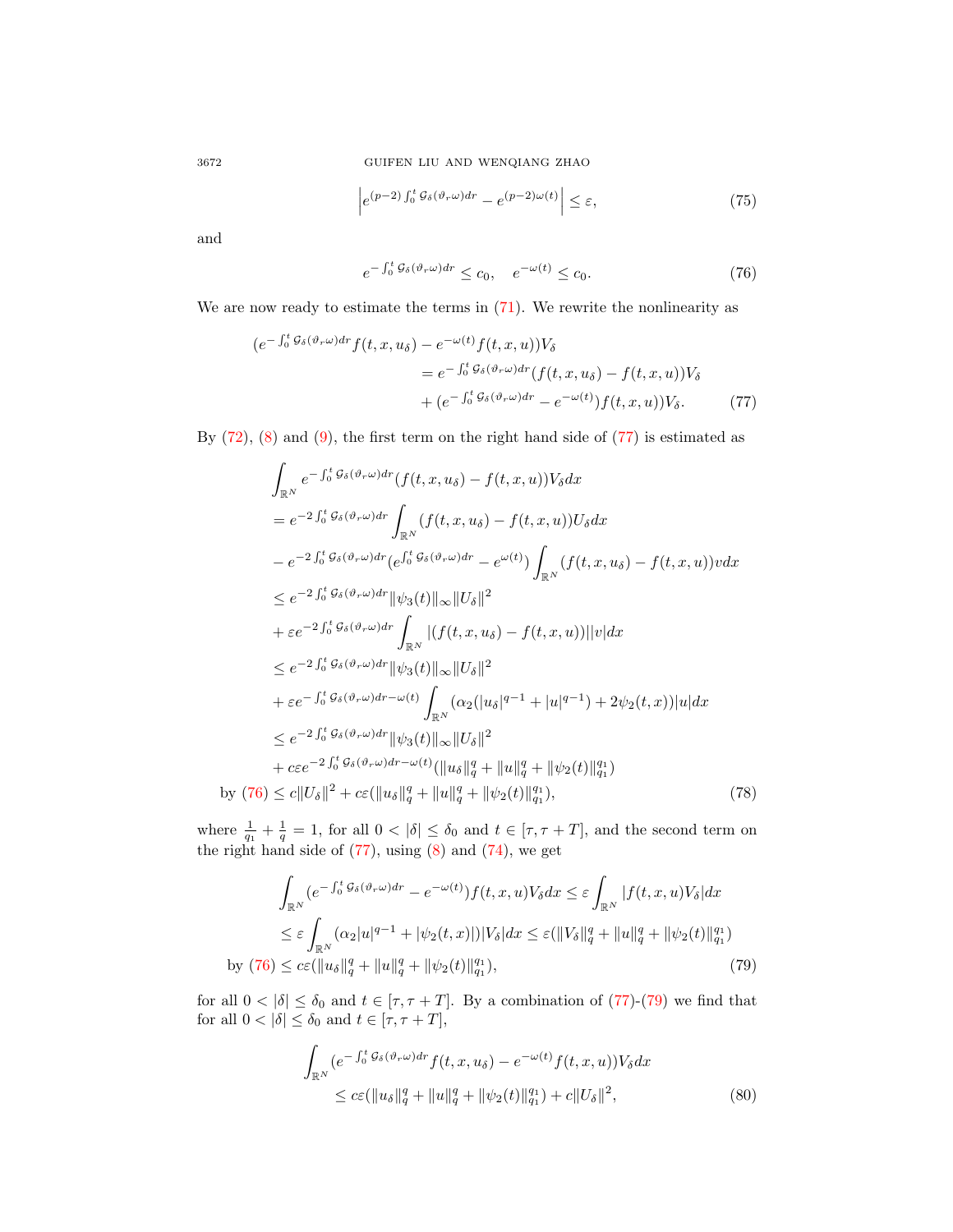where  $c = c(\tau, \omega, T)$ . For the *p*-Laplacian part we have

<span id="page-18-0"></span>
$$
- (e^{(p-2)\int_0^t \mathcal{G}_{\delta}(\vartheta_r \omega) dr} \text{div}(|\nabla v_{\delta}|^{p-2} \nabla v_{\delta}) - e^{(p-2)\omega(t)} \text{div}(|\nabla v|^{p-2} \nabla v), V_{\delta})
$$
  
\n
$$
= -e^{(p-2)\int_0^t \mathcal{G}_{\delta}(\vartheta_r \omega) dr} \int_{\mathbb{R}^N} (\text{div}(|\nabla v_{\delta}|^{p-2} \nabla v_{\delta}) - \text{div}(|\nabla v|^{p-2} \nabla v)) V_{\delta} dx
$$
  
\n
$$
- \int_{\mathbb{R}^N} (e^{(p-2)\int_0^t \mathcal{G}_{\delta}(\vartheta_r \omega) dr} - e^{(p-2)\omega(t)}) \text{div}(|\nabla v|^{p-2} \nabla v) V_{\delta} dx, \tag{81}
$$

where the first term on the right hand side of  $(81)$  is estimated as

$$
-e^{(p-2)\int_0^t \mathcal{G}_{\delta}(\vartheta_r \omega) dr} \int_{\mathbb{R}^N} (\text{div}(|\nabla v_{\delta}|^{p-2} \nabla v_{\delta}) - \text{div}(|\nabla v|^{p-2} \nabla v)) V_{\delta} dx
$$
  
=  $e^{(p-2)\int_0^t \mathcal{G}_{\delta}(\vartheta_r \omega) dr} \int_{\mathbb{R}^N} (|\nabla v_{\delta}|^{p-2} \nabla v_{\delta} - |\nabla v|^{p-2} \nabla v)(\nabla v_{\delta} - \nabla v) dx \ge 0,$  (82)

since the mapping  $s \mapsto |s|^{p-2} s$  for  $p \ge 2$  is increasing on R. The second term on the right hand side of  $(81)$ , by  $(75)$  we have

<span id="page-18-1"></span>
$$
- \int_{\mathbb{R}^N} (e^{(p-2) \int_0^t G_\delta(\vartheta_r \omega) dr} - e^{(p-2)\omega(t)}) \text{div}(|\nabla v|^{p-2} \nabla v) V_\delta dx
$$
  
\n
$$
= \int_{\mathbb{R}^N} (e^{(p-2) \int_0^t G_\delta(\vartheta_r \omega) dr} - e^{(p-2)\omega(t)}) (|\nabla v|^{p-2} \nabla v) \nabla V_\delta dx
$$
  
\n
$$
\geq -\varepsilon \int_{\mathbb{R}^N} |\nabla v|^{p-1} (|\nabla v_\delta| + |\nabla v|) dx
$$
  
\n
$$
= -\varepsilon \int_{\mathbb{R}^N} (|\nabla v|^p + |\nabla v|^{p-1} |\nabla v_\delta|) dx
$$
  
\n
$$
\geq -c\varepsilon (\|\nabla v_\delta\|_p^p + \|\nabla v\|_p^p). \tag{83}
$$

By a combination of [\(81\)](#page-18-0)-[\(83\)](#page-18-1) we get that for all  $0 < |\delta| \le \delta_0$  and  $t \in [\tau, \tau + T]$ ,

$$
- (e^{(p-2)\int_0^t \mathcal{G}_{\delta}(\vartheta_r \omega) dr} \text{div}(|\nabla v_{\delta}|^{p-2} \nabla v_{\delta}) - e^{(p-2)\omega(t)} \text{div}(|\nabla v|^{p-2} \nabla v), V_{\delta})
$$
  
 
$$
\geq -c\varepsilon (\|\nabla v_{\delta}\|_p^p + \|\nabla v\|_p^p). \tag{84}
$$

By [\(74\)](#page-16-3) and Young's inequality, we have for all  $0 < |\delta| \leq \delta_0$  and  $t \in [\tau, \tau + T]$ ,

<span id="page-18-2"></span>
$$
\int_{\mathbb{R}^N} (e^{-\int_0^t \mathcal{G}_{\delta}(\vartheta_r \omega) dr} - e^{-\omega(t)}) g(t, x) V_{\delta} dx \leq \frac{\lambda}{2} \|V_{\delta}\|^2 + c\varepsilon \|g(t)\|^2. \tag{85}
$$

Therefore, plugging [\(80\)](#page-17-4) and [\(84\)](#page-18-2)-[\(85\)](#page-18-3) into [\(71\)](#page-16-1), it follows that for all  $0 < |\delta| \le \delta_0$ and  $t \in [\tau, \tau + T],$ 

$$
\frac{d}{dt}||V_{\delta}||^{2} \leq c||U_{\delta}||^{2} + c\varepsilon(||u_{\delta}||_{q}^{q} + ||u||_{q}^{q} + ||u_{\delta}||_{p}^{p} + ||u||_{p}^{p} + ||g(t)||^{2} + ||\psi_{2}(t)||_{q_{1}}^{q_{1}})
$$
\n
$$
\leq c||V_{\delta}||^{2} + c\varepsilon(||u||^{2} + ||u_{\delta}||_{q}^{q} + ||u||_{q}^{q} + ||\nabla u_{\delta}||_{p}^{p} + ||\nabla u||_{p}^{p})
$$
\n
$$
+ c\varepsilon(||g(t)||^{2} + ||\psi_{2}(t)||_{q_{1}}^{q_{1}}),
$$
\n(86)

where we have used

<span id="page-18-5"></span><span id="page-18-4"></span><span id="page-18-3"></span>
$$
||U_{\delta}(t)||^{2} \le c||V_{\delta}(t)||^{2} + c\varepsilon||u(t)||^{2}.
$$
 (87)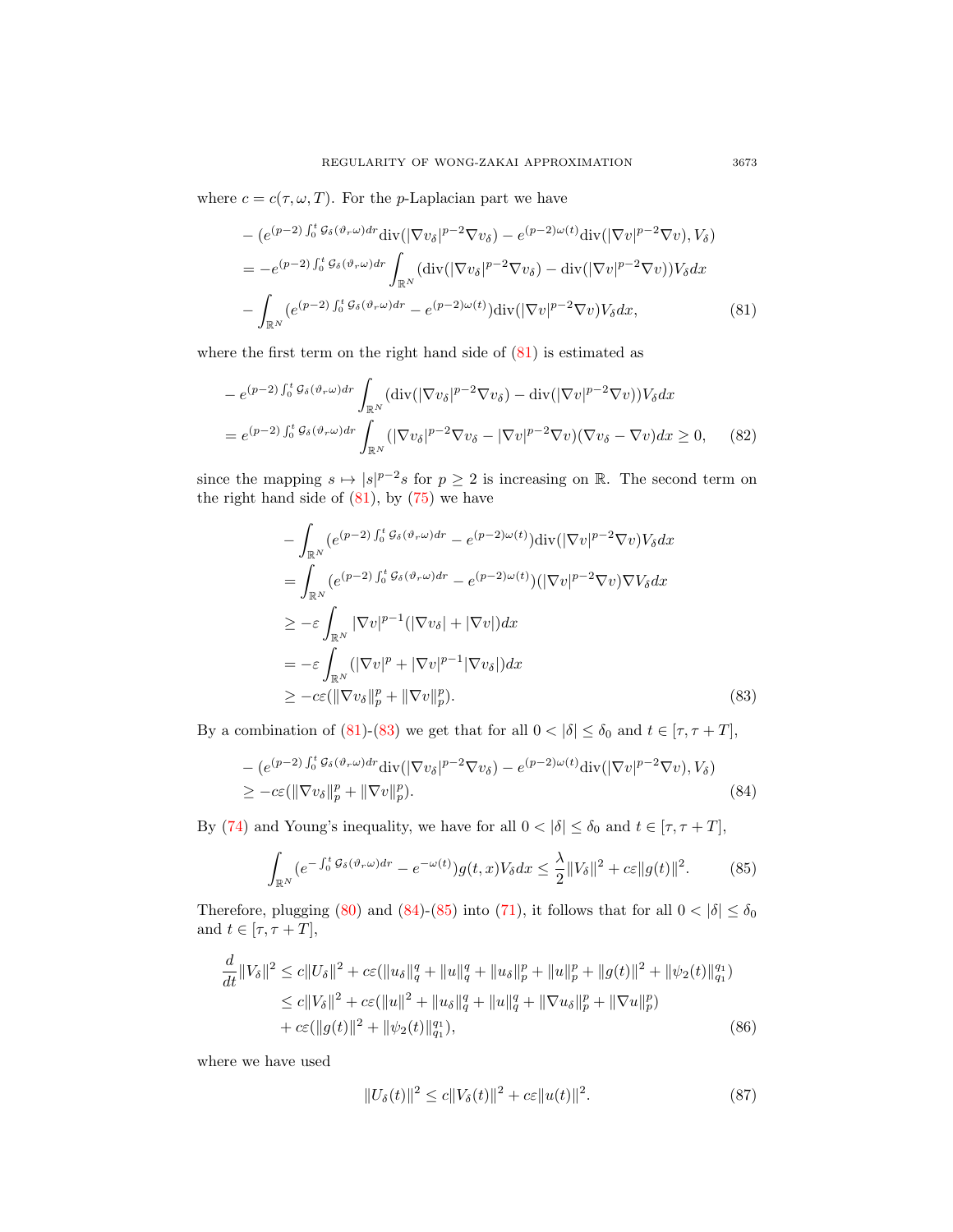Apply Gronwall's lemma in [\(86\)](#page-18-4) over the interval  $[\tau, \tau + T]$  to show that for all  $0 < |\delta| \leq \delta_0$  and  $t \in [\tau, \tau + T]$ ,

$$
||V_{\delta}(t)||^{2} \leq e^{c(t-\tau)} ||V_{\delta}(\tau)||^{2}
$$
  
+  $ce^{c(t-\tau)} \int_{\tau}^{t} (||u(s)||^{2} + ||u_{\delta}(s)||_{q}^{q} + ||u(s)||_{q}^{q} + ||\nabla u_{\delta}(s)||_{p}^{p} + ||\nabla u(s)||_{p}^{p}) ds$   
+  $ce^{c(t-\tau)} \int_{\tau}^{t} (||g(s)||^{2} + ||\psi_{2}(s)||_{q_{1}}^{q}) ds.$  (88)

Integrate [\(35\)](#page-8-2) from  $\tau$  to t to yield

<span id="page-19-1"></span>
$$
\int_{\tau}^{t} e^{-2\omega(s)} (\|\nabla u(s)\|_{p}^{p} + \alpha_{1} \|u(s)\|_{q}^{q} + \frac{\lambda}{3} \|u(s)\|^{2})
$$
\n
$$
\leq \|v_{\tau}\|^{2} + 2 \int_{\tau}^{t} e^{-2\omega(s)} (\frac{3}{2\lambda} \|g(s)\|^{2} + \|\psi_{1}(s)\|_{1}) ds
$$
\nby (76) 
$$
\leq c(\|u_{\tau}\|^{2} + \int_{\tau}^{\tau+T} (\|g(s)\|^{2} + \|\psi_{1}(s)\|_{1}) ds). \tag{89}
$$

Similarly, by [\(52\)](#page-12-0) we have

$$
\int_{\tau}^{t} e^{-2 \int_{0}^{s} \mathcal{G}_{\delta}(\vartheta_{r}\omega) dr} (\|\nabla u_{\delta}(s)\|_{p}^{p} + \alpha_{1} \|u_{\delta}(s)\|_{q}^{q} + \frac{\lambda}{3} \|u_{\delta}(s)\|^{2}) ds
$$
\n
$$
\leq \|v_{\delta,\tau}\|^{2} + 2 \int_{\tau}^{t} e^{-2 \int_{0}^{s} \mathcal{G}_{\delta}(\vartheta_{r}\omega) dr} (\frac{3}{2\lambda} \|g(s)\|^{2} + \|\psi_{1}(s)\|_{1}) ds
$$
\nby (76)  $\leq c (\|u_{\delta,\tau}\|^{2} + \int_{\tau}^{\tau+T} (\|g(s)\|^{2} + \|\psi_{1}(s)\|_{1}) ds).$  (90)

Then [\(88\)](#page-19-1)-[\(90\)](#page-19-2) together imply that

<span id="page-19-2"></span>
$$
||V_{\delta}(t)||^{2} \leq e^{cT}||V_{\delta,\tau}||^{2} + c\varepsilon(||u_{\tau}||^{2} + ||u_{\tau,\delta}||^{2} + \int_{\tau}^{\tau+T} (||g(s)||^{2} + ||\psi_{1}(s)||_{1})ds), \tag{91}
$$

from which and [\(87\)](#page-18-5) we get for all  $0 < |\delta| \leq \delta_0$  and  $t \in [\tau, \tau + T]$ ,

$$
||U_{\delta}(t)||^{2} \le c||U_{\delta,\tau}||^{2} + c\varepsilon(||u_{\tau}||^{2} + ||u_{\delta,\tau}||^{2} + \int_{\tau}^{\tau+T} (||g(s)||^{2} + ||\psi_{1}(s)||_{1})ds). \tag{92}
$$
  
his concludes the proof.

This concludes the proof.

From Lemma [4.8,](#page-16-4) we immediately get the convergence of solutions in  $L^2(\mathbb{R}^N)$ whenever  $\delta_n \to 0$  and  $||u_{\delta_n, \tau} - u_\tau|| \to 0$  as  $n \to \infty$ .

<span id="page-19-0"></span>**Theorem 4.9.** Given  $\tau \in \mathbb{R}, \omega \in \Omega$  and  $T > 0$ , if  $\delta_n \to 0$  and  $||u_{\delta_n, \tau} - u_{\tau}|| \to 0$  as  $n \to \infty$ , then for every  $t \in [\tau, \tau + T]$ ,

$$
u_{\delta_n}(t,\tau,\omega,u_{\delta_n,\tau})\to u(t,\tau,\omega,u_\tau)\quad\text{in }L^2(\mathbb{R}^N)\text{ as }n\to\infty.
$$

Next, we derive the compactness result, which is one of the crucial conditions to prove the upper semi-continuity of attractor  $\mathcal{A}_{\delta} = {\mathcal{A}_{\delta}(\tau,\omega) : \tau \in \mathbb{R}, \omega \in \Omega}.$ 

<span id="page-19-3"></span>**Lemma 4.10.** Suppose [\(7\)](#page-4-0)- [\(11\)](#page-5-2) hold. Then for every  $\tau \in \mathbb{R}$  and  $\omega \in \Omega$ , if  $\delta_n \to 0$  as  $n \to \infty$  and  $u_n \in \mathcal{A}_{\delta_n}(\tau,\omega)$ , then  $\{u_n\}_{n=1}^{\infty}$  is pre-compact in  $L^2(\mathbb{R}^N)$  for  $q \geq p > 2$ .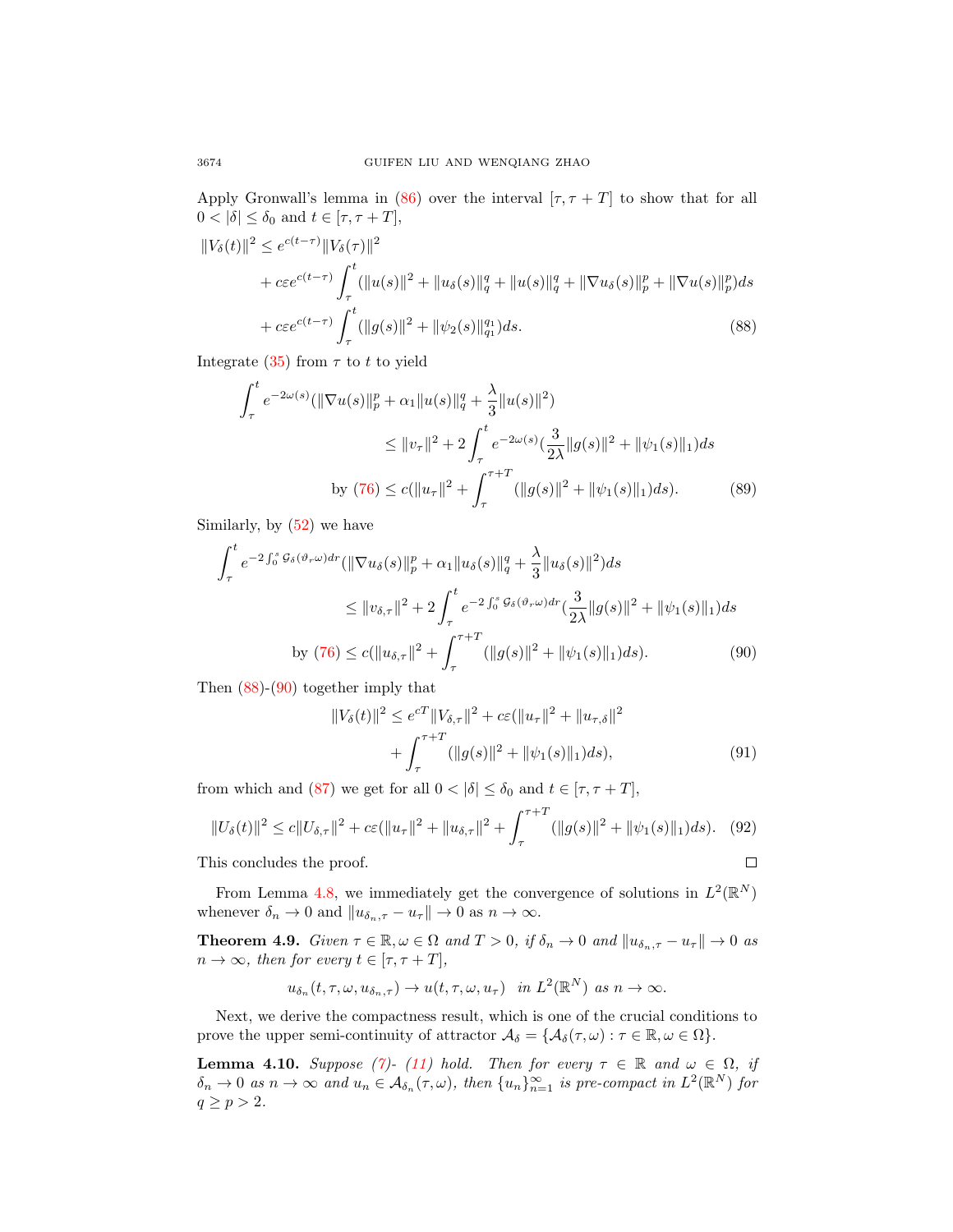Proof. By Lemma [4.6](#page-14-2) and Theorem [4.9,](#page-19-0) and a similar procedure to prove [\[39,](#page-31-16) Lemma 4.11], we can obtain this result and so the detailed proof is omitted.  $\Box$ 

We now show that the random attractor of the approximation equation  $(5)$  converges to that of the stochastic  $p$ -Laplacian equation  $(1)$  driven by multiplicative white noise in  $L^2(\mathbb{R}^N)$ , in the sense of upper semicontinuity of sets. The main result of this section is given below.

<span id="page-20-0"></span>**Theorem 4.11.** Suppose [\(7\)](#page-4-0)-[\(11\)](#page-5-2) hold. Then for every  $\tau \in \mathbb{R}$  and  $\omega \in \Omega$ ,

$$
\lim_{\delta \to 0} \text{dist}_{L^2(\mathbb{R}^N)}(\mathcal{A}_{\delta}(\tau,\omega), \mathcal{A}(\tau,\omega)) = 0,
$$

where  $\mathcal{A} = \{ \mathcal{A}(\tau, \omega) : \tau \in \mathbb{R}, \omega \in \Omega \}$  and  $\mathcal{A}_{\delta} = \{ \mathcal{A}_{\delta}(\tau, \omega) : \tau \in \mathbb{R}, \omega \in \Omega \}$  are random attractors of Eqs. $(1)$  and  $(5)$ , respectively.

*Proof.* Let  $\delta_n \to 0$  and  $u_{n,\tau} \to u_\tau$  in  $L^2(\mathbb{R}^N)$ , then by Lemma [4.9](#page-19-0) we have that for all  $\tau \in \mathbb{R}, t \geq 0$  and  $\omega \in \Omega$ ,  $\varphi_{\delta_n}(t, \tau, \omega, u_{\delta_n}, \tau) \to \varphi(t, \tau, \omega, u_\tau)$  in  $L^2(\mathbb{R}^N)$ ; By Lemma [4.5](#page-12-4) we have for all  $\tau \in \mathbb{R}$  and  $\omega \in \Omega$ ,  $\limsup_{\delta \to 0} ||K_{\delta}(\tau,\omega)|| \leq \varrho(\tau,\omega)$ . Then in conjunction with Lemma [4.10](#page-19-3) we show that all conditions in Theorem [2.7](#page-4-4) are fulfilled, and whence the proof is concluded. П

5.  $L<sup>q</sup>$ -Wong-Zakai approximations. In this section, we discuss the convergence of random attractors in  $L^q(\mathbb{R}^N)$ , where  $q > 2$  is the growth exponent of the nonlinearity. For this purpose, we need to further assume that  $\psi_1 \in L^{\frac{q}{2}}_{loc}(\mathbb{R}; L^{\frac{q}{2}}(\mathbb{R}^N))$ such that

<span id="page-20-3"></span><span id="page-20-1"></span>
$$
\int_{-\infty}^{\tau} e^{\lambda s} \|\psi_1(s)\|_{\frac{q}{2}}^{\frac{q}{2}} ds < +\infty.
$$
 (93)

5.1. Uniform truncation estimates of solutions. We now deal with the uniform  $L^q$ -estimate of solution of Eq.[\(26\)](#page-7-3) by a truncation approach. To this end, we need to prove the bound of solutions in  $L^q(\mathbb{R}^N)$ .

<span id="page-20-4"></span>**Lemma 5.1.** Suppose that [\(7\)](#page-4-0)-[\(10\)](#page-5-4) and [\(93\)](#page-20-1) hold and  $\mathfrak{D}$  is defined by [\(12\)](#page-5-3). Given  $\tau \in \mathbb{R}$  and  $\omega \in \Omega$ , then for every  $u_{\delta, \tau-t} \in D(\tau - t, \vartheta_{-t}\omega)$  with  $D \in \mathfrak{D}$ , there exist positive constants  $\delta_0 = \delta_0(\tau, \omega)$ ,  $\tilde{c}_i = \tilde{c}_i(\tau, \omega)(i = 1, 2)$  and  $T = T(\tau, \omega) \geq 2$  such that the solution of Eq. $(26)$  satisfies that

$$
\sup_{t \ge T} \sup_{\xi \in [\tau - 1, \tau]} \sup_{0 < |\delta| \le \delta_0} \left\{ \| v_\delta(\xi, \tau - t, \vartheta_{-\tau} \omega, v_{\delta, \tau - t}) \|_q^q \right\} \le \widetilde{c}_1(\tau, \omega),\tag{94}
$$

$$
\sup_{t \ge T} \sup_{0 < |\delta| \le \delta_0} \left\{ \int_{\tau-1}^\tau \|v_\delta(s, \tau - t, \vartheta_{-\tau}\omega, v_{\delta, \tau - t})\|_{2q-2}^{2q-2} ds \right\} \le \tilde{c}_2(\tau, \omega),\tag{95}
$$

where  $v_{\delta, \tau - t} = e^{-\omega(-t) + \omega(-\tau)} u_{\delta, \tau - t}$ .

*Proof.* Taking the inner product of Eq.[\(26\)](#page-7-3) in  $L^2(\mathbb{R}^N)$  with  $|v_\delta|^{q-2}v_\delta$ , we have

<span id="page-20-2"></span>
$$
\frac{1}{q}\frac{d}{dt}\|v_{\delta}\|_{q}^{q} + \lambda\|v_{\delta}\|_{q}^{q} = \int_{\mathbb{R}^{N}} e^{(p-2)\int_{0}^{t} \mathcal{G}_{\delta}(\vartheta_{r}\omega)dr} \text{div}(|\nabla v_{\delta}|^{p-2}\nabla v_{\delta})|v_{\delta}|^{q-2}v_{\delta}dx
$$

$$
+ e^{-\int_{0}^{t} \mathcal{G}_{\delta}(\vartheta_{r}\omega)dr} \int_{\mathbb{R}^{N}} f(t, x, u_{\delta})|v_{\delta}|^{q-2}v_{\delta}dx
$$

$$
+ e^{-\int_{0}^{t} \mathcal{G}_{\delta}(\vartheta_{r}\omega)dr} \int_{\mathbb{R}^{N}} g(t, x)|v_{\delta}|^{q-2}v_{\delta}dx.
$$
(96)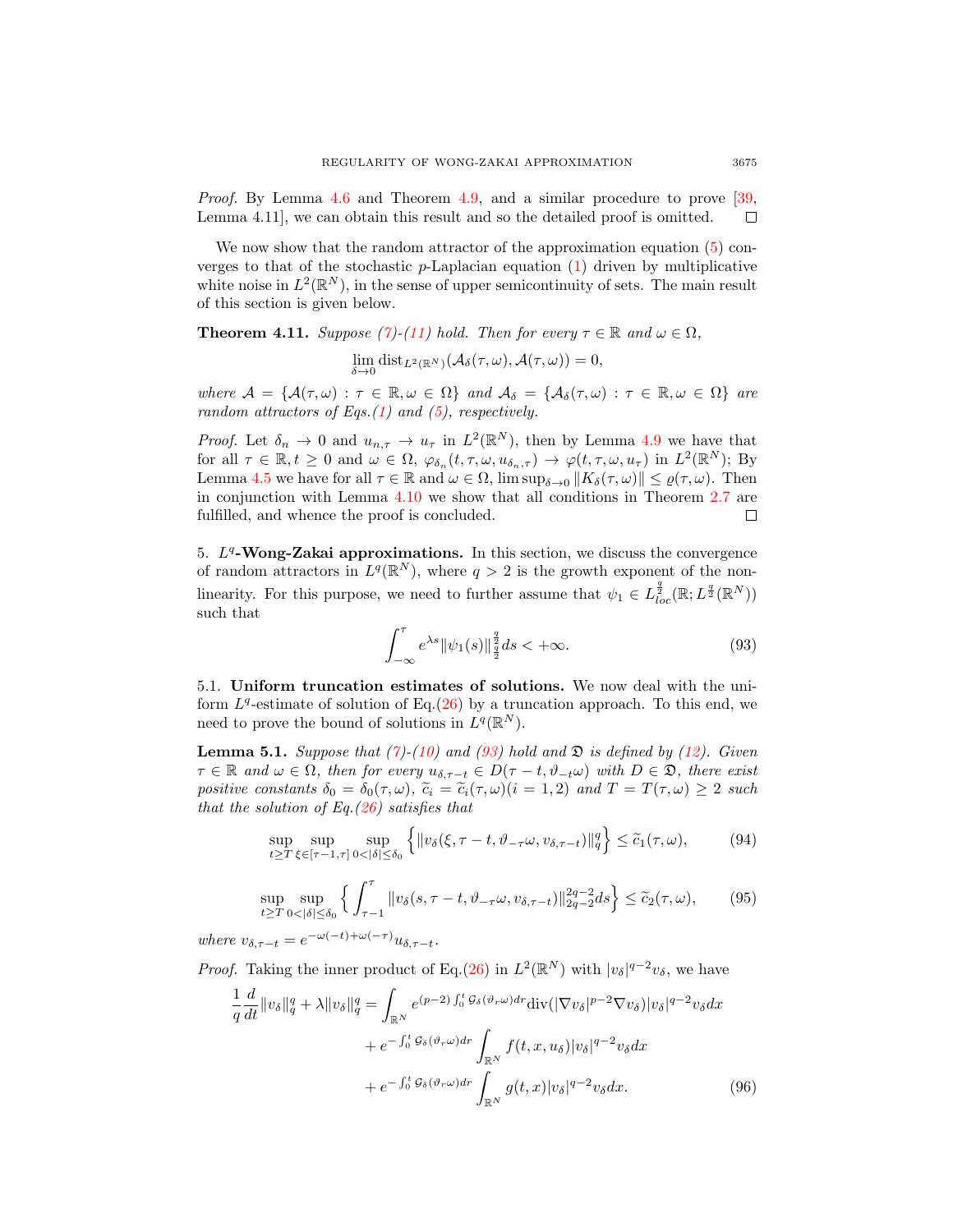The first term on the right hand side of [\(96\)](#page-20-2), we have

$$
\int_{\mathbb{R}^N} e^{(p-2)\int_0^t \mathcal{G}_{\delta}(\vartheta_r \omega) dr} \text{div}(|\nabla v_{\delta}|^{p-2} \nabla v_{\delta}) |v_{\delta}|^{q-2} v_{\delta} dx
$$
\n
$$
= -(q-1)e^{(p-2)\int_0^t \mathcal{G}_{\delta}(\vartheta_r \omega) dr} \int_{\mathbb{R}^N} |\nabla v_{\delta}|^p |v_{\delta}|^{q-2} dx \leq 0. \quad (97)
$$

By  $(7)$ , we get

$$
e^{-\int_{0}^{t} \mathcal{G}_{\delta}(\vartheta_{r}\omega) dr} \int_{\mathbb{R}^{N}} f(t, x, u_{\delta}) |v_{\delta}|^{q-2} v_{\delta} dx
$$
  
\n
$$
\leq e^{-2 \int_{0}^{t} \mathcal{G}_{\delta}(\vartheta_{r}\omega) dr} \int_{\mathbb{R}^{N}} (-\alpha_{1} |u_{\delta}|^{q} + \psi_{1}(t, x)) |v_{\delta}|^{q-2} dx
$$
  
\n
$$
\leq -\alpha_{1} e^{(q-2) \int_{0}^{t} \mathcal{G}_{\delta}(\vartheta_{r}\omega) dr} ||v_{\delta}||_{2q-2}^{2q-2}
$$
  
\n
$$
+ \frac{q-\frac{4}{3}}{q} \lambda ||v_{\delta}||_{q}^{q} + c e^{-q \int_{0}^{t} \mathcal{G}_{\delta}(\vartheta_{r}\omega) dr} ||\psi_{1}(t)||_{\frac{q}{2}}^{\frac{q}{2}}.
$$
 (98)

On the other hand, we have

$$
e^{-\int_0^t \mathcal{G}_{\delta}(\vartheta_r \omega) dr} \int_{\mathbb{R}^N} g(t, x) |v_{\delta}|^{q-2} v_{\delta} dx
$$
  
\$\leq \alpha\_1 e^{(q-2) \int\_0^t \mathcal{G}\_{\delta}(\vartheta\_r \omega) dr} ||v\_{\delta}||\_{2q-2}^{2q-2} + c e^{-q \int\_0^t \mathcal{G}\_{\delta}(\vartheta\_r \omega) dr} ||g(t)||^2. (99)\$

By a combination of  $(96)-(99)$  $(96)-(99)$  $(96)-(99)$ , we get

<span id="page-21-1"></span><span id="page-21-0"></span>
$$
\frac{d}{dt} \|v_{\delta}\|_{q}^{q} + \frac{4\lambda}{3} \|v_{\delta}\|_{q}^{q} + \alpha_{1} e^{(q-2) \int_{0}^{t} \mathcal{G}_{\delta}(\vartheta_{r}\omega) dr} \|v_{\delta}\|_{2q-2}^{2q-2}
$$
\n
$$
\leq c e^{-q \int_{0}^{t} \mathcal{G}_{\delta}(\vartheta_{r}\omega) dr} (\|\psi_{1}(t)\|_{\frac{q}{2}}^{\frac{q}{2}} + \|g(t)\|^{2}). \tag{100}
$$

We apply [\[36,](#page-31-18) Lemma 6.1] in [\(100\)](#page-21-1) over the interval  $[\tau - 2, \xi]$  for  $\xi \in [\tau - 1, \tau]$  and  $p > 2$ , to find that

$$
\|v_{\delta}(\xi,\tau-t,\vartheta_{-\tau}\omega,v_{\delta,\tau-t})\|_{q}^{q} + \alpha_{1} \int_{\tau-1}^{\tau} e^{\frac{4\lambda}{3}(s-\tau)+(q-2)\int_{-\tau}^{s-\tau} \mathcal{G}_{\delta}(\vartheta_{r}\omega)dr} \|v_{\delta}(s)\|_{2q-2}^{2q-2} ds
$$
  
\n
$$
\leq (e^{\frac{4\lambda}{3}}+1) \int_{\tau-2}^{\tau} e^{\frac{4\lambda}{3}(s-\tau)} \|v_{\delta}(s,\tau-t,\vartheta_{-\tau}\omega,v_{\delta,\tau-t})\|_{q}^{q} ds
$$
  
\n
$$
+ (e^{\frac{4\lambda}{3}}+2) \int_{\tau-2}^{\tau} e^{\frac{4\lambda}{3}(s-\tau)-q\int_{-\tau}^{s-\tau} \mathcal{G}_{\delta}(\vartheta_{r}\omega)dr} (\|\psi_{1}(s)\|_{\frac{q}{2}}^{\frac{q}{2}} + \|g(s)\|^{2}) ds
$$
  
\n
$$
\leq (e^{\frac{4\lambda}{3}}+1) \int_{\tau-2}^{\tau} \|v_{\delta}(s,\tau-t,\vartheta_{-\tau}\omega,v_{\delta,\tau-t})\|_{q}^{q} ds
$$
  
\n
$$
+ (e^{\frac{4\lambda}{3}}+2) \int_{-2}^{0} e^{\frac{4\lambda}{3}s-q\int_{-\tau}^{s} \mathcal{G}_{\delta}(\vartheta_{r}\omega)dr} (\|\psi_{1}(s+\tau)\|_{\frac{q}{2}}^{\frac{q}{2}} + \|g(s+\tau)\|^{2}) ds. (101)
$$

We estimate every term on the right hand side of  $(101)$ . By  $(62)$  we deduce that there exist  $T = T(\tau, \omega) > 0$  and  $\delta_1 = \delta_1(\tau, \omega) > 0$  such that for all  $t \geq T$  and  $0<\left|\delta\right|\leq\delta_{1},\label{eq:delta}%$ 

<span id="page-21-2"></span>
$$
\int_{\tau-2}^{\tau} \|v_{\delta}(s,\tau-t,\vartheta_{-\tau}\omega,v_{\delta,\tau-t})\|_{q}^{q} ds < +\infty.
$$
 (102)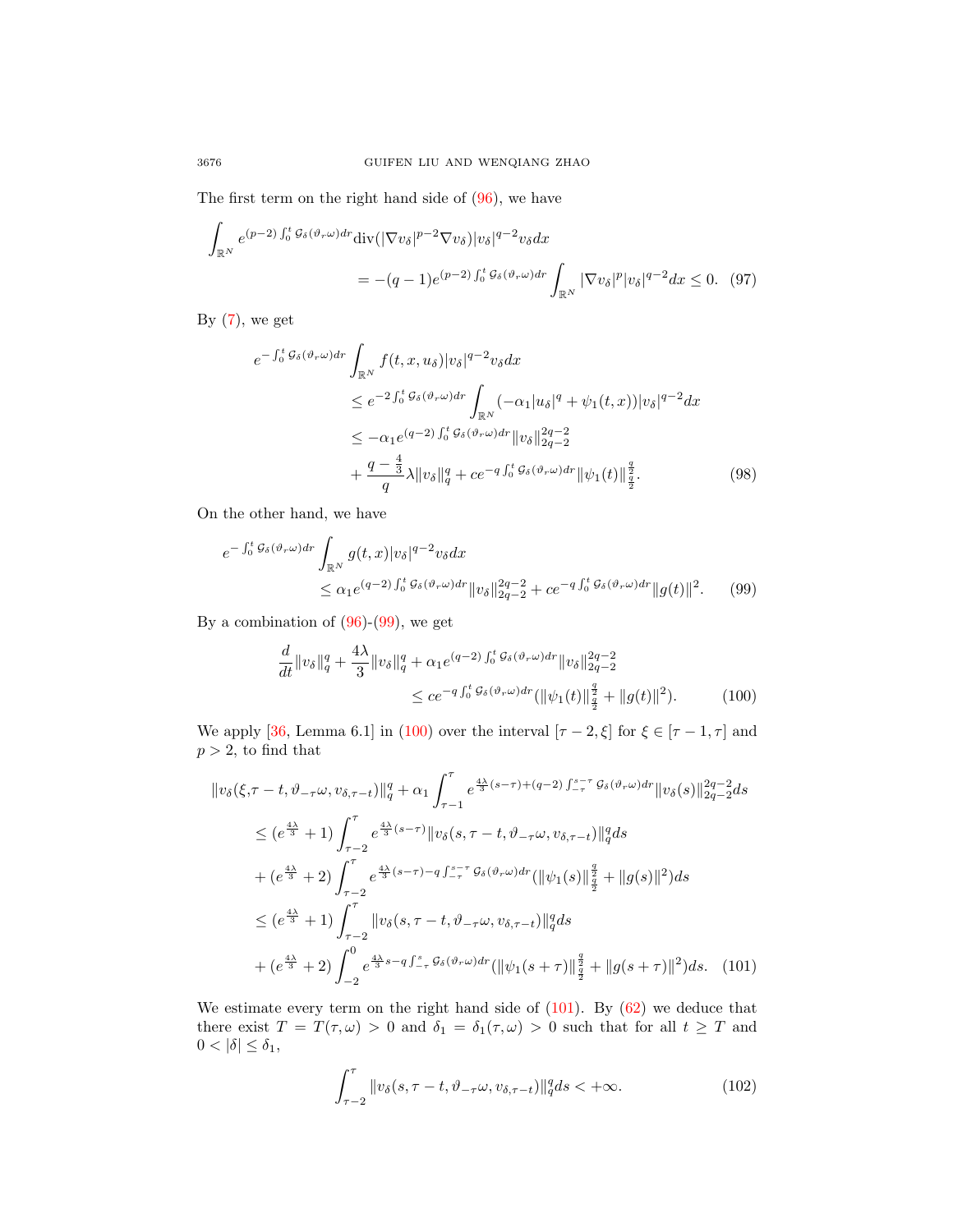By Lemma [3.2,](#page-5-5) there exists  $\delta_2 = \delta_2(\tau, \omega)$  such that for all  $0 < |\delta| \leq \delta_2$ , we have  $e^{\frac{4\lambda}{3}s-q\int_{-\tau}^s \mathcal{G}_{\delta}(\vartheta_r\omega)dr} \leq e^{\frac{4\lambda}{3}s+qc(\tau,\omega)-\frac{q\lambda}{6}s} \leq e^{qc(\tau,\omega)+\frac{q\lambda}{3}}$  for all  $s \in [-2,0]$ , and therefore by  $(10)$  and  $(93)$  it follows that

$$
\int_{-2}^{0} e^{\frac{4\lambda}{3}s - q \int_{-\tau}^{s} \mathcal{G}_{\delta}(\vartheta_{r}\omega) dr} (\|\psi_{1}(s+\tau)\|_{\frac{q}{2}}^{\frac{q}{2}} + \|g(s+\tau)\|^{2}) ds
$$
  
 
$$
\leq e^{qc(\tau,\omega)+\frac{q\lambda}{3}} \int_{-2}^{0} (\|\psi_{1}(s+\tau)\|_{\frac{q}{2}}^{\frac{q}{2}} + \|g(s+\tau)\|^{2}) ds < +\infty.
$$
 (103)

Let  $\delta_0 = \min{\delta_1, \delta_2}$ . Then [\(101\)](#page-21-2)-[\(103\)](#page-22-0) together imply that there exists positive constant  $\tilde{c}_i = \tilde{c}_i(q, \tau, \omega)$  (i = 1, 2) such that

$$
\sup_{t\geq T}\sup_{\xi\in[\tau-1,\tau]}\sup_{0<|\delta|\leq\delta_0}\left\{\|v_{\delta}(\xi,\tau-t,\vartheta_{-\tau}\omega,v_{\delta,\tau-t})\|_{q}^q\right\}\leq\widetilde{c}_1(\tau,\omega),
$$

and

$$
\sup_{t\geq T}\sup_{0<|\delta|\leq\delta_0}\int_{\tau-1}^\tau\|v_\delta(s,\tau-t,\vartheta_{-\tau}\omega,v_{\delta,\tau-t})\|_{2q-2}^{2q-2}ds\leq\widetilde{c}_2(\tau,\omega).
$$

which completes the proof.

The following lemma is concerned with the truncation approach, by which we show that the solution of Eq.[\(5\)](#page-1-0) vanishes in  $L^q$  with a changing domain on which its value diverges to infinite.

<span id="page-22-2"></span>**Lemma 5.2.** Suppose that [\(7\)](#page-4-0)-[\(10\)](#page-5-4) and [\(93\)](#page-20-1) hold. Let  $\tau \in \mathbb{R}$ ,  $\omega \in \Omega$  and  $u_{\tau-t} \in K_{\delta}(\tau - t, \vartheta_{-t}\omega)$ . Then for any  $\varepsilon > 0$ , there exist positive constants  $\delta_0 =$  $\delta_0(\tau,\omega,\varepsilon), c = c(\tau,\omega), M_0 = M_0(\tau,\omega,\varepsilon)$  and  $T = T(\tau,\omega,\varepsilon)$  such that the solution  $u_{\delta}$  of Eq.[\(1\)](#page-0-0) satisfies that

$$
\sup_{t \ge T} \sup_{0 < |\delta| \le \delta_0} \left\{ \int_{\left( |u_\delta(\tau)| \ge M_0 \right)} |u_\delta(\tau, \tau - t, \vartheta_{-\tau} \omega, u_{\delta, \tau - t})|^q dx \right\} \le c\varepsilon, \tag{104}
$$

where  $(|u_{\delta}(\tau)| \geq M_0) = \{x \in \mathbb{R}^{\mathbb{N}} : |u_{\delta}(\tau, \tau - t, \vartheta_{-\tau}\omega, u_{\delta, \tau - t})| \geq M_0\}$  and  $K_{\delta}$  is as in [\(29\)](#page-8-5).

*Proof.* Given  $\tau \in \mathbb{R}, \omega \in \Omega$  and  $s \in [\tau - 1, \tau]$ , let  $v_{\delta}(s) = v_{\delta}(s, \tau - t, \vartheta_{-\tau}\omega, v_{\delta, \tau - t})$ be the solution of Eq.[\(26\)](#page-7-3) at the sample  $\vartheta_{-\tau}\omega$  with the initial value  $v_{\delta,\tau-t}$ . Put  $M = M(\tau, \omega) > 0$ . Denote by  $(v_{\delta}(s) - M)_{+}$  the nonnegative part of  $v_{\delta}(s) - M$ . Multiplying [\(26\)](#page-7-3) by  $|(v_\delta(s) - M)_+|^{q-2}(v_\delta(s) - M)_+$  and integrate over  $\mathbb{R}^N$ , we obtain

$$
\frac{1}{p}\frac{d}{ds}\int_{\mathbb{R}^N}(v_\delta(s)-M)_+^q dx + \lambda \int_{\mathbb{R}^N}(v_\delta(s)-M)_+^q dx \n= \int_{\mathbb{R}^N} e^{(p-2)\int_0^t \mathcal{G}_\delta(\vartheta_r \omega) dr} \text{div}(|\nabla v_\delta(s)|^{p-2} \nabla v_\delta(s)) |(v_\delta(s)-M)_+|^{q-2} (v_\delta(s)-M)_+ dx \n+ \int_{\mathbb{R}^N} e^{-\int_0^t \mathcal{G}_\delta(\vartheta_r \omega) dr} f(t, x, u_\delta(s)) |(v_\delta(s)-M)_+|^{q-2} (v_\delta(s)-M)_+ dx \n+ \int_{\mathbb{R}^N} e^{-\int_0^t \mathcal{G}_\delta(\vartheta_r \omega) dr} g(s, x) |(v_\delta(s)-M)_+|^{q-2} (v_\delta(s)-M)_+ dx.
$$
\n(105)

<span id="page-22-1"></span><span id="page-22-0"></span> $\Box$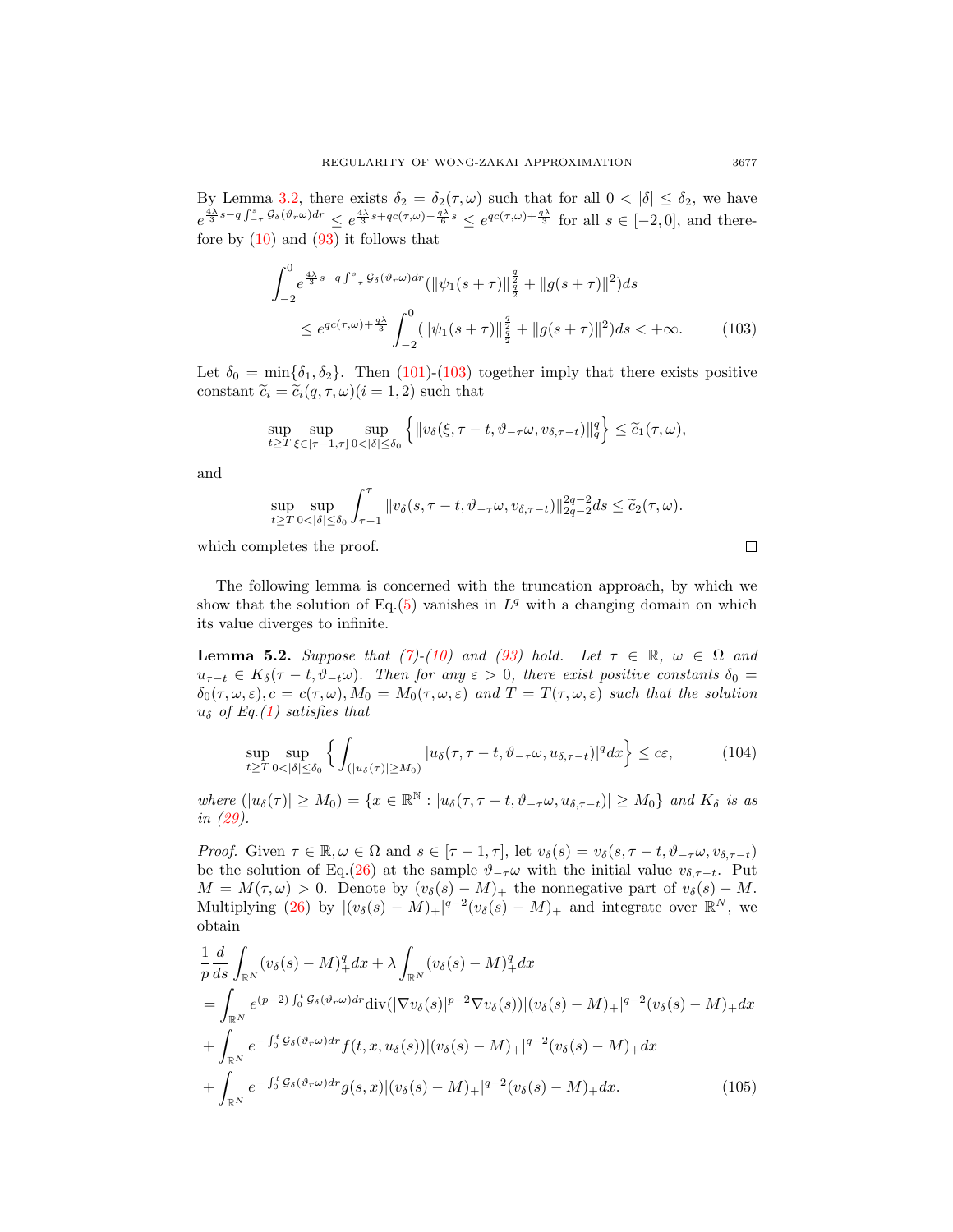The first term on the right hand side of  $(105)$  is estimated by

$$
\int_{\mathbb{R}^N} e^{(p-2)\int_0^t g_\delta(\vartheta_{r-\tau}\omega)dr} \text{div}(|\nabla v_\delta(s)|^{p-2} \nabla v_\delta(s)) |(v_\delta(s)-M)_+|^{q-2} (v_\delta(s)-M)_+ dx
$$
  
= -(q-1)e^{(p-2)\int\_0^s g\_\delta(\vartheta\_{r-\tau}\omega)dr} \int\_{\mathbb{R}^N} |\nabla v\_\delta(s)|^p |(v\_\delta(s)-M)\_+|^{q-2} dx \le 0. (106)

Since  $v_\delta(s) > M > 0$  for  $s \in [\tau - 1, \tau]$ , we have  $u_\delta(s) = e^{\int_0^s \mathcal{G}_\delta(\vartheta_{r-\tau}\omega) dr} v_\delta(s) > 0$ . Therefore utilizing  $(7)$  the nonlinearity term in  $(105)$  is bounded by

$$
f(s, x, u_{\delta}(s)) \leq -\alpha_1 e^{(q-1)\int_0^s \mathcal{G}_{\delta}(\vartheta_{r-\tau}\omega)dr} |v_{\delta}(s)|^{q-1} + \frac{e^{-\int_0^s \mathcal{G}_{\delta}(\vartheta_{r-\tau}\omega)dr} \psi_1(s, x)}{v_{\delta}(s)}
$$
  

$$
\leq -\alpha_1 e^{(q-1)\int_0^s \mathcal{G}_{\delta}(\vartheta_{r-\tau}\omega)dr} |v_{\delta}(s)|^{q-1} + \frac{e^{-\int_0^s \mathcal{G}_{\delta}(\vartheta_{r-\tau}\omega)dr} \psi_1(s, x)}{v_{\delta}(s) - M},
$$

from which it follows that for each  $s \in [\tau - 1, \tau]$ ,

$$
\int_{\mathbb{R}^N} e^{-\int_0^s g_\delta(\vartheta_{r-\tau}\omega) dr} f(s, x, u_\delta(s)) |(v_\delta(s) - M)_+|^{q-2} (v_\delta(s) - M)_+ dx
$$
\n
$$
\leq -\alpha_1 \int_{\mathbb{R}^N} e^{(q-2)\int_0^s g_\delta(\vartheta_{r-\tau}\omega) dr} |v_\delta(s)|^{q-1} |(v_\delta(s) - M)_+|^{q-2} (v_\delta(s) - M)_+ dx
$$
\n
$$
+ \int_{\mathbb{R}^N} e^{-2\int_0^s g_\delta(\vartheta_{r-\tau}\omega) dr} \psi_1(s, x) |(v_\delta(s) - M)_+|^{q-2} dx
$$
\n
$$
\leq -\alpha_1 e^{(q-2)\int_0^s g_\delta(\vartheta_{r-\tau}\omega) dr} \int_{\mathbb{R}^N} \left(\frac{1}{2} M^{q-2} |(v_\delta(s) - M)_+| + \frac{1}{2} |(v_\delta(s) - M)_+|^{q-1}\right)
$$
\n
$$
|(v_\delta(s) - M)_+|^{q-2} (v_\delta(s) - M)_+ dx + ce^{-q\int_0^s g_\delta(\vartheta_{r-\tau}\omega) dr} ||\psi_1(s)||_{\frac{q}{2}}^{\frac{q}{2}}
$$
\n
$$
+ \lambda ||(v_\delta(s) - M)_+||_q^q
$$
\n
$$
\leq -\frac{\alpha_1}{2} e^{(q-2)\int_0^s g_\delta(\vartheta_{r-\tau}\omega) dr} (M^{q-2} ||(v_\delta(s) - M)_+||_q^q + ||(v_\delta(s) - M)_+||_{2q-2}^{2q-2})
$$
\n
$$
+ ce^{-q\int_0^s g_\delta(\vartheta_{r-\tau}\omega) dr} ||\psi_1(s)||_{\frac{q}{2}}^{\frac{q}{2}} + \lambda ||(v_\delta(s) - M)_+||_q^q. \tag{107}
$$

If  $v(s) \equiv M$  for  $s \in [\tau - 1, \tau]$ , then [\(107\)](#page-23-0) also holds true. For the non-autonomous term, using Young's inequality we have

$$
\int_{\mathbb{R}^N} e^{-\int_0^s \mathcal{G}_{\delta}(\vartheta_{r-\tau}\omega) dr} g(s,x) |(v_{\delta}(s) - M)_{+}|^{q-2} (v_{\delta}(s) - M)_{+} dx
$$
\n
$$
\leq \frac{\alpha_1}{2} e^{(q-2) \int_0^t \mathcal{G}_{\delta}(\vartheta_{r-\tau}\omega) dr} ||(v_{\delta}(s) - M)_{+}||_{2q-2}^{2q-2} + c e^{-q \int_0^s \mathcal{G}_{\delta}(\vartheta_{r-\tau}\omega) dr} ||g(s)||^2. (108)
$$

Therefore [\(107\)](#page-23-0)-[\(108\)](#page-23-1) together show that

$$
\frac{d}{ds} \int_{\mathbb{R}^N} (v_\delta(s) - M)_+^q dx + \frac{\alpha_1}{2} e^{(q-2) \int_0^s \mathcal{G}_\delta(\vartheta_{r-\tau}\omega) dr} M^{q-2} \int_{\mathbb{R}^N} (v_\delta(s) - M)_+^q dx
$$
  

$$
\leq c e^{-q \int_0^s \mathcal{G}_\delta(\vartheta_{r-\tau}\omega) dr} (\|\psi_1(s)\|_{\frac{q}{2}}^{\frac{q}{2}} + \|g(s)\|^2).
$$
 (109)

By Lemma [3.2,](#page-5-5) there exists a  $\delta_1 = \delta_1(\tau, \omega) > 0$  such that for all  $0 < |\delta| \le \delta_1$  and  $s\in[\tau-1,\tau],$ 

<span id="page-23-3"></span><span id="page-23-2"></span><span id="page-23-1"></span><span id="page-23-0"></span>
$$
\left| \int_{0}^{s} \mathcal{G}_{\delta}(\vartheta_{r-\tau}\omega) dr \right| \leq C_{\tau,\omega}.
$$
 (110)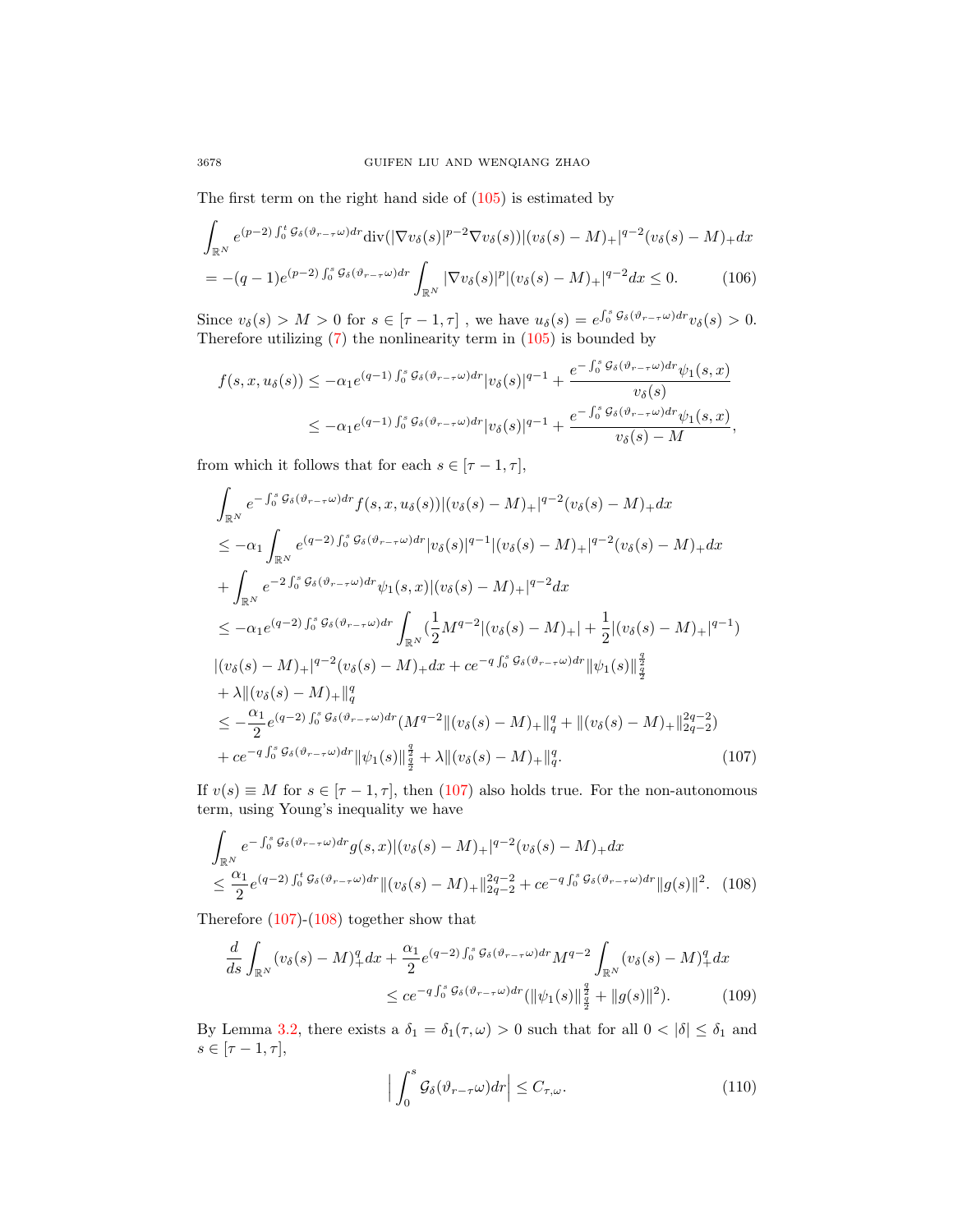Then [\(109\)](#page-23-2) is rewrote as

<span id="page-24-0"></span>
$$
\frac{d}{ds} \int_{\mathbb{R}^N} (v_\delta(s) - M)_+^q dx + \chi(M) \int_{\mathbb{R}^N} (v_\delta(s) - M)_+^q dx
$$
  

$$
\leq c e^{qC_{\tau,\omega}} (\|\psi_1(s)\|_{\frac{q}{2}}^{\frac{q}{2}} + \|g(s)\|^2).
$$
 (111)

where  $\chi(M) = \frac{\alpha_1}{2} e^{-(q-2)C_{\tau,\omega}} M^{q-2}$  and constant  $c > 0$ . Clearly  $\lim_{M \to +\infty} \chi(M) \to \infty$ for any  $q > 2$ . We apply [\[37,](#page-31-8) Lemma 4.2] to over interval  $[\tau - 1, \tau]$  to yield

$$
\int_{\mathbb{R}^N} (v_\delta(\tau) - M)_+^q dx \le \int_{\tau-1}^\tau e^{\chi(M)(s-\tau)} \|v_\delta(s)\|_q^q ds
$$
  
+  $ce^{qC_{\tau,\omega}} \int_{\tau-1}^\tau e^{\chi(M)(s-\tau)} (\|g(s)\|^2 + \|\psi_1(s)\|_{\frac{q}{2}}^{\frac{q}{2}}) ds.$  (112)

In terms of [\(94\)](#page-20-3), there exist constants  $\delta_2 = \delta_2(\tau, \omega) > 0$ ,  $\hat{c} = \hat{c}(\tau, \omega) > 0$  and  $T_1 = T_1(\tau, \omega)$  such that for all  $t \geq T_1$  and  $0 < |\delta| \leq \delta_2$ ,

$$
\int_{\tau-1}^{\tau} e^{\chi(M)(s-\tau)} \|v_{\delta}(s,\tau-t,\vartheta_{-\tau}\omega,v_{\delta,\tau-t})\|_{q}^{q} ds \leq \frac{\widehat{c}}{\chi(M)} \to 0, M \to +\infty.
$$
 (113)

As for the non-autonomous term of the right in [\(112\)](#page-24-0), for a large positive number M such that  $\chi(M) > \lambda$  and taking  $\eta \in (0,1)$ , we may derive

$$
\int_{\tau-1}^{\tau} e^{\chi(M)(s-\tau)} \|g(s)\|^2 ds = \int_{\tau-1}^{\tau-\eta} e^{\chi(M)(s-\tau)} \|g(s)\|^2 ds + \int_{\tau-\eta}^{\tau} e^{\chi(M)(s-\tau)} \|g(s)\|^2 ds
$$
  
\n
$$
= e^{-\chi(M)\tau} \int_{\tau-1}^{\tau-\eta} e^{(\chi(M)-\lambda)s} e^{\lambda s} \|g(s)\|^2 ds + e^{-\chi(M)\tau} \int_{\tau-\eta}^{\tau} e^{\chi(M)s} \|g(s)\|^2 ds
$$
  
\n
$$
\leq e^{-\chi(M)\eta} e^{\lambda(\eta-\tau)} \int_{-\infty}^{\tau} e^{\lambda s} \|g(s)\|^2 ds + \int_{\tau-\eta}^{\tau} \|g(s)\|^2 ds. \tag{114}
$$

for  $M$  large enough. Indeed, by  $(10)$  the first term on the right hand side of  $(114)$ converges to zero when  $M \to +\infty$ , by  $g \in L^2_{loc}(\mathbb{R}, L^2(\mathbb{R}^N))$  and  $\eta$  is small enough that the second term is small enough. Analogously, the integral  $\int_{\tau-1}^{\tau} e^{\chi(M)(s-\tau)}$  $\|\psi_1(s)\|^{\frac{2}{3}}_{\frac{4}{3}}ds$  also approaches zero when  $M \to +\infty$ . Put q

<span id="page-24-2"></span><span id="page-24-1"></span>
$$
\delta_0 = \min\{\delta_1, \delta_2\}.
$$

Then from  $(112)-(114)$  $(112)-(114)$  $(112)-(114)$  it follows that there exists  $M_1$  large enough such that

$$
\sup_{t \ge T_1} \sup_{0 < |\delta| \le \delta_0} \int_{\mathbb{R}^N} (v_\delta(\tau) - M_1)_+^q dx \le \varepsilon. \tag{115}
$$

Note that  $v_{\delta} - M_1 > \frac{v_{\delta}}{2}$  for  $v_{\delta} > 2M_1$ . Then we have the set inclusion  $\{x \in \mathbb{R}^N :$  $v_{\delta} - M_1 > \frac{v_{\delta}}{2}$   $\} \supset \{x \in \mathbb{R}^N : v_{\delta} \ge 2M_1\}$ . So we see from [\(115\)](#page-24-2) that

$$
\sup_{t\geq T_1}\sup_{0<|\delta|\leq\delta_0}\int_{(v_\delta(\tau)\geq 2M_1)}|v_\delta(\tau)|^q dx\leq 2^q\sup_{t\geq T_1}\sup_{0<|\delta|\leq\delta_0}\int_{\mathbb{R}^N}(v_\delta(\tau)-M_1)_+^q dx\leq c\varepsilon,
$$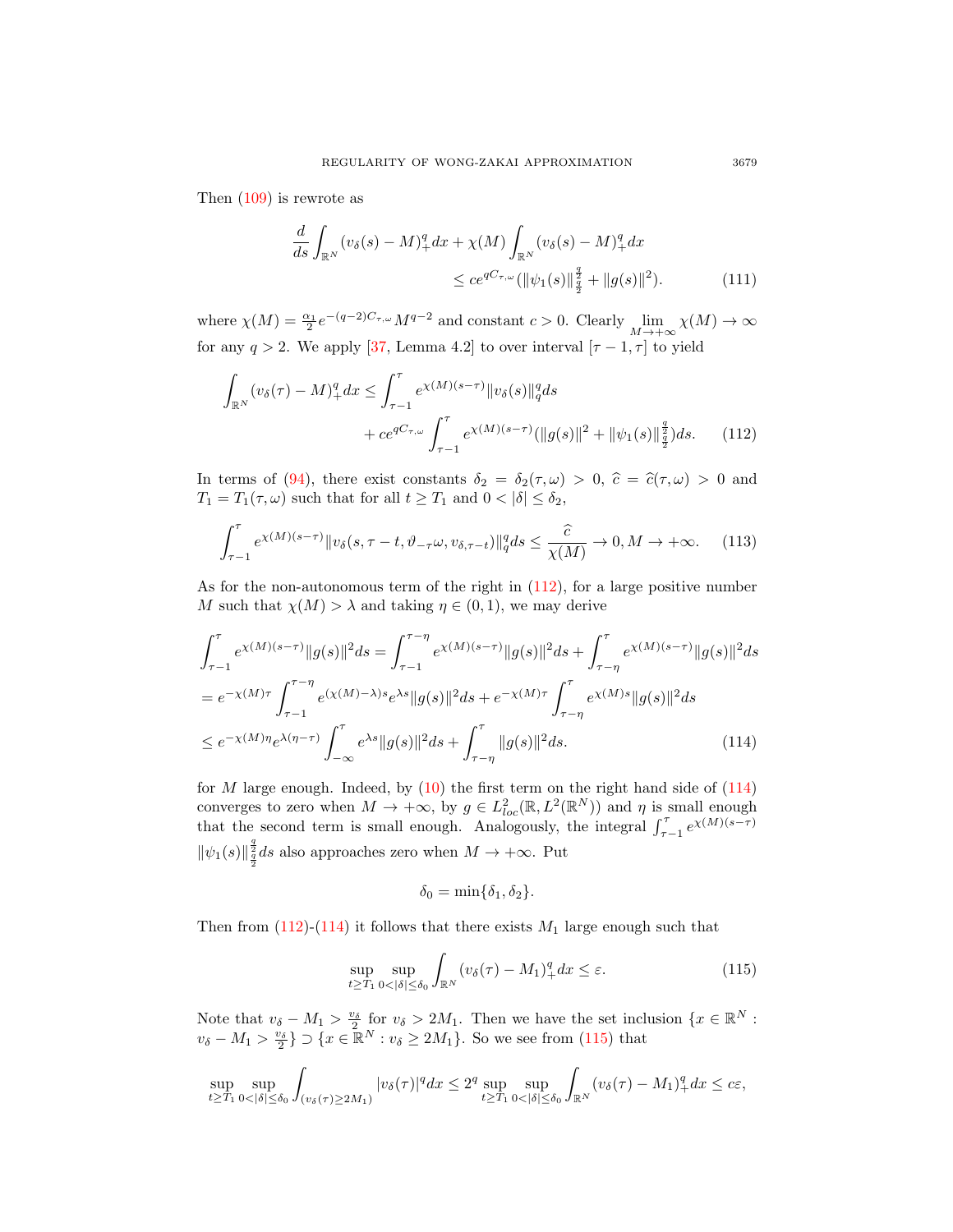from which and  $v_{\delta}(\tau, \tau - t, \vartheta_{-\tau}\omega, v_{\delta,\tau}) = e^{-\int_{-\tau}^{0} \mathcal{G}_{\delta}(\vartheta_{r}\omega) dr} u_{\delta}(\tau, \tau - t, \vartheta_{-\tau}\omega, u_{\delta,\tau})$  we have

$$
\sup_{t \ge T_1} \sup_{0 < |\delta| \le \delta_0} \int_{(u_\delta(\tau) \ge 2e^{\int_{-\tau}^0 \mathcal{G}_\delta(\vartheta_r \omega) dr} M_1)} |u_\delta(\tau)|^q dx
$$
\n
$$
= \sup_{t \ge T_1} \sup_{0 < |\delta| \le \delta_0} e^{q \int_{-\tau}^0 \mathcal{G}_\delta(\vartheta_r \omega) dr} \int_{(v_\delta(\tau) \ge 2M_1)} |v_\delta(\tau)|^q dx \le c\varepsilon. \tag{116}
$$

By [\(110\)](#page-23-3), we get that  $u_{\delta}(\tau) \geq 2e^{\int_{-\tau}^0 \mathcal{G}_{\delta}(\vartheta_r \omega) dr} M_1$  if  $u_{\delta}(\tau) \geq 2e^{C_{\tau,\omega}} M_1$ . Put  $\widetilde{M}_1 =$  $2e^{C_{\tau,\omega}}M_1$ . Then it follows from [\(116\)](#page-25-0) that

$$
\sup_{t \ge T_1} \sup_{0 < |\delta| \le \delta_0} \int_{(u_\delta(\tau) \ge \widetilde{M_1})} |u_\delta(\tau)|^q dx
$$
\n
$$
\le \sup_{t \ge T_1} \sup_{0 < |\delta| \le \delta_0} \int_{(u_\delta(\tau) \ge 2e^{\int_{-\tau}^0 \mathcal{G}_\delta(\vartheta \tau \omega) d\tau} M_1)} |u_\delta(\tau)|^q dx \le c\varepsilon. \tag{117}
$$

Multiplying [\(26\)](#page-7-3) with  $|(v_\delta + M)_-|^{q-2}(v_\delta + M)_-$  and integrate over  $\mathbb{R}^N$ , where  $(v_\delta +$ M)<sub>−</sub> is negative part of  $v_{\delta} + M$  for some  $M = M(\tau, \omega) > 0$ , and exerting a similar procedure, we can deduce that there exist positive constants  $T_2 = T_2(\tau, \omega), \delta'_0 =$  $\delta'_0(\tau,\omega)$  and  $\tilde{M_2} = \tilde{M_2}(\tau,\omega)$  such that

$$
\sup_{t \ge T_2} \sup_{0 < |\delta| \le \delta_0'} \int_{(u_\delta(\tau) \le -\widetilde{M_2})} |u_\delta(\tau)|^q dx \le c\varepsilon. \tag{118}
$$

<span id="page-25-2"></span><span id="page-25-1"></span><span id="page-25-0"></span> $\Box$ 

Then [\(117\)](#page-25-1) and [\(118\)](#page-25-2) together imply the desired.

5.2. Wong-Zakai approximations in 
$$
L^q
$$
. By the result in [19, Theorem 3.1],  
we know that for every  $\delta \neq 0$ , the  $\mathfrak{D}$ -pullback random attractor  $\mathcal{A}_{\delta}$  established in  $L^2(\mathbb{R}^N)$  is also a unique tempered  $\mathfrak{D}$ -pullback random attractor in  $L^q(\mathbb{R}^N)$  with  $q \geq p > 2$ , that is to say, for every  $\tau \in \mathbb{R}$  and  $\omega \in \Omega$ ,  $\mathcal{A}_{\delta}(\tau,\omega)$  is compact and  
attracting in the topology of  $L^q$ .

**Proposition 1.** Suppose that [\(7\)](#page-4-0)-[\(11\)](#page-5-2) and [\(93\)](#page-20-1) hold and  $\mathfrak{D}$  is defined by [\(12\)](#page-5-3). Then for every  $\delta \neq 0$ , the tempered  $\mathfrak{D}\text{-}\text{pullback random attractor } \mathcal{A}_{\delta}$  derived in Theorem [4.7](#page-16-5) for the continuous cocycle  $\varphi_{\delta}$  defined by the [\(28\)](#page-7-2) is also a unique tempered  $\mathfrak{D}$ pullback random attractor in  $L^q(\mathbb{R}^N)$  with  $q \geq p > 2$ . Moreover, for each  $\tau \in \mathbb{R}$ and  $\omega \in \Omega$ ,

$$
\mathcal{A}_{\delta}(\tau,\omega) = \Omega(K_{\delta},\tau,\omega) = \cap_{s>0} \overline{\cup_{t\geq s}\varphi(t,\tau-t,\vartheta_{-t}\omega,K_{\delta}(\tau-t,\vartheta_{-t}\omega))}^{L^{q}(\mathbb{R}^{N})},
$$

where  $K_{\delta} = \{K_{\delta}(\tau,\omega) : \tau \in \mathbb{R}, \omega \in \Omega\}$  is given by [\(50\)](#page-12-3).

We now consider the high-order Wong-Zakai approximation of equation [\(5\)](#page-1-0) in  $L^q(\mathbb{R}^N)$ . We first show the pre-compactness of the family of attractors  $\mathcal{A}_\delta$  in  $L^q(\mathbb{R}^N)$ as  $\delta \to 0$ .

<span id="page-25-3"></span>**Lemma 5.3.** Suppose that [\(7\)](#page-4-0)-[\(10\)](#page-5-4) and [\(93\)](#page-20-1) hold. Then for every  $\tau \in \mathbb{R}$  and  $\omega \in \Omega$ , if  $\delta_n \to 0$  as  $n \to \infty$  and  $u_n \in A_{\delta_n}(\tau, \omega)$ , then  $\{u_n\}_{n=1}^{\infty}$  has a convergent subsequence in  $L^q(\mathbb{R}^N)$ .

*Proof.* According to the invariance of  $\mathcal{A}_{\delta}$  and the decomposability of space  $\mathbb{R}^{N}$ , along with Lemma [4.10,](#page-19-3) the proof is quite similar to that of [\[39,](#page-31-16) Lemma 5.4]. The details are omitted here. $\Box$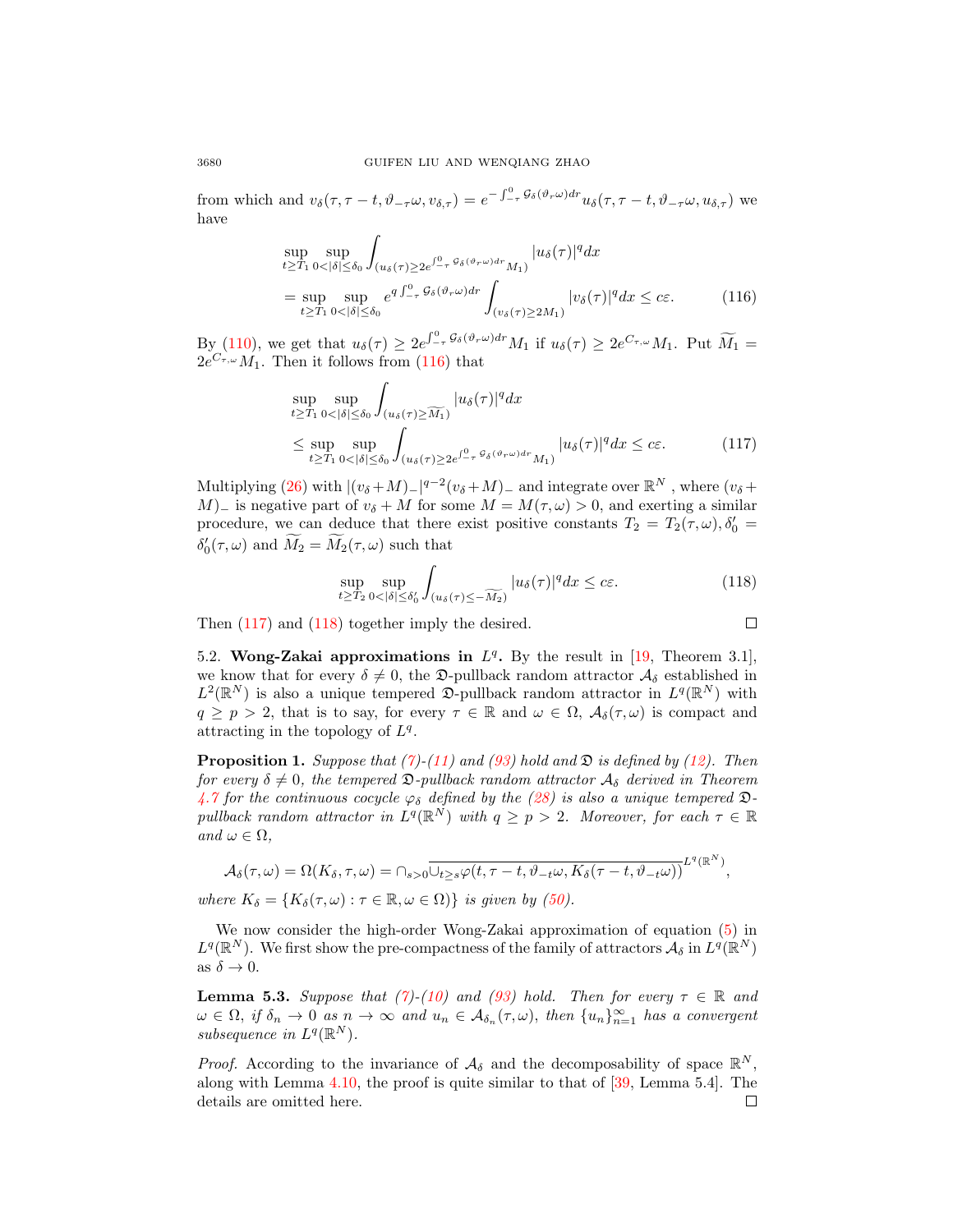We are ready to state the main result of this section in the following theorem, which shows the convergence in  $L^q(\mathbb{R}^N)$  for the tempered random attractors  $\mathcal{A}_{\delta}$ and  $A$  for Eqs.[\(5\)](#page-1-0) and [\(1\)](#page-0-0).

<span id="page-26-0"></span>**Theorem 5.4.** Suppose that [\(7\)](#page-4-0)-[\(11\)](#page-5-2) and [\(93\)](#page-20-1) hold. Then for every fixed  $\tau \in \mathbb{R}$ and  $\omega \in \Omega$ .

$$
\lim_{\delta \to 0} \text{dist}_{L^q(\mathbb{R}^N)}(\mathcal{A}_{\delta}(\tau,\omega), \mathcal{A}(\tau,\omega)) = 0,
$$

where  $\mathcal{A} = {\mathcal{A}(\tau,\omega) : \tau \in \mathbb{R}, \omega \in \Omega}$  and  $\mathcal{A}_{\delta} = {\mathcal{A}_{\delta}(\tau,\omega) : \tau \in \mathbb{R}, \omega \in \Omega}$  are the tempered pullback random attractors corresponding to Eqs.[\(1\)](#page-0-0) and [\(5\)](#page-1-0), respectively.

*Proof.* By Theorem [4.9](#page-19-0) we have that for all  $\tau \in \mathbb{R}, t \geq 0$  and  $\omega \in \Omega$ ,

$$
\varphi_{\delta_n}(t,\tau,\omega,u_{\delta_n,\tau})\to\varphi(t,\tau,\omega,u_\tau)
$$

in  $L^2(\mathbb{R}^N)$  whenever  $\delta_n \to 0$  and  $u_{n,\tau} \to u_\tau$  in  $L^2(\mathbb{R}^N)$ . By Lemma [4.5](#page-12-4) it follows that  $\limsup_{\delta \to 0} ||K_{\delta}(\tau,\omega)|| \leq \varrho(\tau,\omega)$ . Then in conjunction with Lemma [4.10](#page-19-3) and Lemma [5.3](#page-25-3) we see that all conditions in Theorem [2.7](#page-4-4) are fulfilled, which concludes the proof.  $\Box$ 

6. L<sup>l</sup>-Wong-Zakai approximation ( $\forall l > q$ ). In this section, we consider the Wong-Zakai approximation in  $L^l(\mathbb{R}^N)$  for arbitrary  $l > q$ , which is an interesting work and not done in any literature. To do this, we need to further assume that

<span id="page-26-1"></span>
$$
g, \psi_1 \in L^{\infty}_{loc}(\mathbb{R}; L^{\infty}(\mathbb{R}^N)).
$$
\n(119)

By  $g \in L^2_{loc}(\mathbb{R}; L^2(\mathbb{R}^N))$  and  $\psi_1 \in L^{\frac{q}{2}}_{loc}(\mathbb{R}; L^{\frac{q}{2}}(\mathbb{R}^N))$ , we know that  $g, \psi_1 \in L^l_{loc}(\mathbb{R};L^l(\mathbb{R}^N))$ 

for any  $l > q$ , under which we can prove that the solution is bounded in  $L^{l}(\mathbb{R}^{N})$  for arbitrary  $l > q$ . This is done by the traditional mathematical induction technique.

<span id="page-26-4"></span>**Lemma 6.1.** Let  $l > q$  be arbitrary. Suppose that  $(7)-(10)$  $(7)-(10)$  $(7)-(10)$  and  $(119)$  hold and  $\mathfrak{D}$  is defined by [\(12\)](#page-5-3). Given  $\tau \in \mathbb{R}, \omega \in \Omega$  and  $k \in \mathbb{N}$ , then for every  $u_{\delta, \tau-t} \in$  $D(\tau - t, \vartheta_{-t}\omega)$  with  $D \in \mathfrak{D}$ , there exist positive constants  $\delta_0 = \delta_0(\tau, \omega)$ ,  $c = c(\tau, \omega, l)$ and  $T = T(\tau, \omega, l) \geq 2$  such that the solution of Eq.[\(5\)](#page-1-0) satisfies that

$$
\sup_{t\geq T}\sup_{0<|\delta|\leq\delta_0}\left\{\|u_{\delta}(\tau,\tau-t,\vartheta_{-\tau}\omega,u_{\delta,\tau-t})\|_{l}^{l}\right\}\leq c(\tau,\omega,l).
$$

*Proof.* We first prove by induction that there exist positive constants  $\delta_0 = \delta_0(\tau, \omega)$ ,  $\tilde{c}_i^{(k)} = \tilde{c}_i^{(k)}(\tau, \omega)$   $(i = 1, 2)$  and  $T_k = T_k(\tau, \omega) \ge 2$  such that the solution  $v_\delta$  of Eq.[\(26\)](#page-7-3) satisfies

$$
\sup_{t \ge T_k} \sup_{0 < |\delta| \le \delta_0} \left\{ \|v_\delta(\xi, \tau - t, \vartheta_{-\tau}\omega, v_{\delta, \tau - t})\|_{qa_k}^{qa_k} \right\} \le \tilde{c}_1^{(k)}(\tau, \omega), \ \ \xi \in [\tau - \frac{1}{k}, \tau], \ \ (120)
$$

and

$$
\sup_{t\geq T_k} \sup_{0<|\delta|\leq \delta_0} \left\{ \int_{\tau-\frac{1}{k}}^{\tau} \|v_\delta(s,\tau-t,\vartheta_{-\tau}\omega,v_{\delta,\tau-t})\|_{q a_{k+1}}^{q a_{k+1}} ds \right\} \leq \tilde{c}_2^{(k)}(\tau,\omega),\tag{121}
$$

where

<span id="page-26-3"></span><span id="page-26-2"></span>
$$
a_1 = 1
$$
,  $a_{k+1} = a_k + \frac{q-2}{q}$ .

If  $k = 1$ , the result is given in Lemma [5.1.](#page-20-4) We assume that  $(120)$  and  $(121)$  hold for k, we then prove that it is true for  $k + 1$ .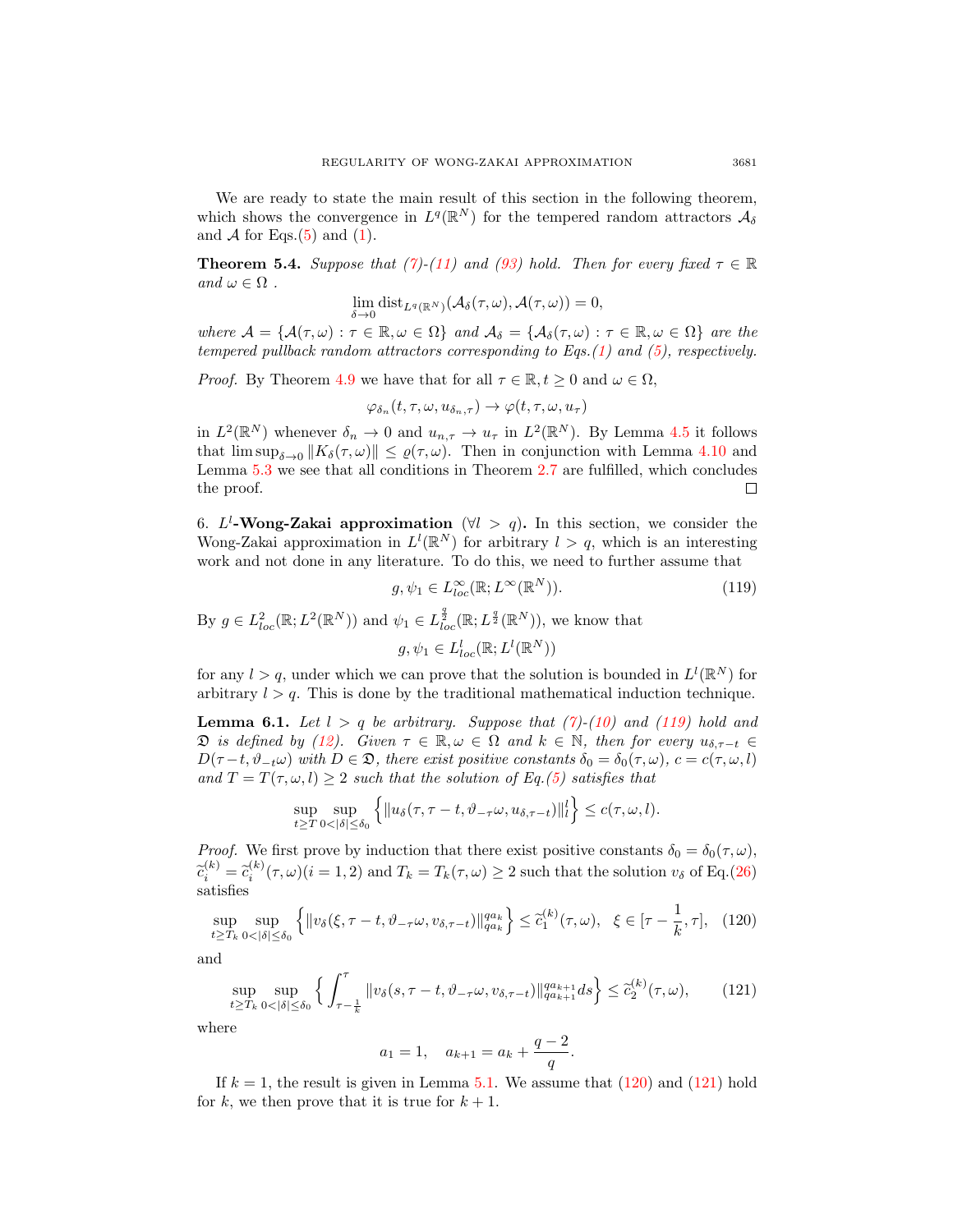Multiplying [\(26\)](#page-7-3) by  $|v_\delta|^{qa_{k+1}-2}v_\delta$  and integrating over  $\mathbb{R}^N$ , we have

$$
\frac{1}{qa_{k+1}} \frac{d}{dt} \|v_{\delta}\|_{qa_{k+1}}^{qa_{k+1}} + \lambda \|v_{\delta}\|_{qa_{k+1}}^{qa_{k+1}} \n= \int_{\mathbb{R}^N} e^{(p-2) \int_0^t \mathcal{G}_{\delta}(\vartheta_r \omega) dr} \text{div}(|\nabla v_{\delta}|^{p-2} \nabla v_{\delta}) |v_{\delta}|^{qa_{k+1}-2} v_{\delta} dx \n+ \int_{\mathbb{R}^N} e^{-\int_0^t \mathcal{G}_{\delta}(\vartheta_r \omega) dr} f(t, x, u_{\delta}) |v_{\delta}|^{qa_{k+1}-2} v_{\delta} dx \n+ e^{-\int_0^t \mathcal{G}_{\delta}(\vartheta_r \omega) dr} \int_{\mathbb{R}^N} g(t, x) |v_{\delta}|^{qa_{k+1}-2} v_{\delta} dx,
$$
\n(122)

where we have

<span id="page-27-0"></span>
$$
\int_{\mathbb{R}^N} e^{(p-2)\int_0^t \mathcal{G}_{\delta}(\vartheta_r \omega) dr} \text{div}(|\nabla v_{\delta}|^{p-2} \nabla v_{\delta}) |v_{\delta}|^{q a_{k+1}-2} v_{\delta} dx \le 0; \qquad (123)
$$

For the nonlinearity in  $(122)$  by using  $(7)$  and Young's inequality we obtain

$$
\int_{\mathbb{R}^N} e^{-\int_0^t g_\delta(\vartheta_r \omega) dr} f(t, x, u_\delta) |v_\delta|^{qa_{k+1}-2} v_\delta dx
$$
\n
$$
\leq e^{-2 \int_0^t g_\delta(\vartheta_r \omega) dr} \int_{\mathbb{R}^N} (-\alpha_1 |u_\delta|^q + \psi_1(t, x)) |v_\delta|^{qa_{k+1}-2} dx
$$
\n
$$
= e^{-2 \int_0^t g_\delta(\vartheta_r \omega) dr} \int_{\mathbb{R}^N} (-\alpha_1 e^{q \int_0^t g_\delta(\vartheta_r \omega) dr} |v_\delta|^q + \psi_1(t, x)) |v_\delta|^{qa_{k+1}-2} dx
$$
\n
$$
= -\alpha_1 e^{(q-2) \int_0^t g_\delta(\vartheta_r \omega) dr} |v_\delta|^{qa_{k+1}+q-2}
$$
\n
$$
+ e^{-2 \int_0^t g_\delta(\vartheta_r \omega) dr} \int_{\mathbb{R}^N} \psi_1(t, x)) |v_\delta|^{qa_{k+1}-2} dx
$$
\n
$$
\leq -\alpha_1 e^{(q-2) \int_0^t g_\delta(\vartheta_r \omega) dr} |v_\delta|^{qa_{k+2}}
$$
\n
$$
+ \frac{(qa_{k+1} - \frac{5}{3})\lambda}{qa_{k+1}} ||v_\delta|^{qa_{k+1}} + c_k e^{-qa_{k+1} \int_0^t g_\delta(\vartheta_r \omega) dr} ||\psi_1(t)||^{\frac{qa_{k+1}}{q\left(\frac{a}{2}\right)}}.
$$
\n(124)

And for the last term on the right hand side of [\(122\)](#page-27-0), by Young's inequality again we get

$$
e^{-\int_0^t \mathcal{G}_{\delta}(\vartheta_r \omega) dr} \int_{\mathbb{R}^N} g(t, x) |v_{\delta}|^{qa_{k+1} - 2} v_{\delta} dx
$$
  

$$
\leq \frac{\frac{1}{3}\lambda}{qa_{k+1}} \|v_{\delta}\|_{qa_{k+1}}^{qa_{k+1}} + c_k e^{-qa_{k+1} \int_0^t \mathcal{G}_{\delta}(\vartheta_r \omega) dr} \|g(t)\|_{qa_{k+1}}^{qa_{k+1}}.
$$
 (125)

By  $(122)-(125)$  $(122)-(125)$  $(122)-(125)$ , we deduce that

<span id="page-27-2"></span><span id="page-27-1"></span>
$$
\frac{d}{dt} ||v_{\delta}||_{qa_{k+1}}^{qa_{k+1}} + \frac{4\lambda}{3} ||v_{\delta}||_{qa_{k+1}}^{qa_{k+1}} + \alpha_1 e^{(q-2) \int_0^t \mathcal{G}_{\delta}(\vartheta_r \omega) dr} ||v_{\delta}||_{qa_{k+2}}^{qa_{k+2}} \leq c_k e^{-qa_{k+1} \int_0^t \mathcal{G}_{\delta}(\vartheta_r \omega) dr} (||g(t)||_{qa_{k+1}}^{qa_{k+1}} + ||\psi_1(t)||_{\frac{qa_{k+1}}{2}}^{\frac{qa_{k+1}}{2}}).
$$
\n(126)

We apply [\[36,](#page-31-18) Lemma 6.1] in [\(126\)](#page-27-2) over the interval  $[\tau - \frac{1}{k+1}, \tau]$  to find that, for every  $\xi \in [\tau - \frac{1}{k+1}, \tau],$ 

$$
||v_{\delta}(\xi)||^{qa_{k+1}}_{qa_{k+1}} + \alpha_1 \int_{\tau - \frac{1}{k+1}}^{\tau} e^{\frac{4\lambda}{3}(s-\tau) + (q-2) \int_{-\tau}^{s-\tau} \mathcal{G}_{\delta}(\vartheta_r \omega) dr} ||v_{\delta}(s)||^{qa_{k+2}}_{qa_{k+2}} ds
$$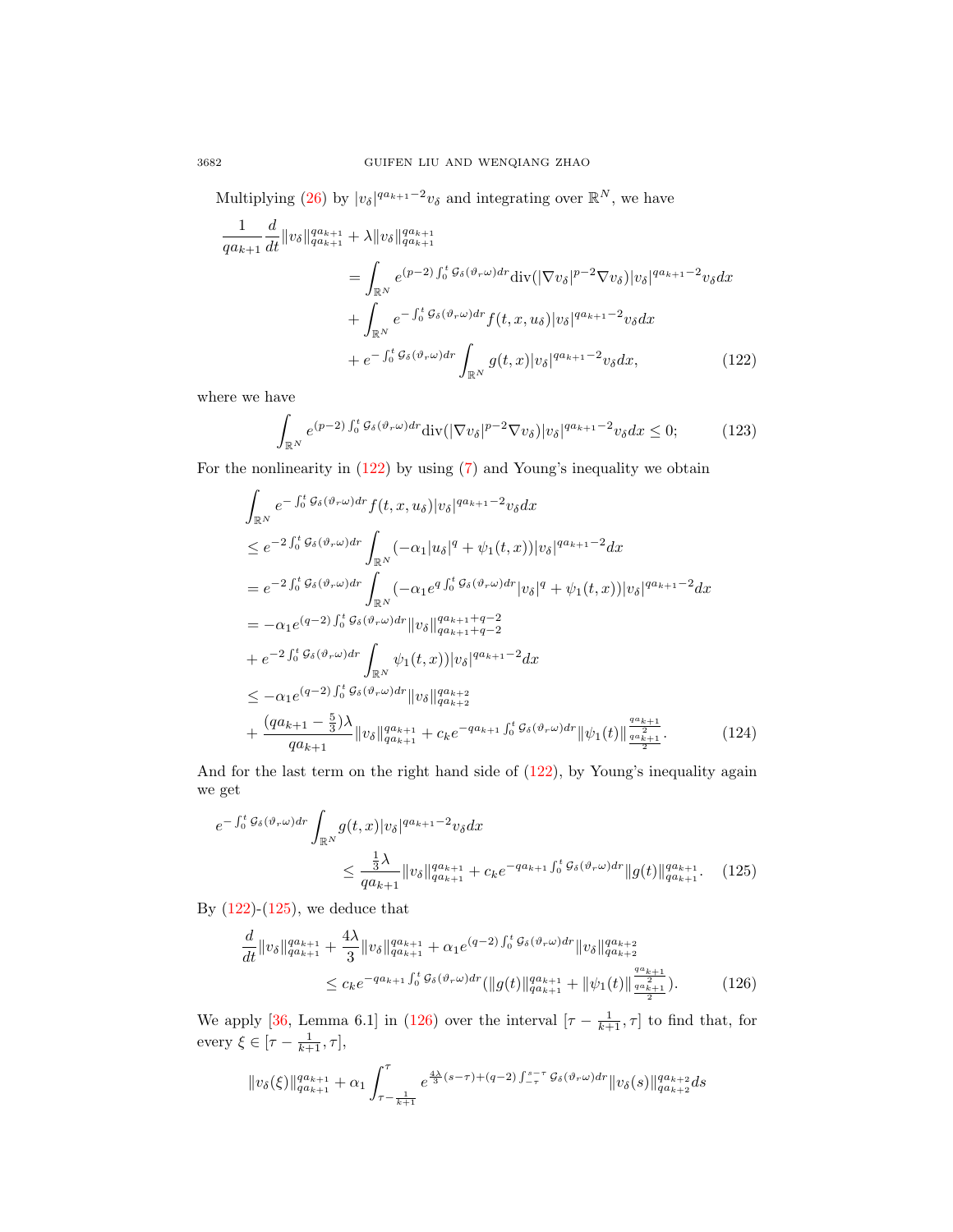REGULARITY OF WONG-ZAKAI APPROXIMATION 3683

$$
\leq k(k+1)(e^{\frac{4\lambda}{3(k+1)}}+1)\int_{\tau-\frac{1}{k}}^{\tau}e^{\frac{4\lambda}{3}(s-\tau)}\|v_{\delta}(s)\|_{qa_{k+1}}^{qa_{k+1}}ds
$$
  
+ $c_{k}(e^{\frac{4\lambda}{3(k+1)}}+2)\int_{\tau-\frac{1}{k}}^{\tau}e^{\frac{4\lambda}{3}(s-\tau)-qa_{k+1}\int_{-\tau}^{s-\tau}G_{\delta}(\vartheta_{r}\omega)dr}(\|g(s)\|_{qa_{k+1}}^{qa_{k+1}}$   
+ $\|\psi_{1}(s)\|_{\frac{qa_{k+1}}{a_{k+1}}}^{\frac{qa_{k+1}}{a_{k+1}}}\)ds$   
 $\leq k(k+1)(e^{\frac{4\lambda}{3(k+1)}}+1)\int_{\tau-\frac{1}{k}}^{\tau}\|v_{\delta}(s)\|_{qa_{k+1}}^{qa_{k+1}}ds$   
+ $c_{k}(e^{\frac{4\lambda}{3(k+1)}}+2)\int_{-\frac{1}{k}}^{0}e^{\frac{4\lambda}{3}s-q_{k+1}\int_{-\tau}^{s}\mathcal{G}_{\delta}(\vartheta_{r}\omega)dr}(\|g(s+\tau)\|_{qa_{k+1}}^{qa_{k+1}}$   
+ $\|\psi_{1}(s+\tau)\|_{\frac{qa_{k+1}}{a_{k+1}}}^{\frac{qa_{k+1}}{a_{k+1}}}\)ds.$  (127)

By Lemma [3.2,](#page-5-5) there exists  $\delta_1 = \delta_1(\tau, \omega)$  such that for all  $0 < |\delta| \leq \delta_1$ , we have

$$
e^{\frac{4\lambda}{3}s-qa_{k+1}\int_{-\tau}^s\mathcal{G}_\delta(\vartheta_r\omega)dr}\leq e^{\frac{4\lambda}{3}s+qa_{k+1}c(\tau,\omega)-\frac{q\lambda a_{k+1}}{6}s}\leq e^{qc(\tau,\omega)+\frac{q\lambda a_{k+1}}{6k}}
$$

for all  $s \in [-\frac{1}{k}, 0]$ . Then by [\(127\)](#page-28-0) and our induction assumption [\(121\)](#page-26-3), we get that k there exist positive constants  $\delta_2 = \delta_2(\tau, \omega) \leq \delta_1$ ,  $\tilde{c}_i^{(k)} = \tilde{c}_i^{(k)}(\tau, \omega) (i = 1, 2)$  and  $T_i = T_i(\tau, \omega) > 2$  such that for every  $0 < |\delta| < \delta_1 + \tilde{C}$  and  $\delta \in [\tau, 1, \tau]$  $T_k = T_k(\tau, \omega) \ge 2$  such that for every  $0 < |\delta| \le \delta_2$ ,  $t \ge T_k$  and  $\xi \in [\tau - \frac{1}{k+1}, \tau]$ ,

$$
\|v_{\delta}(\xi)\|_{qa_{k+1}}^{qa_{k+1}} + \alpha_{1} \int_{\tau-\frac{1}{k+1}}^{\tau} e^{\frac{4\lambda}{3}(s-\tau)+(q-2)\int_{-\tau}^{s-\tau} \mathcal{G}_{\delta}(\vartheta_{\tau}\omega)dr} \|v_{\delta}(s)\|_{qa_{k+2}}^{qa_{k+2}} ds
$$
  
\n
$$
\leq k(k+1)(e^{\frac{4\lambda}{3(k+1)}}+1)\tilde{c}_{2}^{(k)}(\tau,\omega)
$$
  
\n
$$
+ c_{k}(e^{\frac{4\lambda}{3(k+1)}}+2)e^{qc(\tau,\omega)+\frac{q\lambda a_{k+1}}{6k}} \int_{-\frac{1}{k}}^{0} (||g(s+\tau)||_{qa_{k+1}}^{qa_{k+1}}
$$
  
\n
$$
+ ||\psi_{1}(s+\tau)||_{\frac{qa_{k+1}}{2}}^{\frac{qa_{k+1}}{2}})ds.
$$
\n(128)

By Lemma [3.2](#page-5-5) again, for every  $s \in [\tau - \frac{1}{k+1}, \tau]$ , there exist constants  $C_{\tau,\omega} > 0$  and  $\delta_3 = \delta_3(\tau, \omega) \leq \delta_2$  such that  $(q-2) \int_{-\tau}^{s-\tau} \mathcal{G}_{\delta}(\vartheta_r \omega) dr \geq -(q-2)(C_{\tau, \omega} - \frac{\lambda}{6}(s-\tau)),$ then we have

<span id="page-28-1"></span>
$$
e^{\frac{4\lambda}{3}(s-\tau)+(q-2)\int_{-\tau}^{s-\tau} \mathcal{G}_{\delta}(\vartheta_r \omega)dr} \geq e^{-(q-2)C_{\tau,\omega}+(\frac{4}{3}+\frac{q-2}{6})\lambda(s-\tau)}.
$$

Thus  $e^{\frac{4\lambda}{3}(s-\tau)+(q-2)\int_{-\tau}^{s-\tau} \mathcal{G}_{\delta}(\vartheta_r\omega)dr} \geq e^{-(q-2)C_{\tau,\omega}+(\frac{4}{3}+\frac{q-2}{6})\frac{\lambda}{k+1}}$  for every  $0<|\delta|\leq \delta_3$ . Therefore by [\(128\)](#page-28-1), we deduce that there exist positive constants  $\tilde{c}_i^{(k+1)}(\tau,\omega)(i=1,2)$  such that for every  $0 \leq |\tilde{\delta}| \leq \tilde{\delta}_2$  and  $t > T$ . 1, 2) such that for every  $0 < |\delta| \leq \delta_3$  and  $t \geq T_k$ ,

$$
||v_{\delta}(\xi,\tau-t,\vartheta_{-\tau}\omega,v_{\delta,\tau-t})||_{qa_{k+1}}^{qa_{k+1}} \leq \tilde{c}_{1}^{(k+1)}(\tau,\omega), \ \ \xi \in [\tau-\frac{1}{k+1},\tau];\tag{129}
$$

and

<span id="page-28-2"></span>
$$
\int_{\tau-\frac{1}{k+1}}^{\tau} \|v_{\delta}(s,\tau-t,\vartheta_{-\tau}\omega,v_{\delta,\tau-t})\|_{q a_{k+2}}^{q a_{k+2}} ds \leq \tilde{c}_{2}^{(k+1)}(\tau,\omega). \tag{130}
$$

For arbitrary  $l > q$ , there is a  $k_0 \in \mathbb{N}$  such that  $q < l < qa_{k_0}$ , then by the Sobolev interpolation theorem, there exists  $\theta \in (0, 1)$  with  $\frac{1}{l} = \frac{\theta}{q} + \frac{1-\theta}{q a_{k_0}}$  such that

$$
||v_{\delta}(\tau,\tau-t,\vartheta_{-\tau}\omega,v_{\delta,\tau-t})||_{l}^{l} \leq ||v_{\delta}(\tau,\tau-t,\vartheta_{-\tau}\omega,v_{\delta,\tau-t})||_{q}^{l\theta} \times ||v_{\delta}(\tau,\tau-t,\vartheta_{-\tau}\omega,v_{\delta,\tau-t})||_{qa_{k_{0}}}^{l(1-\theta)},
$$

<span id="page-28-0"></span>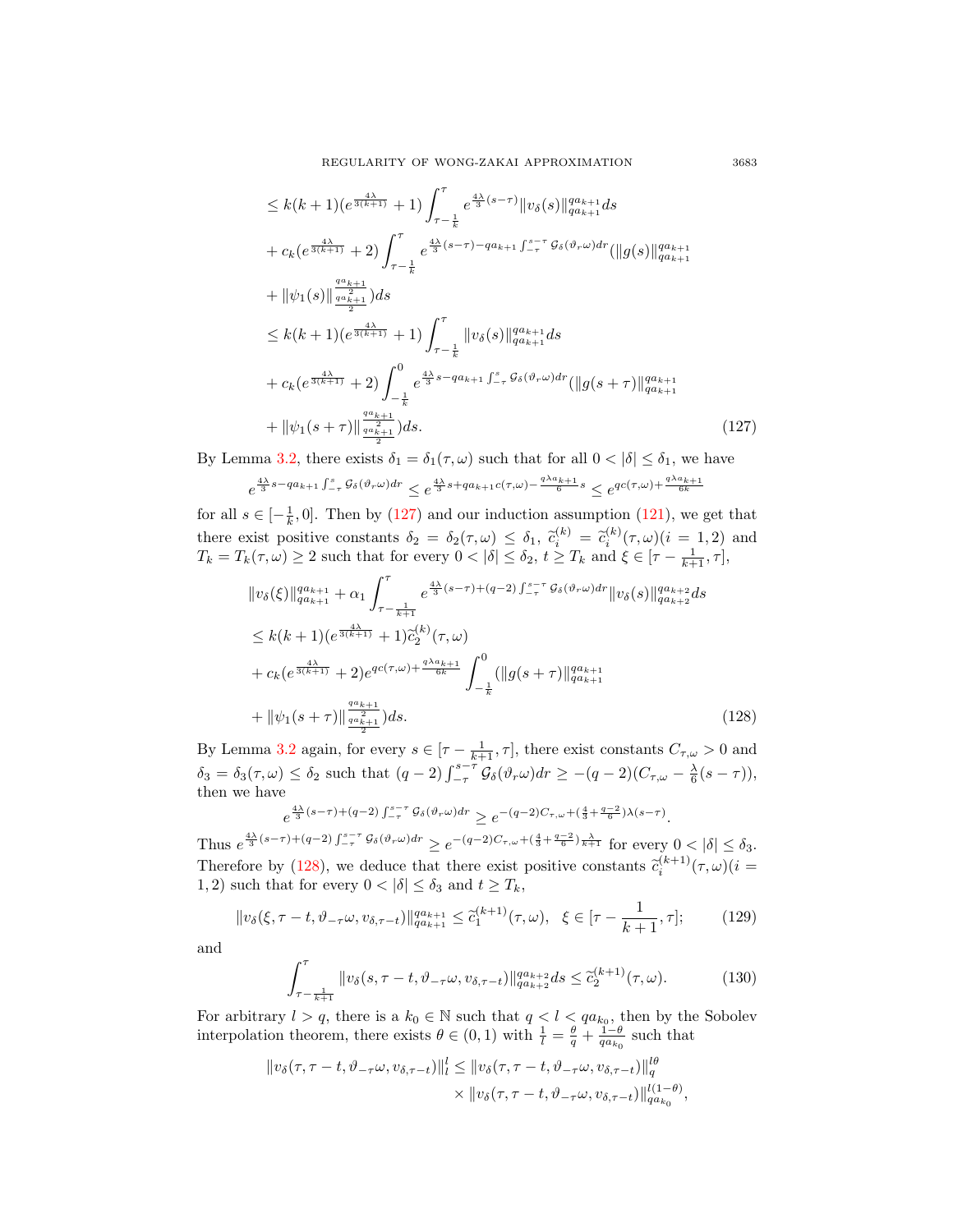which along with [\(94\)](#page-20-3) and [\(129\)](#page-28-2) (with  $\xi = \tau$ ), we conclude the proof.

By the bound in  $L^l(\mathbb{R}^N)$  and the Sobolev interpolation, we can obtain the trun-cation estimate of solution of Eq.[\(1\)](#page-0-0) in  $L^l(\mathbb{R}^N)$  for arbitrary  $l > q$ .

**Lemma 6.2.** Suppose that [\(7\)](#page-4-0)-[\(10\)](#page-5-4) and [\(119\)](#page-26-1) hold and  $\mathfrak{D}$  is defined by [\(12\)](#page-5-3). Let  $\tau \in \mathbb{R}, \ \omega \in \Omega \ \text{and} \ u_{\tau-t} \in D(\tau-t, \vartheta_{-t}\omega) \ \text{with} \ D \in \mathfrak{D}.$  Then for any  $\varepsilon > 0$ , there exist positive constants  $\delta_0 = \delta_0(\tau, \omega, \varepsilon), c = c(\tau, \omega, l), M_0 = M_0(\tau, \omega, \varepsilon, l)$  and  $T = T(\tau, \omega, \varepsilon, l)$  such that the solution  $u_{\delta}$  of Eq.[\(5\)](#page-1-0) satisfies that

$$
\sup_{t\geq T}\sup_{0<|\delta|\leq\delta_0}\Big\{\int_{(|u_{\delta}(\tau)|\geq M_0)}|u_{\delta}(\tau,\tau-t,\vartheta_{-\tau}\omega,u_{\delta,\tau-t})|^ldx\Big\}\leq c\varepsilon,
$$

where  $(|u_{\delta}(\tau)| \geq M_0) = \{x \in \mathbb{R}^{\mathbb{N}} : |u_{\delta}(\tau, \tau - t, \vartheta_{-\tau}\omega, u_{\delta, \tau - t})| \geq M_0\}.$ 

*Proof.* By Lemma [6.1,](#page-26-4) there exist positive constants  $k_0$ ,  $\delta_1 = \delta_1(\tau,\omega)$ ,  $c^{(k_0)}$  $c^{(k_0)}(\tau,\omega)$  and  $T_{k_0}=T_{k_0}(\tau,\omega)\geq 2$  such that the solution of Eq.[\(1\)](#page-0-0) satisfies that

<span id="page-29-0"></span>
$$
\sup_{t\geq T_{k_0}} \sup_{0<|\delta|\leq \delta_1} \left\{ \|u_\delta(\tau, \tau - t, \vartheta_{-\tau}\omega, u_{\delta,\tau-t})\|_{qa_{k_0}}^{qa_{k_0}} \right\} \leq \tilde{c}^{(k_0)}(\tau, \omega). \tag{131}
$$

By Lemma [5.2,](#page-22-2) for any  $\varepsilon > 0$  there exist positive constants  $\delta_2 = \delta_2(\tau, \omega, \varepsilon) \ge \delta_0$ ,  $c =$  $c(\tau,\omega), M_0 = M_0(\tau,\omega,\varepsilon)$  and  $T_0 = T_0(\tau,\omega,\varepsilon)$  such that the solution  $u_\delta$  of Eq.[\(1\)](#page-0-0) satisfies that

$$
\sup_{t \ge T_0} \sup_{0 < |\delta| \le \delta_2} \left\{ \int_{\left( |u_\delta(\tau)| \ge M_0 \right)} |u_\delta(\tau, \tau - t, \vartheta_{-\tau} \omega, u_{\delta, \tau - t})|^q dx \right\} \le c\varepsilon. \tag{132}
$$

For arbitrary  $l > q$ , there exists a  $k_0$  such that  $q < l < qa_{k_0}$ , and then by the Sobolev interpolation we get

<span id="page-29-1"></span>
$$
\int_{\left(\left|u_{\delta}(\tau)\right|\geq M_{0}\right)}\left|u_{\delta}(\tau,\tau-t,\vartheta_{-\tau}\omega,u_{\delta,\tau-t})\right|^{l}dx
$$
\n
$$
\leq \Big(\int_{\left(\left|u_{\delta}(\tau)\right|\geq M_{0}\right)}\left|u_{\delta}(\tau,\tau-t,\vartheta_{-\tau}\omega,u_{\delta,\tau-t})\right|^{q}dx\Big)^{\frac{l\theta}{q}}\n\times\Big(\int_{\left(\left|u_{\delta}(\tau)\right|\geq M_{0}\right)}\left|u_{\delta}(\tau,\tau-t,\vartheta_{-\tau}\omega,u_{\delta,\tau-t})\right|^{qa_{k_{0}}}dx\Big)^{\frac{l(1-\theta)}{qa_{k_{0}}}},\tag{133}
$$

where  $\theta$  satisfies  $\frac{1}{l} = \frac{\theta}{q} + \frac{1-\theta}{a_{k_0}}$ . Let  $T = \max\{T_0, T_{k_0}\}\$  and  $\delta_0 = \min\{\delta_1, \delta_2\}$ . Then by [\(131\)](#page-29-0)-[\(133\)](#page-29-1), it follows that for all  $t \geq T$  and  $0 < |\delta| \leq \delta_0$ ,

$$
\int_{\left(\vert u_{\delta}(\tau)\vert\geq M_{0}\right)}\vert u_{\delta}(\tau,\tau-t,\vartheta_{-\tau}\omega,u_{\delta,\tau-t})\vert^{l}dx\leq\left(c\varepsilon\right)^{\frac{l\theta}{q}}\left(\tilde{c}^{\left(k_{0}\right)}(\tau,\omega)\right)^{\frac{l(1-\theta)}{q_{a_{k_{0}}}}}.
$$
\nmplete the proof.

This complete the proof.

We now present the following compactness of random attractor  $\mathcal{A}_{\delta}$  in  $L^{l}(\mathbb{R}^{N})$  as  $\delta \to 0$  for arbitrary  $l > q$ .

<span id="page-29-2"></span>**Lemma 6.3.** Suppose that [\(7\)](#page-4-0)-[\(10\)](#page-5-4), [\(93\)](#page-20-1) and [\(119\)](#page-26-1) hold. Then for every  $\tau \in \mathbb{R}$ and  $\omega \in \Omega$ , if  $\delta_n \to 0$  as  $n \to \infty$  and  $u_n \in A_{\delta_n}(\tau, \omega)$ , then  $\{u_n\}_{n=1}^{\infty}$  has a convergent subsequence in  $L^l(\mathbb{R}^N)$  for arbitrary  $l > q$ .

Proof. This is followed by a same procedure as in [\[39,](#page-31-16) Lemma 5.4], using the asymptotical compactness in  $L^q(\mathbb{R}^N)$  as in Lemma [5.3.](#page-25-3) The detailed is omitted here.

We now obtain the upper semi-continuity of random attractors in  $L^l(\mathbb{R}^N)$  for any  $l > q$ .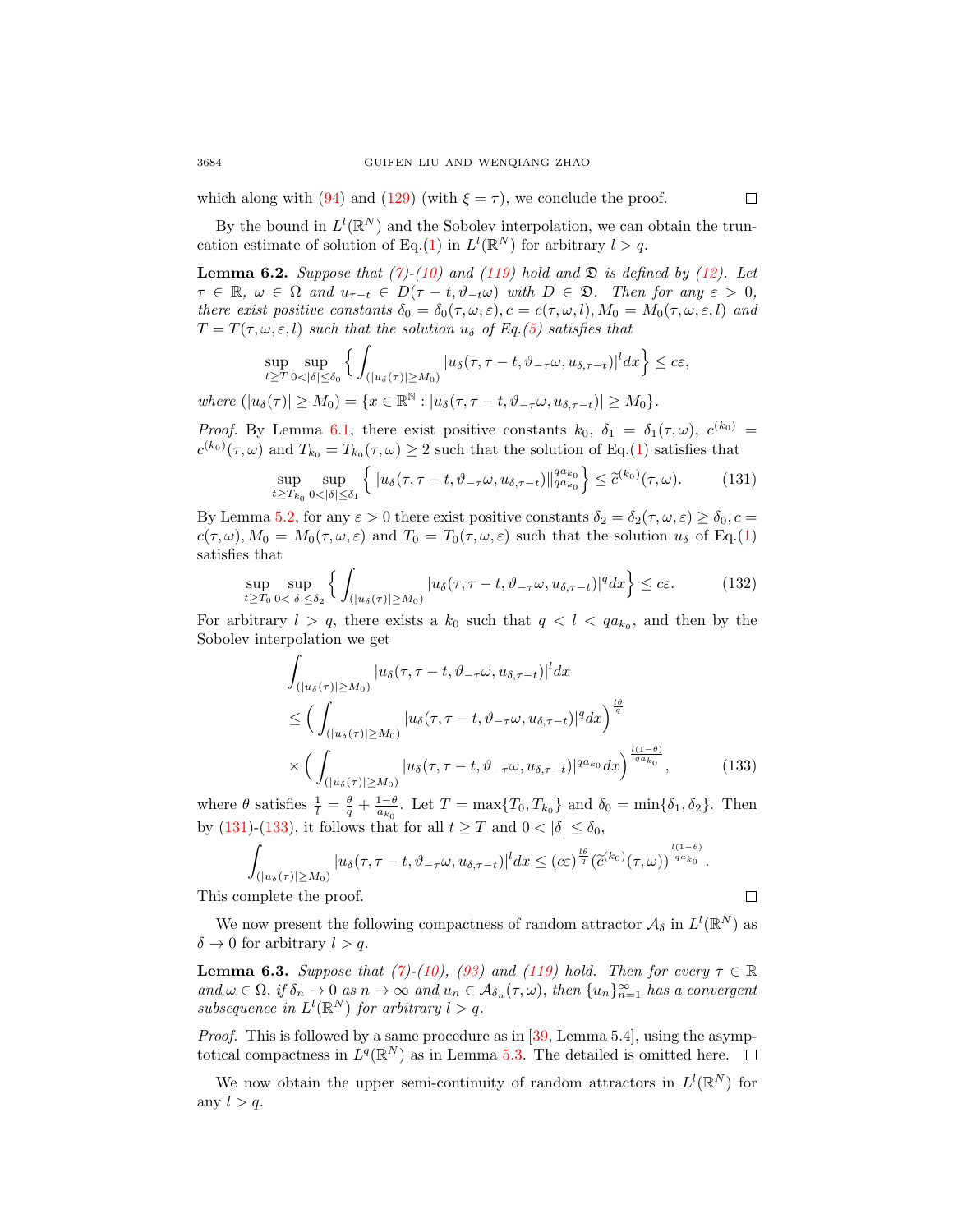<span id="page-30-3"></span>**Theorem 6.4.** Suppose that [\(7\)](#page-4-0)-[\(11\)](#page-5-2), [\(93\)](#page-20-1) and [\(119\)](#page-26-1) hold. Let  $l > q$  be arbitrary. Then for every fixed  $\tau \in \mathbb{R}$  and  $\omega \in \Omega$ ,

$$
\lim_{\delta \to 0} \operatorname{dist}_{L^l(\mathbb{R}^N)}(\mathcal{A}_{\delta}(\tau,\omega), \mathcal{A}(\tau,\omega)) = 0,
$$

where  $\mathcal{A} = {\mathcal{A}(\tau,\omega) : \tau \in \mathbb{R}, \omega \in \Omega}$  and  $\mathcal{A}_{\delta} = {\mathcal{A}_{\delta}(\tau,\omega) : \tau \in \mathbb{R}, \omega \in \Omega}$  are the tempered pullback random attractors corresponding to Eqs.[\(1\)](#page-0-0) and [\(5\)](#page-1-0), respectively.

*Proof.* This is followed by Theorem [4.9,](#page-19-0) Lemmas [4.5,](#page-12-4) [4.10,](#page-19-3) [6.3](#page-29-2) and Theorem [2.7.](#page-4-4)  $\Box$ 

Acknowledgments. We would like to thank the referees and editors for your valued comments and hard work on our manuscript.

## **REFERENCES**

- <span id="page-30-20"></span>[\[1\]](http://www.ams.org/mathscinet-getitem?mr=MR1723992&return=pdf) L. Arnold, [Random Dynamical System](http://dx.doi.org/10.1007/978-3-662-12878-7), Springer-Verlag, Berlin, 1998.
- <span id="page-30-4"></span> $[2]$  J. M. Arrieta, J. C. Nakasato and M. C. Pereira, The p[-Laplacian equation in thin domains:](http://dx.doi.org/10.1016/j.jde.2020.12.004) [The unfolding approach,](http://dx.doi.org/10.1016/j.jde.2020.12.004) J. Differential Equations, 274 (2021), 1–34.
- <span id="page-30-15"></span>[\[3\]](http://www.ams.org/mathscinet-getitem?mr=MR3957972&return=pdf) Z. Brzeźniak, U. Manna and D. Mukherjee, [Wong-Zakai approximations for stochastic](http://dx.doi.org/10.1016/j.jde.2019.01.025) [Landau-Lifshitz-Gilbert equations,](http://dx.doi.org/10.1016/j.jde.2019.01.025) J. Differential Equations, 267 (2019), 776–825.
- <span id="page-30-21"></span>[\[4\]](http://www.ams.org/mathscinet-getitem?mr=MR3379887&return=pdf) O. Calin, [An Informal Introduction to Stochastic Calculus with Applications](http://dx.doi.org/10.1142/9620) , World Scientific Publishing: Singapore, 2015.
- <span id="page-30-2"></span>[\[5\]](http://www.ams.org/mathscinet-getitem?mr=MR1841434&return=pdf) T. Caraballo and J. A. Langa, Comparison of the long-time behavior of linear Itô and [Stratonovich partial differential equations,](http://dx.doi.org/10.1081/SAP-100000758) Stochastic Anal. Appl., 19 (2001), 183–195.
- <span id="page-30-1"></span>[\[6\]](http://www.ams.org/mathscinet-getitem?mr=MR2077187&return=pdf) T. Caraballo and J. C. Robinson, [Stabilisation of linear PDFs by Stratonovich noise,](http://dx.doi.org/10.1016/j.sysconle.2004.02.020) Systems Control Lett., 53 (2004), 41–50.
- <span id="page-30-5"></span>[\[7\]](http://www.ams.org/mathscinet-getitem?mr=MR4123252&return=pdf) Y.-H. Cheng, [Reconstruction and stability of inverse nodal problems for energy-dependent](http://dx.doi.org/10.1016/j.jmaa.2020.124388)  $p$ [-Laplacian equations,](http://dx.doi.org/10.1016/j.jmaa.2020.124388) *J. Math. Anal. Appl.*, **491** (2020), 124388, 16 pp.
- <span id="page-30-6"></span>[\[8\]](http://www.ams.org/mathscinet-getitem?mr=MR4190603&return=pdf) S.-Y. Chung and J. Hwang, [A complete characterization of Fujita's blow-up solutions for](http://dx.doi.org/10.1016/j.jmaa.2020.124859) discrete p[-Laplacian parabolic equations under the mixed boundary conditions on networks,](http://dx.doi.org/10.1016/j.jmaa.2020.124859) J. Math. Anal. Appl., 497 (2021), 124859, 21 pp
- <span id="page-30-19"></span>[\[9\]](http://www.ams.org/mathscinet-getitem?mr=MR1451294&return=pdf) H. Crauel, A. Debussche and F. Flandoli, [Random attractors,](http://dx.doi.org/10.1007/BF02219225) J. Dynam. Differential Equations, 9 (1997), 307–341.
- <span id="page-30-18"></span>[\[10\]](http://www.ams.org/mathscinet-getitem?mr=MR1305587&return=pdf) H. Crauel and F. Flandoli, [Attracors for random dynamical systems,](http://dx.doi.org/10.1007/BF01193705) Probab. Theory Related Fields, 100 (1994), 365–393.
- <span id="page-30-7"></span>[\[11\]](http://www.ams.org/mathscinet-getitem?mr=MR3346711&return=pdf) P. G. Geredeli, [On the existence of regular global attractor for](http://dx.doi.org/10.1007/s00245-014-9268-y) p-Laplacian evolution equations, Appl. Math. Optim., **71** (2015), 517-532.
- <span id="page-30-8"></span>[\[12\]](http://www.ams.org/mathscinet-getitem?mr=MR2982787&return=pdf) P. G. Geredeli and A. Khanmamedov, [Long-time dynamics of the parabolic](http://dx.doi.org/10.3934/cpaa.2013.12.735) p-Laplacian equa[tion,](http://dx.doi.org/10.3934/cpaa.2013.12.735) Commun. Pure Appl. Anal., 12 (2013), 735–754.
- <span id="page-30-16"></span>[\[13\]](http://www.ams.org/mathscinet-getitem?mr=MR4188992&return=pdf) X. Jiang and Y. Li, [Wong-Zakai approximations and periodic solutions in distribution of](http://dx.doi.org/10.1016/j.jde.2020.10.022) [dissipative stochastic differential equations,](http://dx.doi.org/10.1016/j.jde.2020.10.022) J. Differential Equations, 274 (2021), 652–765.
- <span id="page-30-9"></span>[\[14\]](http://www.ams.org/mathscinet-getitem?mr=MR2518023&return=pdf) A. Kh. Khanmamedov, [Global attractors for one dimensional](http://dx.doi.org/10.1016/j.na.2008.10.037) p-Laplacian equation, Nonliear Anal.,  $71$  (2009), 155-171.
- <span id="page-30-17"></span>[\[15\]](http://www.ams.org/mathscinet-getitem?mr=MR2808288&return=pdf) P. E. Kloeden and M. Rasmussen, [Nonautonomous Dynamical Systems](http://dx.doi.org/10.1090/surv/176), American Mathematical Society, 2011.
- <span id="page-30-10"></span>[\[16\]](http://www.ams.org/mathscinet-getitem?mr=MR3265876&return=pdf) A. Krause, M. Lewis and B. Wang, [Dynamics of the non-autonomous stochastic](http://dx.doi.org/10.1016/j.amc.2014.08.033) p-Laplace [equation driven by multiplicative noise,](http://dx.doi.org/10.1016/j.amc.2014.08.033) Appl. Math. Comput., 246 (2014), 365-376.
- <span id="page-30-11"></span>[\[17\]](http://www.ams.org/mathscinet-getitem?mr=MR3194527&return=pdf) A. Krause and B. Wang, [Pullback attractors of non-autonomous stochastic degenerate para](http://dx.doi.org/10.1016/j.jmaa.2014.03.037)[bolic equations on unbounded domains,](http://dx.doi.org/10.1016/j.jmaa.2014.03.037) J. Math. Anal. Appl., 417 (2014), 1018–1038.
- <span id="page-30-12"></span>[\[18\]](http://www.ams.org/mathscinet-getitem?mr=MR3193993&return=pdf) J. Li, Y. Li and H. Cui, Existence and upper semicontinuity of random attractors of stochastic p-Laplacian equations on unbounded domains, Electron. J. Differential Equations, 2014 (2014), No. 87, 27 pp.
- <span id="page-30-13"></span>[\[19\]](http://www.ams.org/mathscinet-getitem?mr=MR3274767&return=pdf) Y. Li, A. Gu and J. Li, [Existences and continuity of bi-spatial random attractors and appli](http://dx.doi.org/10.1016/j.jde.2014.09.021)[cation to stochasitic semilinear Laplacian equations,](http://dx.doi.org/10.1016/j.jde.2014.09.021) J. Differential Equations, 258 (2015), 504–534.
- <span id="page-30-14"></span>[\[20\]](http://www.ams.org/mathscinet-getitem?mr=MR3593411&return=pdf) Y. Li and J. Yin, [Existence, regularity and approximation of global attractors for weaky](http://dx.doi.org/10.3934/dcdss.2016079) dissipative p[-Laplacian equations,](http://dx.doi.org/10.3934/dcdss.2016079) Discrete Contin. Dyn. Syst. Ser. S, 9 (2016), 1939–1957.
- <span id="page-30-0"></span>[\[21\]](http://www.ams.org/mathscinet-getitem?mr=MR3992075&return=pdf) K. Lu and B. Wang, [Wong-Zakai approximations and long term behavior of stochastic partial](http://dx.doi.org/10.1007/s10884-017-9626-y) [differential equations,](http://dx.doi.org/10.1007/s10884-017-9626-y) J. Dyn. Diff. Equat., 31 (2019), 1341–1371.